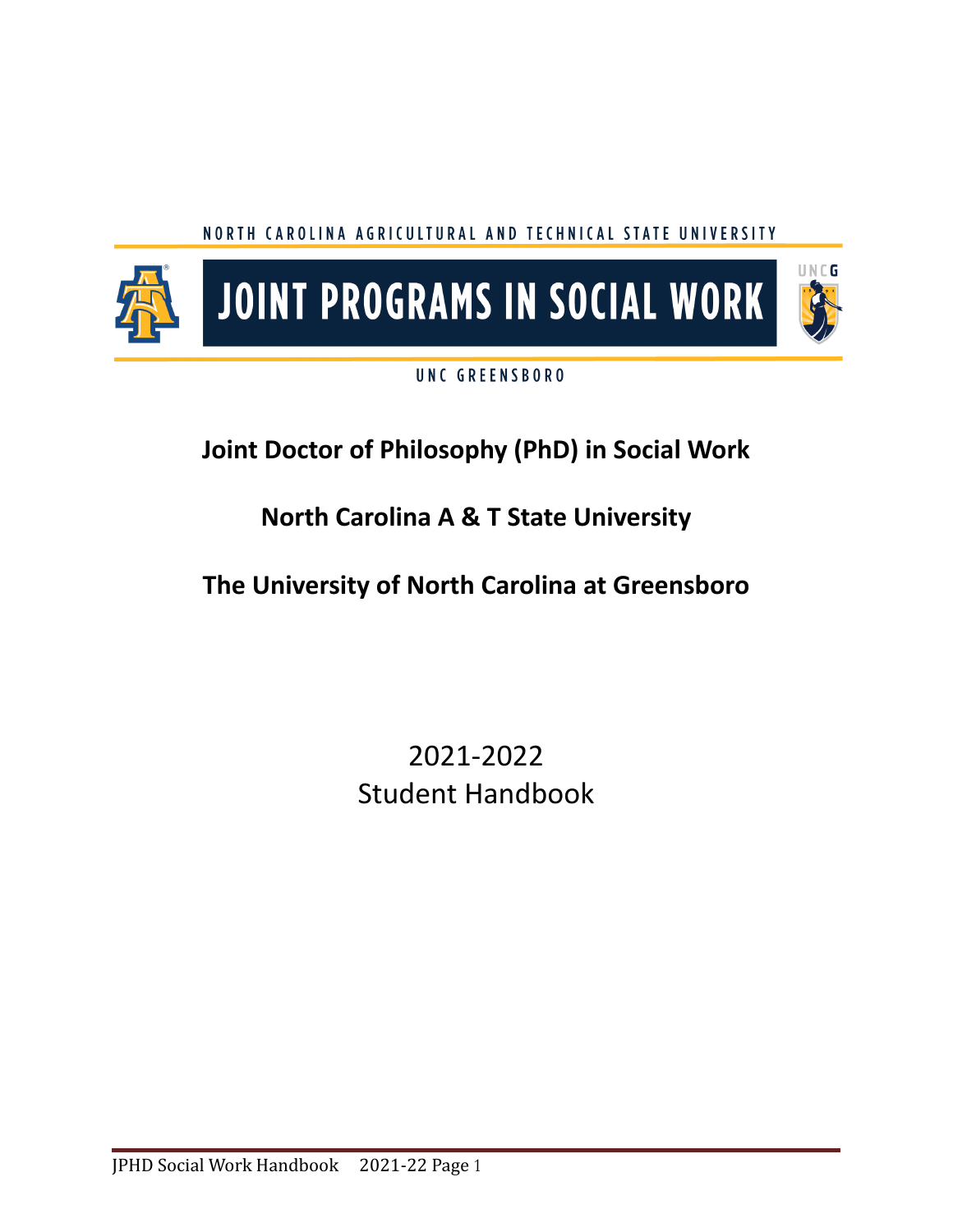## **Table of Contents**

| <b>Introduction and Welcome to the Program</b>                    | $\overline{\mathbf{4}}$ |
|-------------------------------------------------------------------|-------------------------|
| <b>Program Overview</b>                                           | 5                       |
| Introduction                                                      | 5                       |
| <b>History</b>                                                    | 5                       |
| <b>JPHD Mission and Program Goals</b>                             | 6                       |
| Program Objectives                                                | 6                       |
| Program Administration                                            | 7                       |
| Skills and Competencies                                           | 7                       |
| <b>Program Policies</b>                                           | 7                       |
| Non-Discrimination                                                | 8                       |
| Accommodations for Students with Disabilities                     | 8                       |
| <b>Sexual Harassment</b>                                          | 8                       |
| <b>Student Participation</b>                                      | 8                       |
| <b>Student Rights</b>                                             | 9                       |
| <b>PhD Curriculum</b>                                             | 10                      |
| Common Electives & Post-Baccalaureate Certificate Opportunities:  | 11                      |
| <b>Independent Study Coursework</b>                               | 11                      |
| Developing Your Plan of Study (POS):                              | 11                      |
| <b>JPHD Suggested Course Sequence</b><br><b>Full Time Student</b> | 13                      |
| Part Time Student<br><b>JPHD Suggested Course Sequence</b>        | 15                      |
| Timeline of Program Requirements                                  | 17                      |
| Suggested Timelines of Professional Development Milestones        | 22                      |
| <b>Academic Advising</b>                                          | 23                      |
| Advisor                                                           | 23                      |
| Special Circumstances Related to Advising                         | 24                      |
| Grading                                                           | 25                      |
| <b>Transfer Credit</b>                                            | 26                      |
| <b>Continuous Enrollment</b>                                      | 26                      |
| <b>Qualifying Process</b>                                         | 34                      |
| Transition from Program Advisor to Dissertation Chair             | 34                      |
| <b>Comprehensive Examination Process</b>                          | 35                      |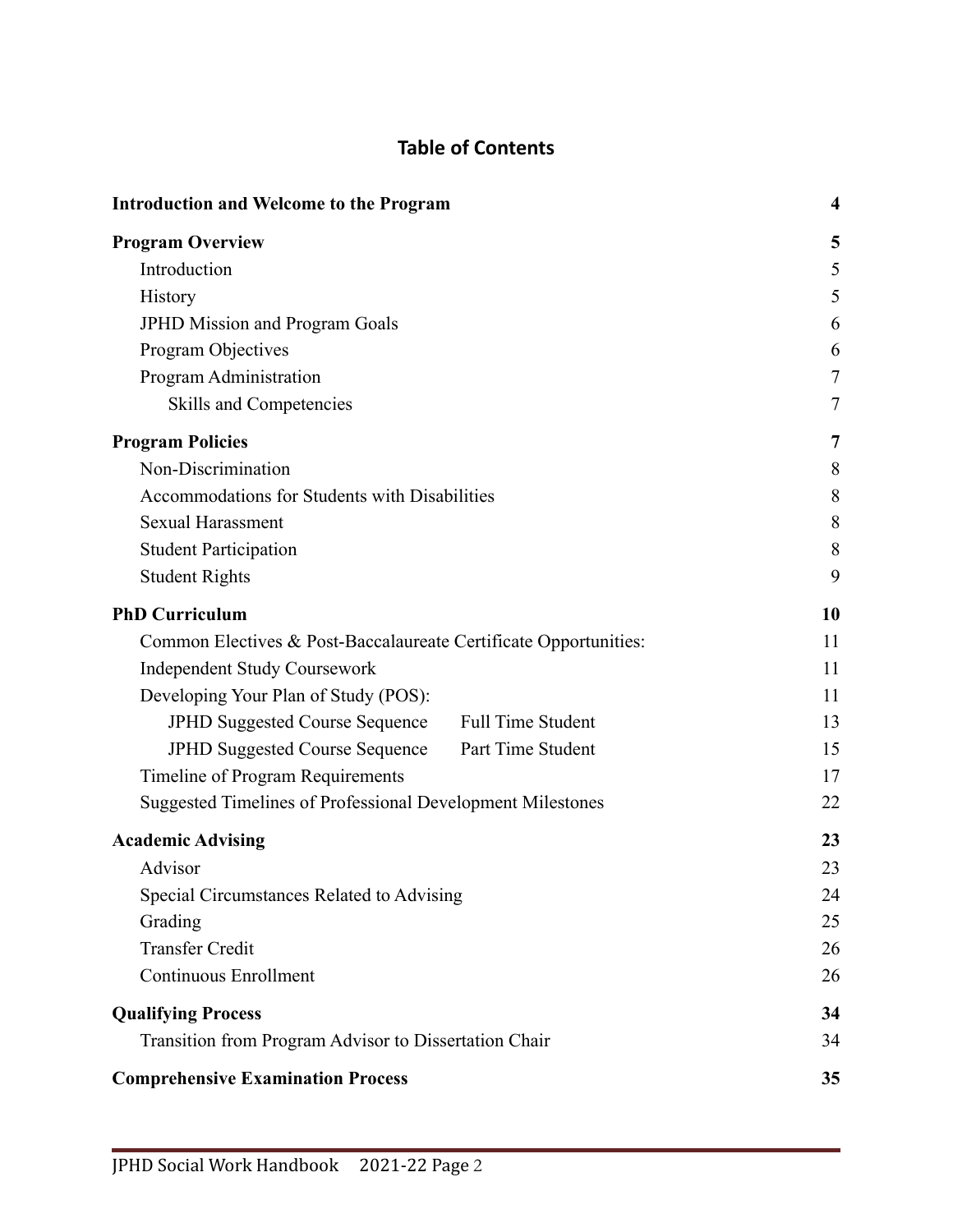| <b>Admission to Candidacy</b>                                   | 37 |
|-----------------------------------------------------------------|----|
| <b>Dissertation Development and Defense</b>                     | 38 |
| <b>Dissertation Proposal</b>                                    | 38 |
| Dissertation Development and Delivery                           | 39 |
| <b>Written Dissertation</b>                                     | 39 |
| <b>Oral Dissertation Defense</b>                                | 40 |
| <b>Graduation Requirements</b>                                  | 40 |
| <b>General Academic Regulations</b>                             | 41 |
| <b>Getting Settled into Academic Life as a Doctoral Student</b> | 42 |
| <b>Additional Resources</b>                                     | 42 |
| Helpful links for New Students                                  | 42 |
| <b>University Counselling Centers</b>                           | 42 |
| <b>University Dining Services</b>                               | 42 |
| <b>University Libraries</b>                                     | 42 |
| <b>University Student Centers</b>                               | 43 |
| University Student ID Cards                                     | 43 |
| <b>University Student Recreation Centers</b>                    | 43 |
| <b>University Technology Services</b>                           | 43 |
| <b>University Writing Centers</b>                               | 44 |
| <b>Miscellaneous Resources</b>                                  | 44 |
| Aggie C.A.R.E.S. Resource Guide                                 | 44 |
| <b>University Speaking Center</b>                               | 44 |
| Digital ACT (Action, Consultation, and Training) Studio         | 45 |
| Academic Skills Program                                         | 45 |
| <b>Appendices</b>                                               | 46 |
| Appendix A: Potential Electives                                 | 46 |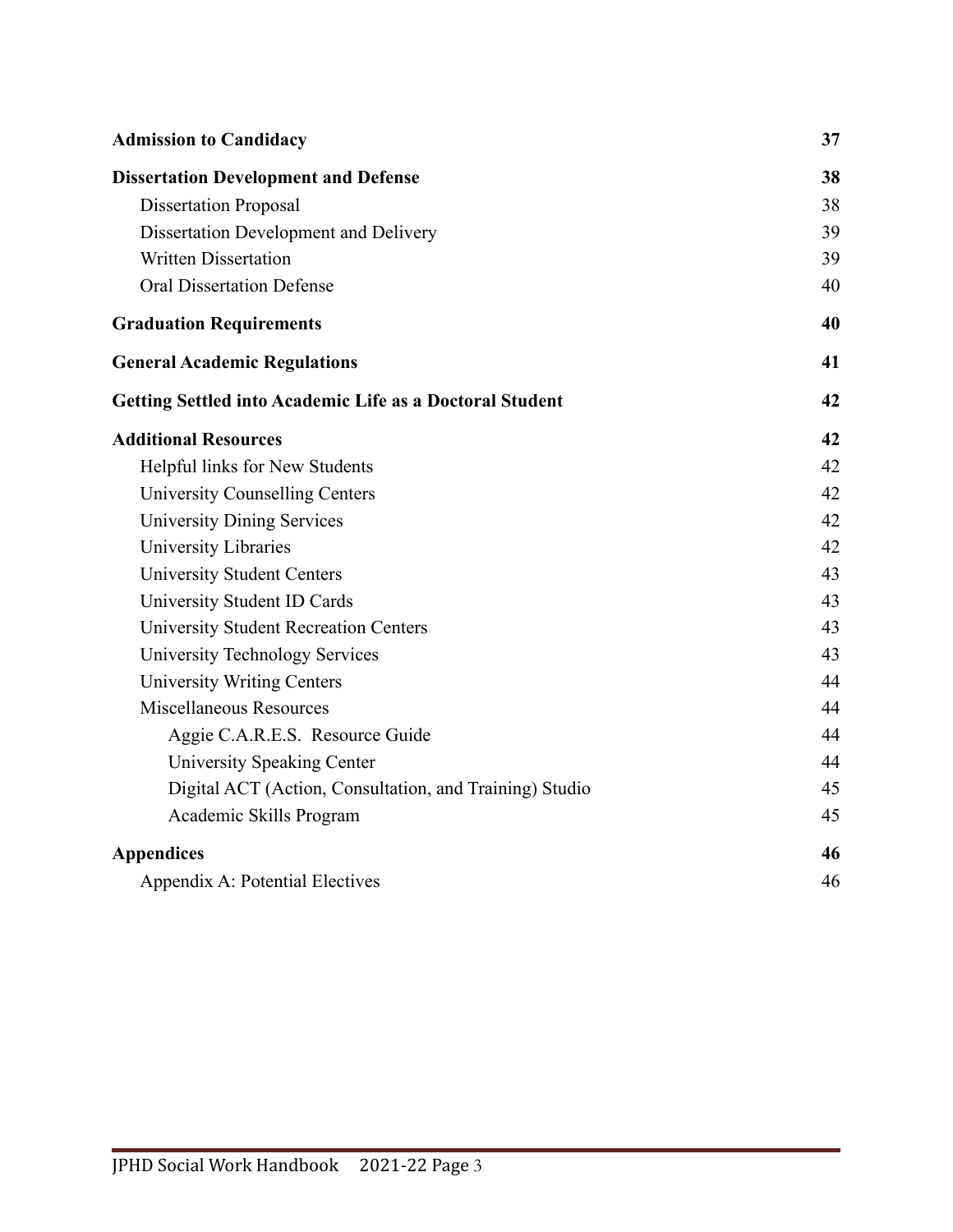## *Introduction and Welcome to the Program*

<span id="page-3-0"></span>Welcome to the Joint PhD in Social Work program!

We are pleased that you joined our team and hope your graduate education will be engaging and rewarding. This doctoral student handbook provides important information about the policies, procedures, and degree requirements of the PhD program. The information here highlights and adds to the guidelines covered in the [NCA&TSU](https://www.ncat.edu/tgc/graduate-catalog/index.php) and [UNCG Graduate School](https://catalog.uncg.edu/) Bulletins. Please make certain that you read and understand relevant university and departmental policies contained in both documents. Ultimate responsibility to complete degree requirements in accordance with policies is yours, but we will do our utmost to assist you throughout your journey. As will be discussed in this handbook, every graduate student is assigned a Faculty Advisor who is ready to meet with you and help you along the way through the program and into your next step in your career. Use this handbook as a resource and please feel free to call upon any of our faculty or staff when you wish to discuss this handbook or have any questions regarding your graduate studies and career development.

We encourage you to get engaged and excited about our work together!

Dr. Jay Poole, JPHD Program Director & JPHD Faculty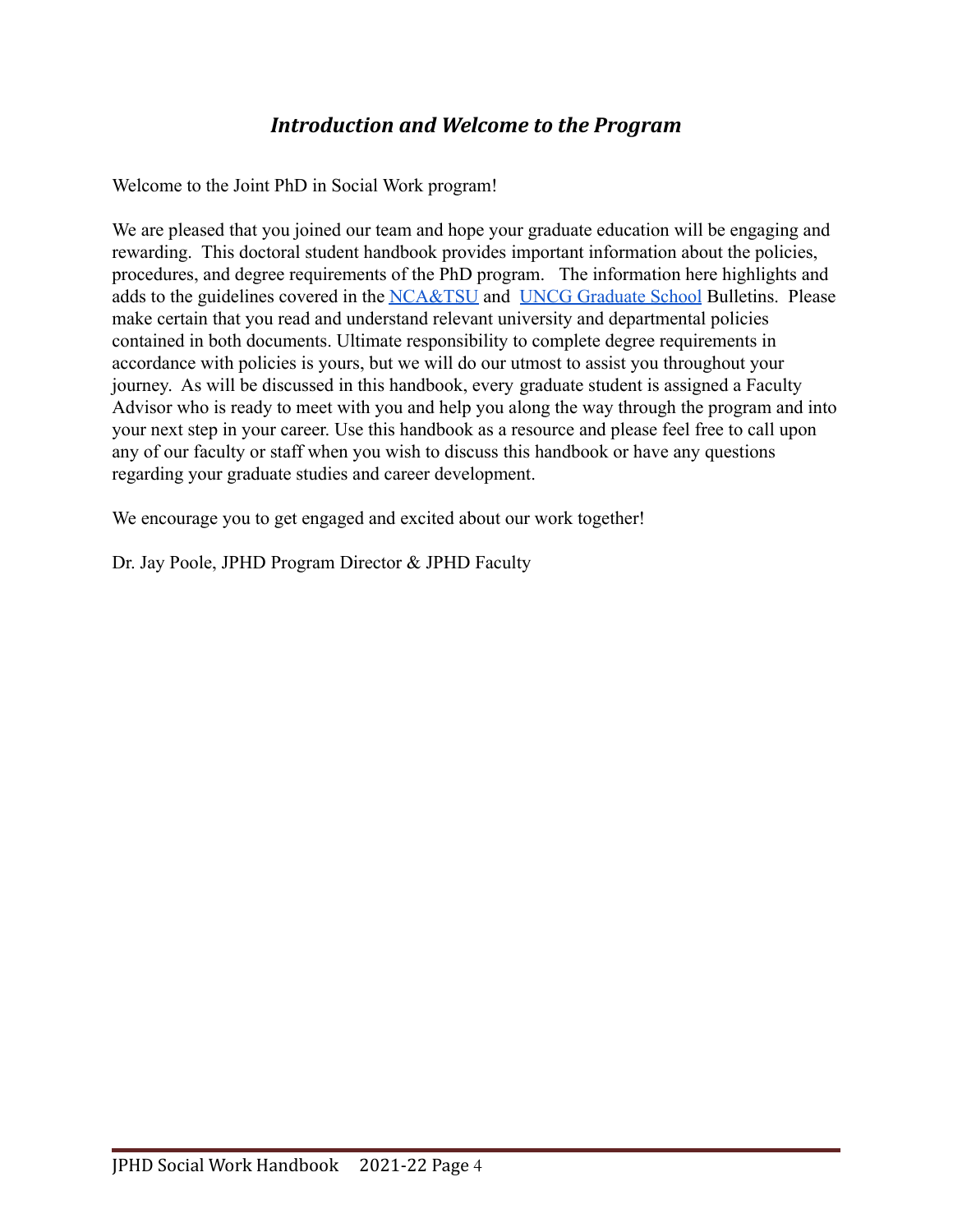## *Program Overview*

#### **HISTORY, MISSION, AND PROGRAM GOALS**

<span id="page-4-1"></span><span id="page-4-0"></span>The faculty congratulates you on your admission to the PhD program in social work.

## **Introduction**

This handbook is not intended to substitute for the Graduate Bulletin nor for the Student Handbook of each university. The purpose of this handbook is to serve as a resource and reference book for students enrolled in the JPHD Program. It provides important information on many topics that directly affect the graduate social work student. Students are urged to read this material thoroughly. Inquiries regarding matters in this handbook are welcomed and should be directed to the JPHD Program Director or to your faculty advisor.

## **History**

<span id="page-4-2"></span>North Carolina Agricultural and Technical State University and the University of North Carolina at Greensboro have implemented a Master of Social Work program which is jointly designed and administered. The first class of JMSW students graduated in 1999, and the program has been continuously accredited by the Council on Social Work Accreditation since 1999. In 2018, the institutions were approved to begin offering the Joint PhD in Social Work in the Fall of 2019.

#### *North Carolina Agricultural and Technical State University (NCA&TSU)*

NCA&TSU, a historically black institution, is one of two land-grant institutions in the state of North Carolina. It is a comprehensive university with an integrated faculty and student body offering degrees at the baccalaureate, master's, and doctoral levels. The NCA&TSU stated mission is to "advance knowledge through scholarly exchange and transforms society with exceptional teaching, learning, discovery and community engagement. … North Carolina A&T creates innovative solutions that address the challenges and economic needs of North Carolina, the nation and the world (https://www.ncat.edu/about/vision-mission.html)."

#### *The University of North Carolina at Greensboro (UNCG)*

UNCG, a historically white institution, has a special place in public higher education in North Carolina. This institution was the Women's College in the University of North Carolina System until 1965. It has a long-standing commitment to the liberal arts in undergraduate education. The University is also a doctoral degree-granting institution with unique authorization to concentrate its resources on a select number of doctoral programs. According to its Vision and Mission Statement, "UNCG will redefine the public research university for the 21st century as an inclusive, collaborative, and responsive institution making a difference in the lives of students and the communities it serves (https://www.uncg.edu/inside-uncg/mission/)."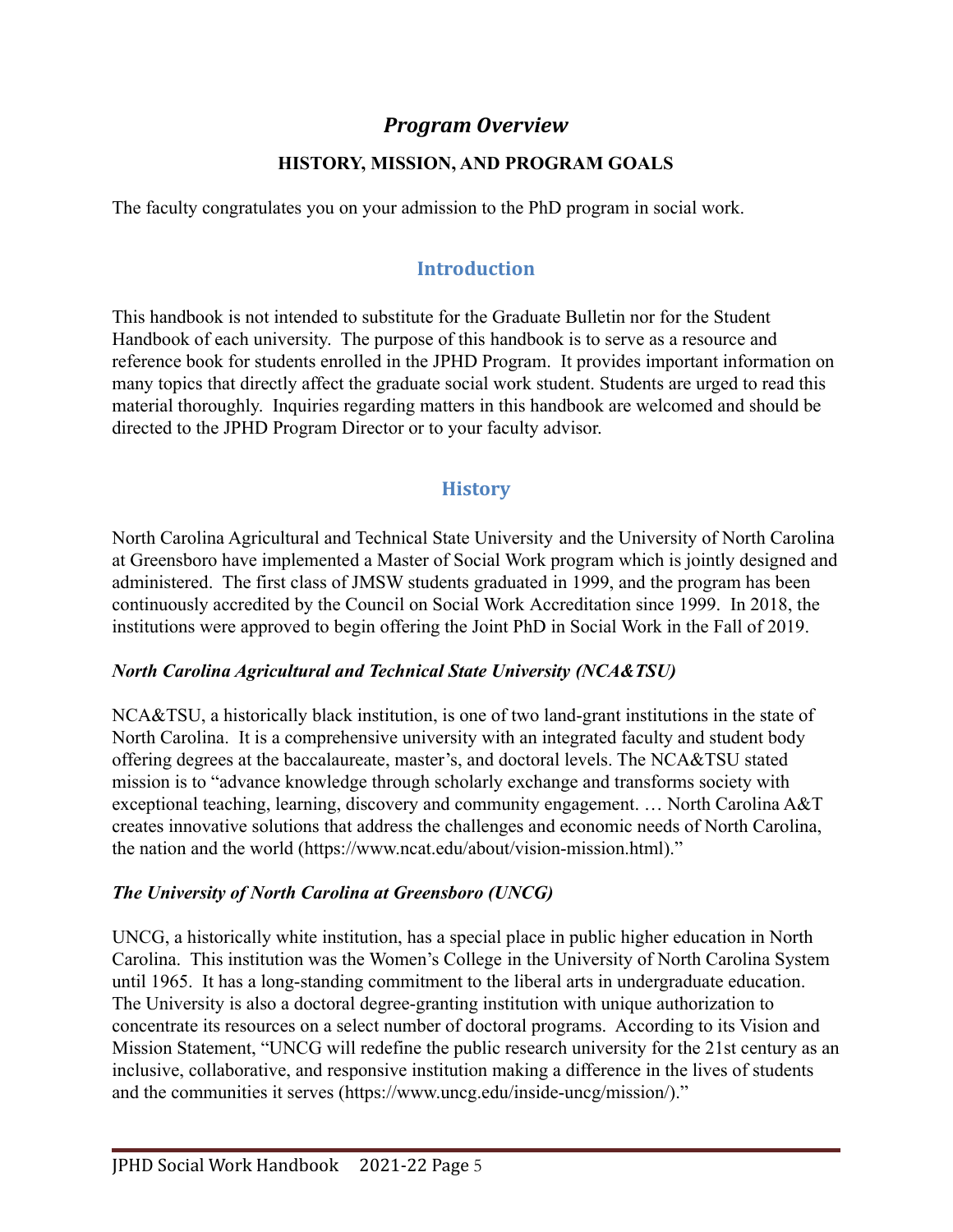The two institutions have a history of collaboration in the undergraduate social work field instruction program, which has existed since 1973. The close proximity of the two campuses provides for effective use of mutual resources and the opportunity for students to experience diverse cultural university environments.

#### **JPHD Mission and Program Goals**

#### <span id="page-5-0"></span>*Mission*

The Mission of the JPHD program, offered by NCA&TSU and UNCG, is to prepare social workers for careers as multiculturally-responsive, community-engaged scholars and educators who are committed to social, economic, and environmental issues on the micro, mezzo, and macro levels of society. The program is grounded in the historical partnership between the social work departments at two diverse universities and is informed by our recognition of and appreciation for diverse human strengths and resiliency-- a legacy of the social work profession.

#### *Goals*

The goal of the JPHD program is that our graduates, inspired by social work's historic commitment to social justice and gazing through the JPHD's signature multicultural lens, engage with multicultural communities in the creation of new knowledge through innovative research, scholarship, teaching, and service to:

- Analyze and remedy systemic inequalities
- Create bridges to resources for increasing societal well-being at micro, mezzo, and macro levels
- <span id="page-5-1"></span>• Work with marginalized communities to help them reach their goals

## **Program Objectives**

Upholding a commitment to the values and ethics of the social work profession, JPHD graduates will:

- 1. design and create research and scholarship approaches that are multiculturally-responsive and enhance the social work knowledge base while being translational.
- 2. apply theoretical perspectives relative to multiculturally-responsive, community-engaged scholarship with an entity in the community.
- 3. understand pedagogical frameworks that promote multiculturally-responsive social justice and value diversity in students and learning styles.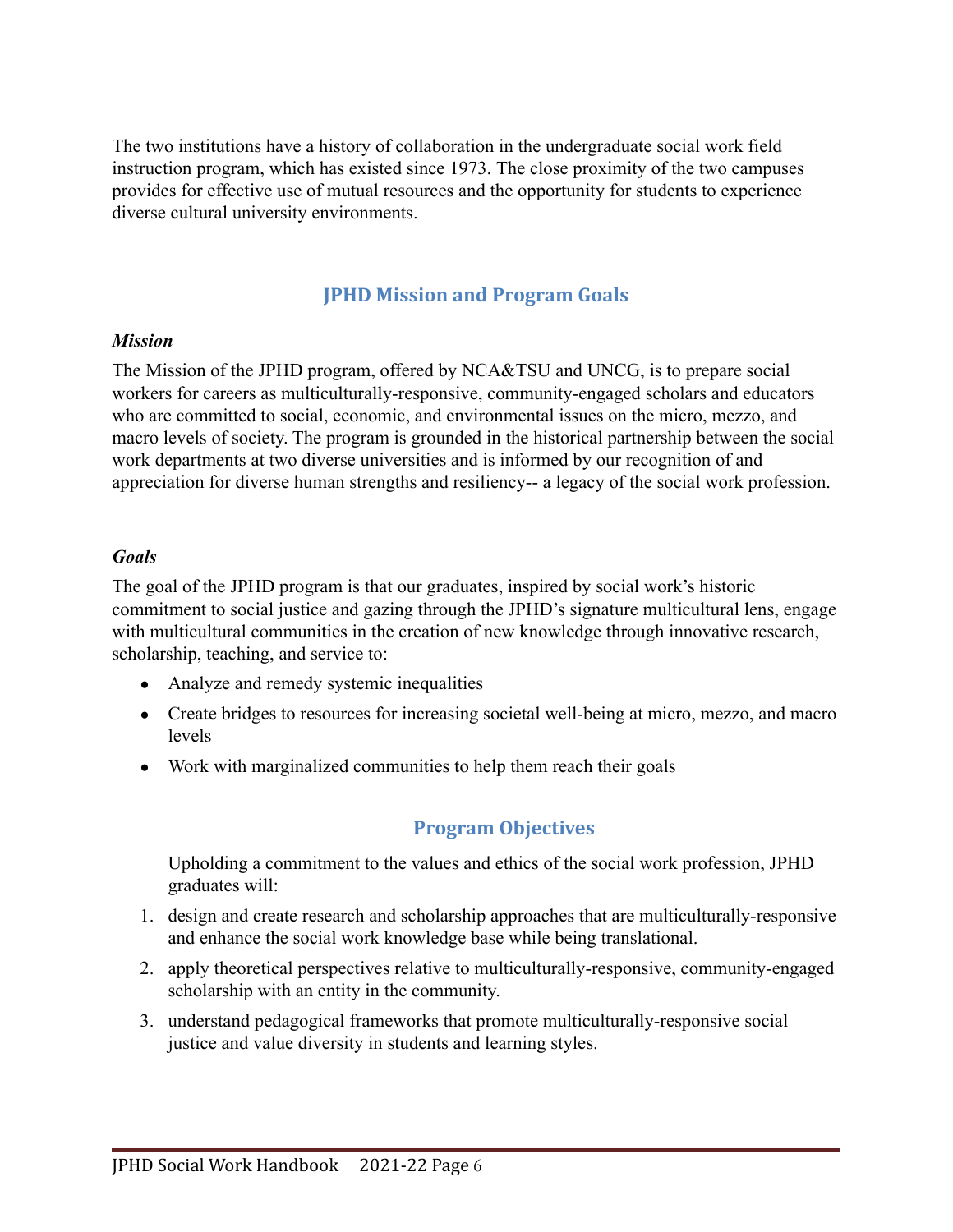## **Program Administration**

<span id="page-6-0"></span>Upon admission to the program, students are randomly assigned to either NCA&TSU or UNCG. A student's assigned campus will be considered their "home institution" while the other institution will be considered the "host institution." For individual students, the Home Campus is the university where they have been admitted and register for classes. Students attend classes on both the Home Campus and Host Campus and also have certain rights and privileges at both campuses, e.g., access to libraries, sporting and special events, etc.

## <span id="page-6-1"></span>**Skills and Competencies**

Based on the mission statement and core philosophical concepts, the following skills and competencies will be the foci for the professional preparation program. You will:

- obtain the skills necessary to become independent ethical researchers on Social Work and health education topics
- understand health behavior theory and guidelines to develop and implement effective programs and to conduct theory driven research
- publish in Social Work Education journals and become professionally involved in Social Work Education professional associations
- collaborate with faculty who are actively engaged in research and involved with funded research and application projects
- develop a competitive academic portfolio of publications, professional presentations, teaching experiences, and research experiences

Your doctoral degree is more than a collection of courses. Therefore, we expect you to seek and engage in learning opportunities and skill development outside of the required coursework. These experiences include building solid relationships with faculty mentors, seeking consultations and intellectual conversations with faculty and students, and participating in university, community, and professional experiences. All coursework and educational experiences of the PhD program have been designed to help students attain the skills and competencies outlined above.

## *Program Policies*

<span id="page-6-2"></span>The JPHD Program's policies and procedures follow those of the two universities, as outlined in the graduate catalogue  $(A&T)$  and [graduate bulletin](https://catalog.uncg.edu/) (UNCG), which are available online. Students follow the policies on the campus where they were admitted. In addition, there are some policies and procedures that are unique to the JPHD Program. Students should carefully read this section to ensure they understand program and university policies and procedures.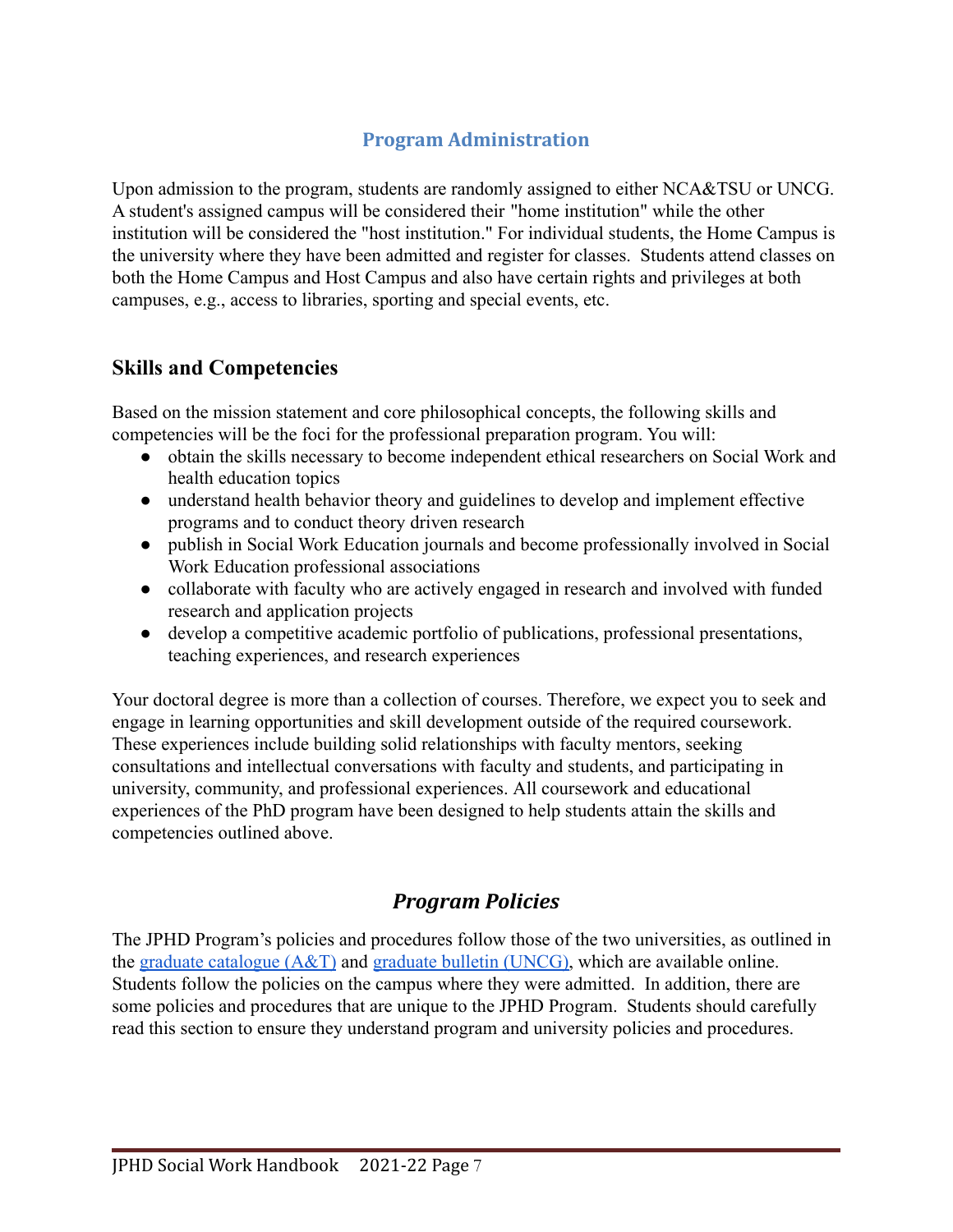## **Non-Discrimination**

<span id="page-7-0"></span>The JPHD Program is committed to equality of educational opportunity and does not discriminate against applicants, students, or employees on the basis of race, class, color, gender, age, creed, ethnic or national origin, family structure, marital status, religion, sex, disability, political orientation, sexual orientation, gender identity, or any other targeted characteristic.

## **Accommodations for Students with Disabilities**

<span id="page-7-1"></span>Under the Americans with Disabilities Act (ADA), pursuant to Section 504 of the Rehabilitation Act, "reasonable accommodation" to students with disabilities is provided in this course. If you require an accommodation, you must register with the appropriate office for your home campus: Office of Veterans and Disability Service (OVDSS) at NCA&TSU or the Office of Accessibility Resources and Services (OARS) at UNCG. Please notify OVDSS or OARS of any accommodation requests prior to the start of classes or within the first two weeks of classes. Students should inform the instructor at the beginning of the semester about specific accommodations needed and provide authorized documentation through designated administrative channels. Consult either the NCA&TSU or UNCG graduate bulletin for further information. *Please note that accommodations and modifications may not be performed retroactively!*

## **Sexual Harassment**

<span id="page-7-2"></span>Both universities are committed to providing and promoting an atmosphere in which employees realize their maximum potential in the workplace and students can engage fully in the learning process. Accordingly, sexual harassment is prohibited. Sexual harassment is defined as deliberate, unsolicited, unwelcome verbal and/or physical conduct of a sexual nature or with sexual implications. The definition does not include personal compliments welcomed by the recipient or relationships which are freely entered into by both parties by Section 703 of the Title VII of the Civil Rights Act, and North Carolina General Statute 126-16 (in the case of employees) and Title XI of the education Amendment Act of 1972 (in case of students). For complete university policy on sexual harassment and grievance procedures, see appropriate sections of NCA&TSU *[Student Handbook](https://www.ncat.edu/campus-life/pdfs/student-handbook-19-20.pdf)* or UNCG's *Policies [for Students](https://sa.uncg.edu/handbook/policies/)*.

## **Student Participation**

<span id="page-7-3"></span>JPHD faculty believe that students are the keystone in the structure and operation of the program. Students in the JPHD Program are encouraged to be involved in many aspects of the life of the program including the student organization and various activities on both the NCA&TSU and UNCG campuses and the surrounding communities. The Program Director facilitates opportunities for students to attend faculty meetings and be engaged with decision-making related to JPHD Program changes and updates.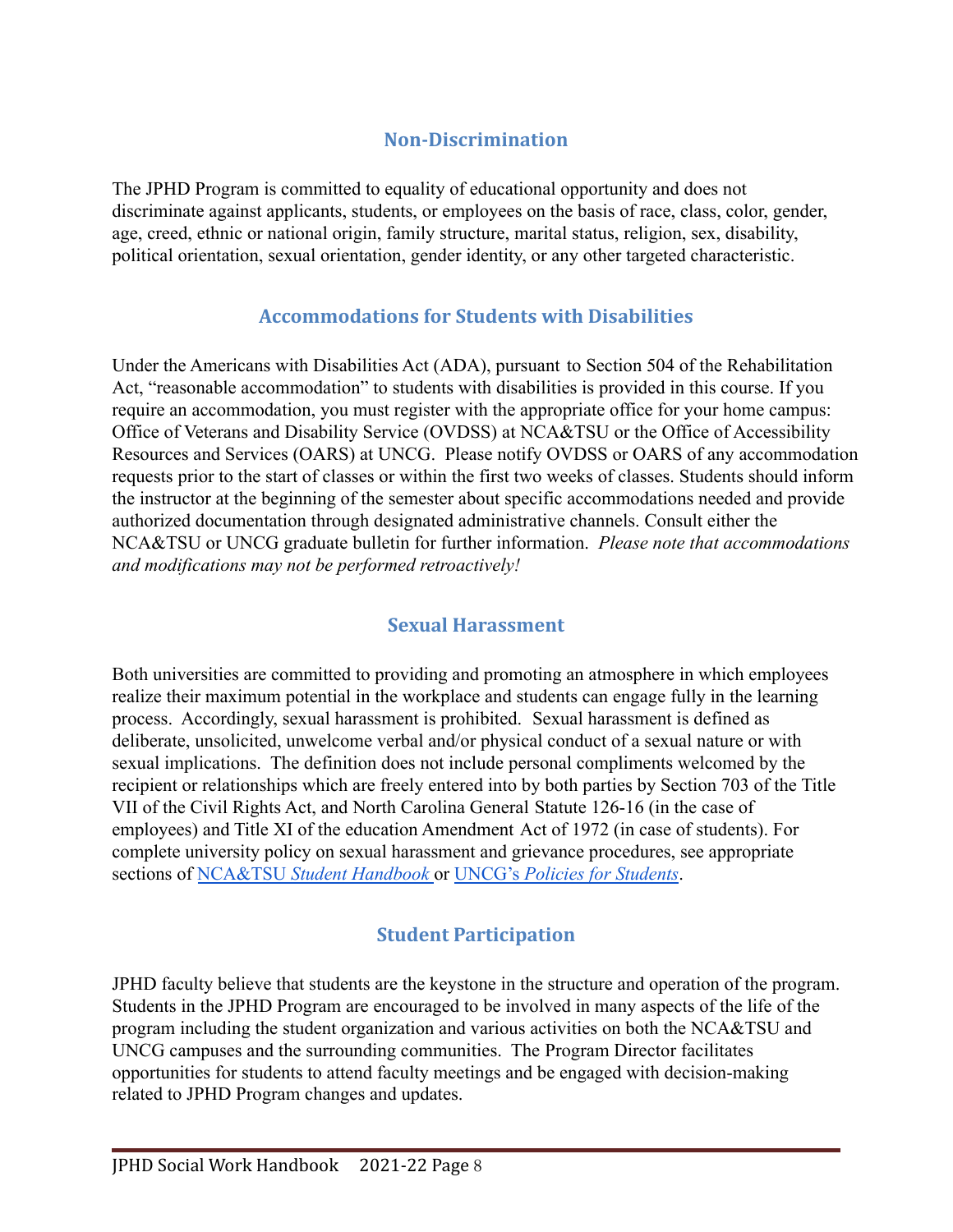#### *Student Attendance at Faculty Meetings*

At the onset of each academic year the JPHD Program Director informs students about the schedule for the JPHD faculty meetings for the year. Students are encouraged to sign up and attend these meetings. The faculty will reserve the right to call into session a closed meeting.

#### *JPHD Student Organization*

It is likely that JPHD Students will become very cohesive as you move through the program. Students may elect to have a formal or informal student organization. In any case, students are encouraged to come together and, if there is a pressing concern that impacts most or all students, have a representative communicate it with the JPHD Director or Faculty.

#### *Student Participation in the JPHD Program Advisory Board*

Another way that students have input into the program is through service on the JPHD Program Advisory Board which usually meets at least once per year. The JPHD Director will ask at least one student representative to attend the advisory meeting. Once you are an alumni, you may be asked to serve on this advisory board.

## **Student Rights**

<span id="page-8-0"></span>The JPHD Program follows policies on student rights on the campus where students were admitted. Please refer to the appropriate Graduate School bulletin for information on policies related to student rights. Students in the JPHD Program are afforded all human rights, and it is expected that all students, staff, and faculty will create an environment of respect and civility.

Students have the right to participate in the life of the JPHD Program through involvement with the student organization, activities on the campuses of both UNCG and NCA&TSU, and through participation with faculty in evaluation and improvement of many dynamic aspects of the JPHD Program. Students will participate in formulating and modifying policies affecting academic and student affairs through participation in faculty meetings and on faculty committees that are engaged in policy revision.

Students have the right to voice concerns about personal or program issues using both formal and informal methods. See the section in this handbook entitled *Complaints and Grievances* for more information.

Students have the right to appeal grades and to appeal suspension or termination due to unprofessional behavior or impairment. For more information, see the procedures outlined under *Grade Appeal* and *Unprofessional Behavior and Impairment* in this handbook.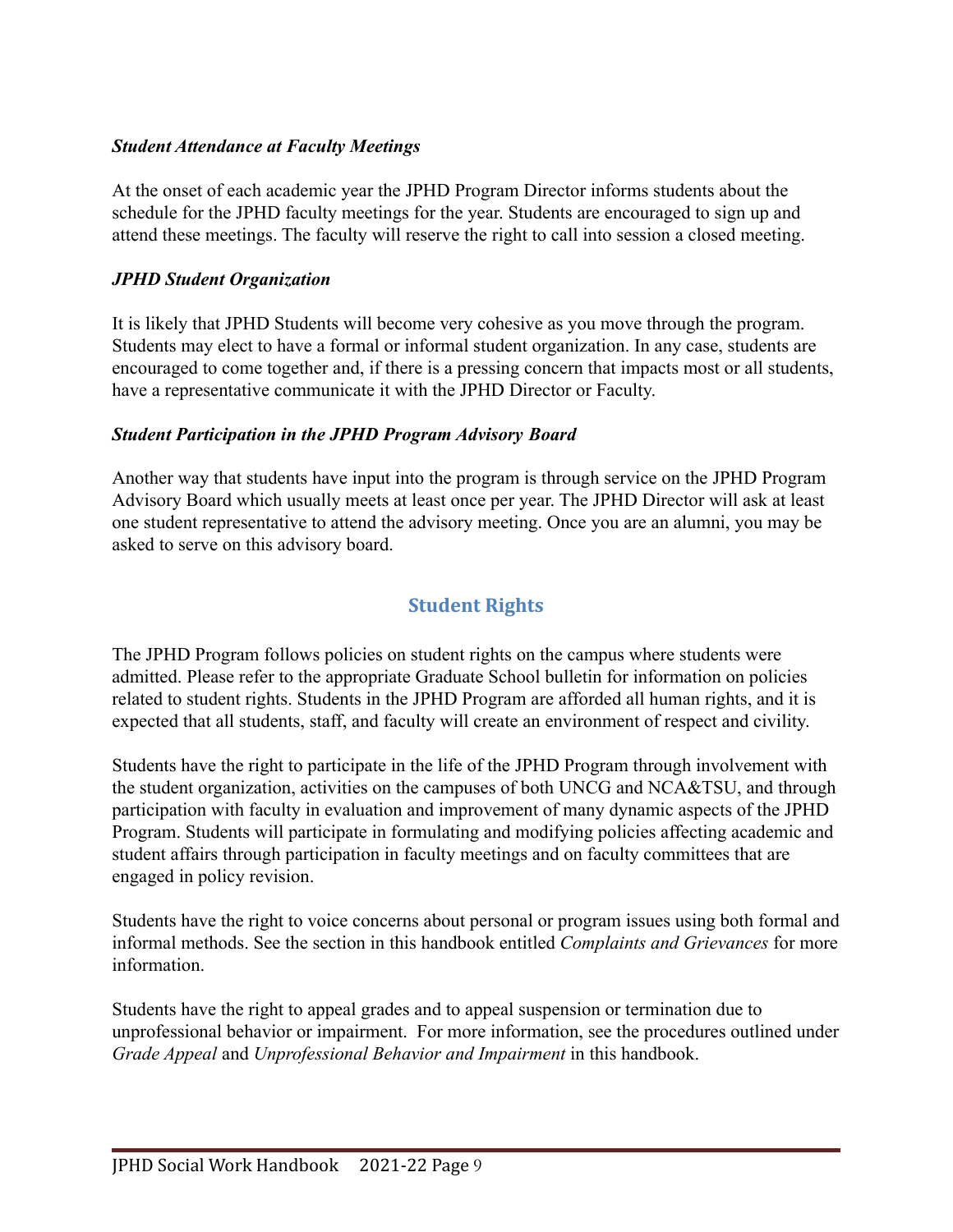## *PhD Curriculum*

<span id="page-9-0"></span>**The JPHD program leads to the Doctor of Philosophy Degree. The curriculum, including dissertation, requires the completion of 48 credit hours.**

#### **REQUIRED COURSES (21 CREDIT HOURS)**

| SOWK/SWK<br>851 | Foundations and Theories of Research in Social Work (3)                                |
|-----------------|----------------------------------------------------------------------------------------|
| SOWK/SWK<br>853 | Quantitative Methods in Social Work (3)                                                |
| SOWK/SWK<br>854 | Qualitative Methods in Multicultural Social Work (3)                                   |
| SOWK/SWK<br>855 | Quantitative Data Analysis in Social Work (3)                                          |
| SOWK/SWK<br>856 | Community Engaged Research in Social Work (3)                                          |
| SOWK/SWK        | Special Topics in Social Work $(3)^*$                                                  |
| 885             | (you must take this course at least once; it may be repeated 1 time as an elective)    |
| SOWK/SWK        | <b>Research Planning and Development</b>                                               |
| 880 (proposed)  | *Taken in the semester when defending comprehensive exams and dissertation<br>proposal |

#### **ELECTIVES (15 CREDIT HOURS)**

In order to honor the student's individual professional goals and aspirations, the primary advisor will assist the student in selecting courses that fulfill the student's professional interests and development. Students may consider areas of specialization as they refine their interests. This could include the many professional development courses offered through the School of Health and Human Sciences, certificate programs related to social work, specialized coursework in pedagogy, or an interdisciplinary research focus. (SOWK/SWK 885 Issues and Trends in Social work may be repeated 1 time for a total of 6 credits.) Students may select courses from NCA&TSU or UNCG.

#### **DISSERTATION (12 CREDIT HOURS)**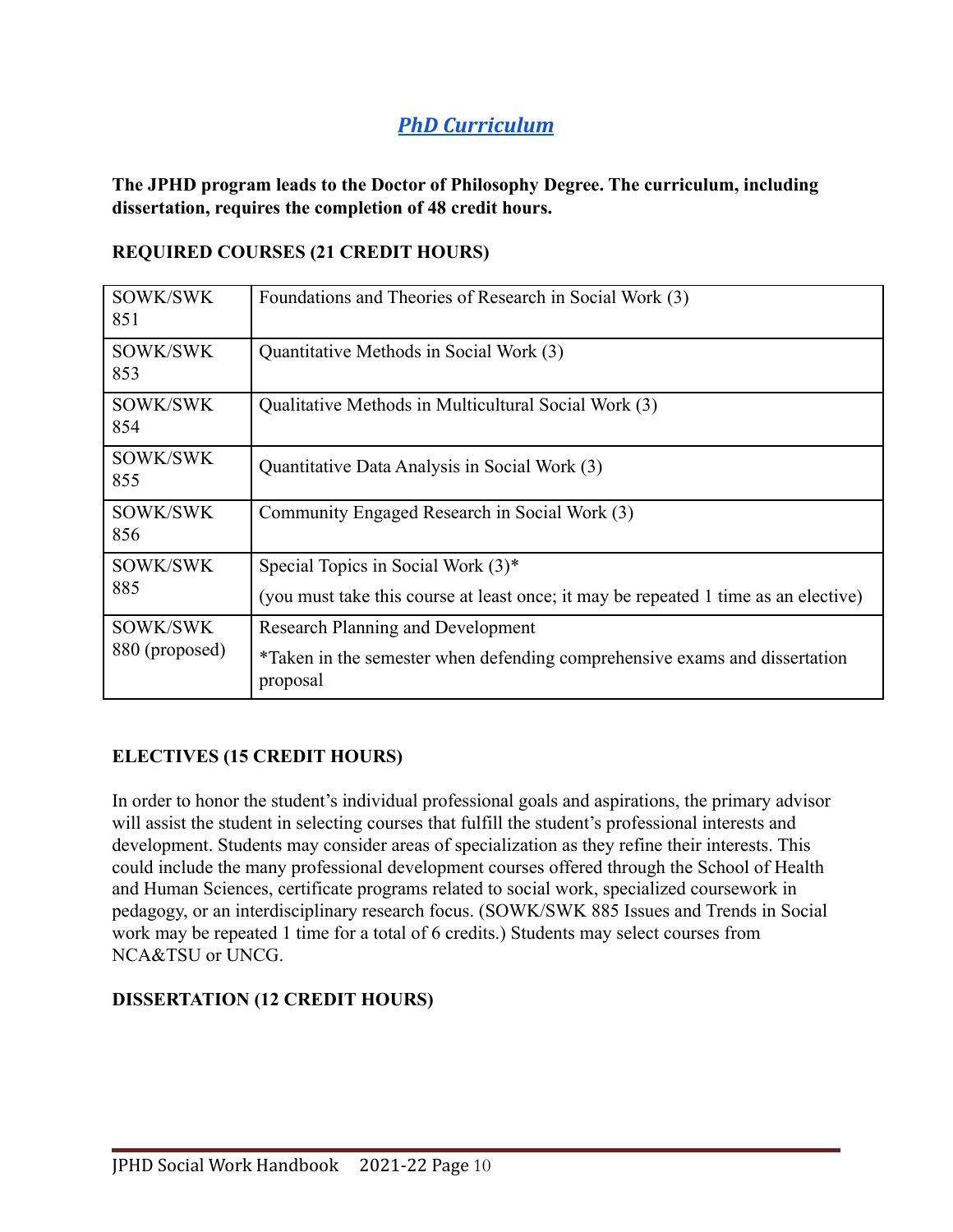After successful defense of the dissertation proposal, students will complete dissertation research and writing, culminating in a successful oral defense of the dissertation. SWK 799 Dissertation or SOWK 997 Dissertation

\*Note that you will list a placeholder course on the host campus

## <span id="page-10-0"></span>**Common Electives & Post-Baccalaureate Certificate Opportunities:**

Of the required 48 semester hours, 15 credit hours are electives. Generally, students take 3-credit courses, but you can also take 1-, 2-, and 4-credit courses, as long as the total adds up to 15 credit hours. A list of common electives is provided in [Appendix](#page-44-6) A. The list of electives is not all-inclusive. Please review the current Graduate School Bulletins ([NCA&TSU](https://www.ncat.edu/tgc/graduate-catalog/index.html) and [UNCG\)](https://catalog.uncg.edu/) for additional offerings, complete descriptions, and to confirm permissions and prerequisites.

- Electives must be at the graduate level (courses number of 600 or above at UNCG and 700 or above at NCA&TSU).
- You must discuss all electives with your adviser or chair and committee before enrolling in the course.
- For planning purposes, check [NCA&TSU's](https://ssbprod-ncat.uncecs.edu/pls/NCATPROD/bwckschd.p_disp_dyn_sched) and [UNCG's](https://ssb.uncg.edu/prod/bwckschd.p_disp_dyn_sched) online course search to determine when courses are typically offered (fall, spring, or summer) or you may contact individual departments for specific semester availability of a particular course. Please determine when a course is likely to be offered before meeting with your chair to discuss the Plan of Study.
- Though summer electives are proposed by the department and other departments on campus, the availability of summer courses is not guaranteed. Be prepared to add electives to your Spring or Fall course load if you cannot take a summer course.
- You can take electives at other universities but discuss them first with your adviser. These must be counted as transfer credits (only 6 hours allowed in total transfer credits).

## <span id="page-10-1"></span>**Independent Study Coursework**

[Independent studies](https://grs.uncg.edu/graduatebulletin/independent-study-graduate/) are great opportunities to expand your research and / or methodological skill-sets. However, permission will not be granted without sufficient rationale. The proposed study must include documentation of the same requirements that are found on the syllabi for traditional courses. There must be identified Student Learning Objectives, teaching materials and methods, grading schemes, and product(s) with predetermined time frame and due dates.

- To be eligible for independent study, a student must have completed a minimum of two regular courses of graduate work and attained at least a 3.0 average.
- Students may not register for independent study as a substitute for existing courses.
- Registration for independent study must have the approval of the instructor, the department Chair or Dean, and the Dean of The Graduate School (see most current form).
- An Independent Study must be registered with the Graduate School (official form [here\)](https://spartancentral.uncg.edu/forms/permission-to-register-for-independent-study/).
- You may count no more than 12 credit hours of independent study toward satisfying the minimum requirements for the doctoral degree.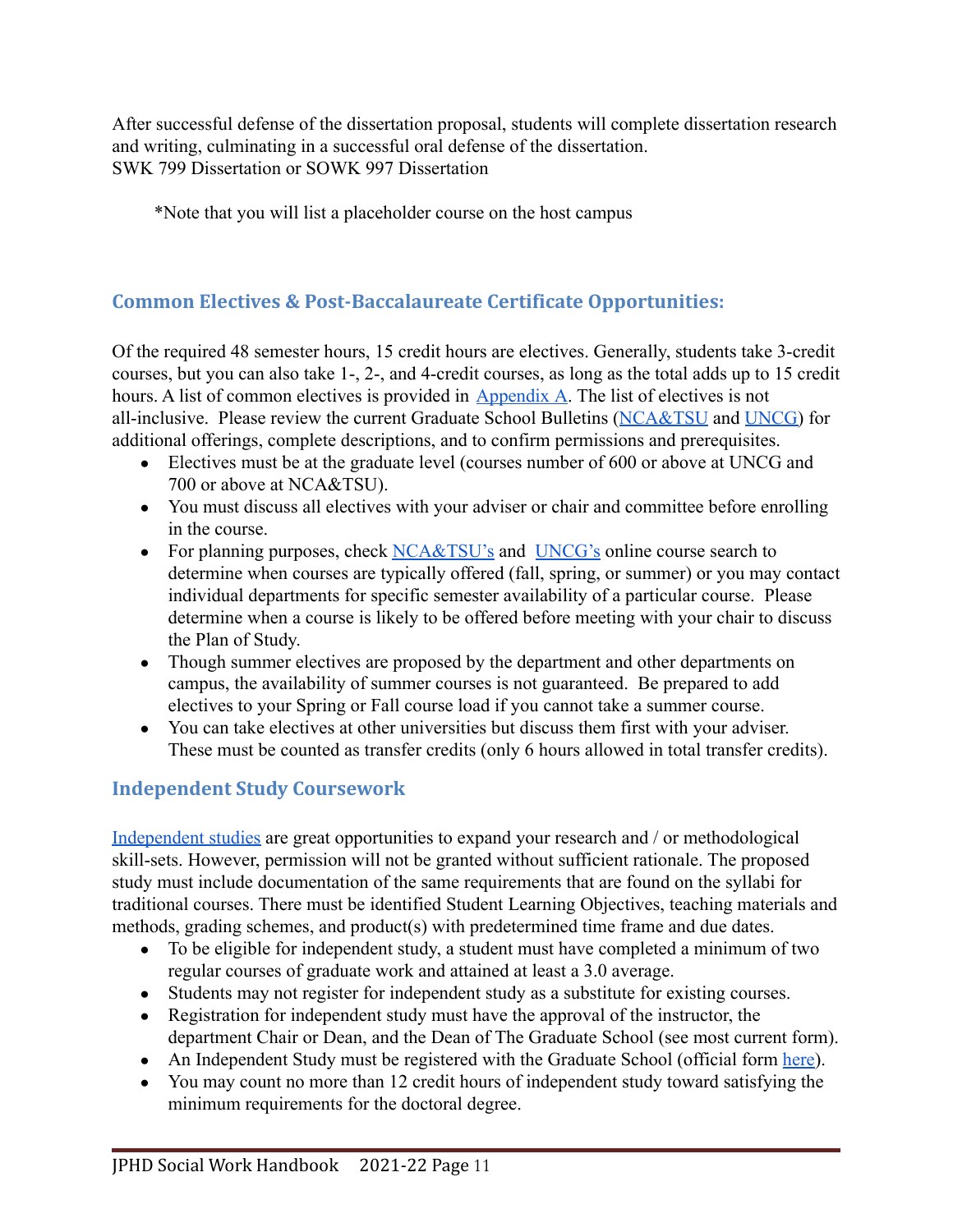\*\*Note that in some cases, you may have to list an independent study on your home campus when cross-registering for a course on the host campus.

## <span id="page-11-0"></span>**Developing Your Plan of Study (POS):**

To ensure that you have a plan to complete all required courses by graduation, you must complete a plan of study in consultation with your faculty advisor and advisory committee members. An initial plan of study must be submitted to the home campus Graduate School no later than the completion of 18 semester hours. The plan of study must indicate:

- Specific courses you expect to complete to meet the requirements of a PhD.
- No more than 6 hours of the course work credited to the degree, exclusive of the dissertation, at the 600 level.
- No more than 12 semester hours of independent study, exclusive of the dissertation
- $\bullet$  All courses applied toward the degree must be B (3.0) or better, and additional hours must be taken for any hours earned with a grade of B- (2.7) or less.

Important notes about your plan of study:

- You can download a blank Plan of Study form from the JPSW website navigating to the JPhD section. Here is the one for [NCA&TSU](https://www.ncat.edu/ced/departments/planofstudy.pdf), here is the one for [UNCG.](https://ncatuncgjpsw.org/wp-content/uploads/2019/07/proposed-uncg-plan-of-study-2019.pdf)
- For UNCG home students, when you submit your initial plan of study, you must also complete and submit the "Recommendation for doctoral advisory / dissertation committee and plan of study" form (see [enrolled student](https://grs.uncg.edu/wp-content/uploads/2016/08/RECOMMENDATION-FOR-DOCTORAL-ADVISORY_DISSERTATION-COMMITTEE-AND-_PLAN-OF-STUDY.pdf) forms). This cover sheet must be signed by your committee chair, your advisory committee members (including your outside member), the JPHD Director of Graduate Study or department head, and sent to the Graduate School for final approval.
- Your plan of study will likely change during your time in the program. For example, although your initial plan should include specific electives that you plan to take, these electives may not be offered or you may change your mind at a later point.
- Anytime your plan of study changes, you must complete a new plan of study form. Specifically, each time your plan of study changes, you must submit: (1) The new revised plan of study, and (2) the "Doctoral Plan [of Study Revision"](https://grs.uncg.edu/wp-content/uploads/2016/08/Doctoral-Plan-Study-of-Revision-revised-8.8.16.pdf) cover sheet that is signed by your chair, your committee members, the JPHD Director of Graduate Study or department head, and sent to the graduate school for final approval. Step 2 applies to UNCG home students only. NCA&TSU home students need only their revised plan of study form.
- It is your responsibility to ensure that the final, most up to date, correct, and signed plan of study is on file with the Graduate School by the end of the 3rd week of classes in the semester in which you apply for graduation.
- Copies of the approved plan of study must be filed in the student's permanent folder in The Graduate School, in the department's files, with the chair and each member of the advisory/dissertation committee, and with the student.

#### **Plan of Study Committee Meeting**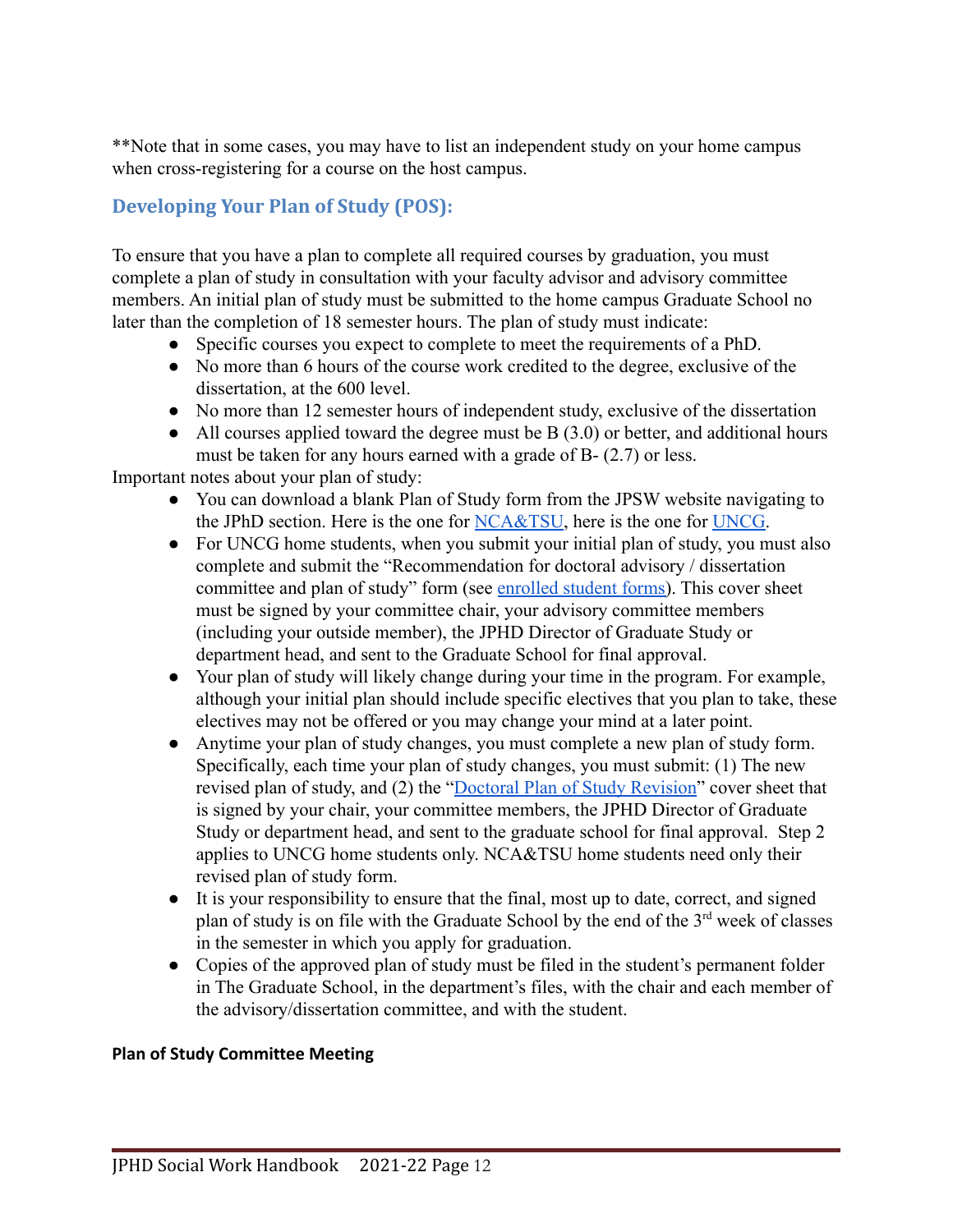You are *required* to hold a plan of study committee meeting during your first semester in the program with your advisor. The goals of this meeting are (1) for your advisor to approve your initial plan of study, (2) to discuss your career goals, and (3) to discuss the coursework and professional experiences that you should pursue during your time in the program to achieve these goals. Once you have selected a dissertation committee and Chair, you must hold an additional plan of study meeting in the second or third year of the program to check in about progress and discuss changes in career plans / training.

#### **A few suggestions as you develop your plan of study:**

- Core coursework is usually offered frequently. Electives can vary widely in terms of scheduling so plan ahead as much as possible in selecting when you will take desired courses.
- Be flexible and ready for your path to change as you reconsider your goals and options.

#### **PLAN OF STUDY for the PhD in Social Work**

#### **Required for Degree: # of credits:** = 48

\*Note that transfer credits are generally not accepted but will be evaluated on a case by case basis.

#### **JPhD Suggested Course Sequence Full Time Student**

| Semester | Course                                                                                                      | Credits | Comments                               |
|----------|-------------------------------------------------------------------------------------------------------------|---------|----------------------------------------|
| Fall 1   | SOWK/SWK 851<br><b>Foundations and Theories</b><br>of Multiculturally<br>Informed Inquiry in<br>Social Work | 3       | <b>Required Introductory</b><br>Course |
| Fall 1   | SOWK/SWK 853<br><b>Quantitative Methods in</b><br><b>Social Work</b>                                        | 3       | <b>Required Research</b><br>Course     |
| Fall 1   | Elective                                                                                                    |         | <b>Student choice</b>                  |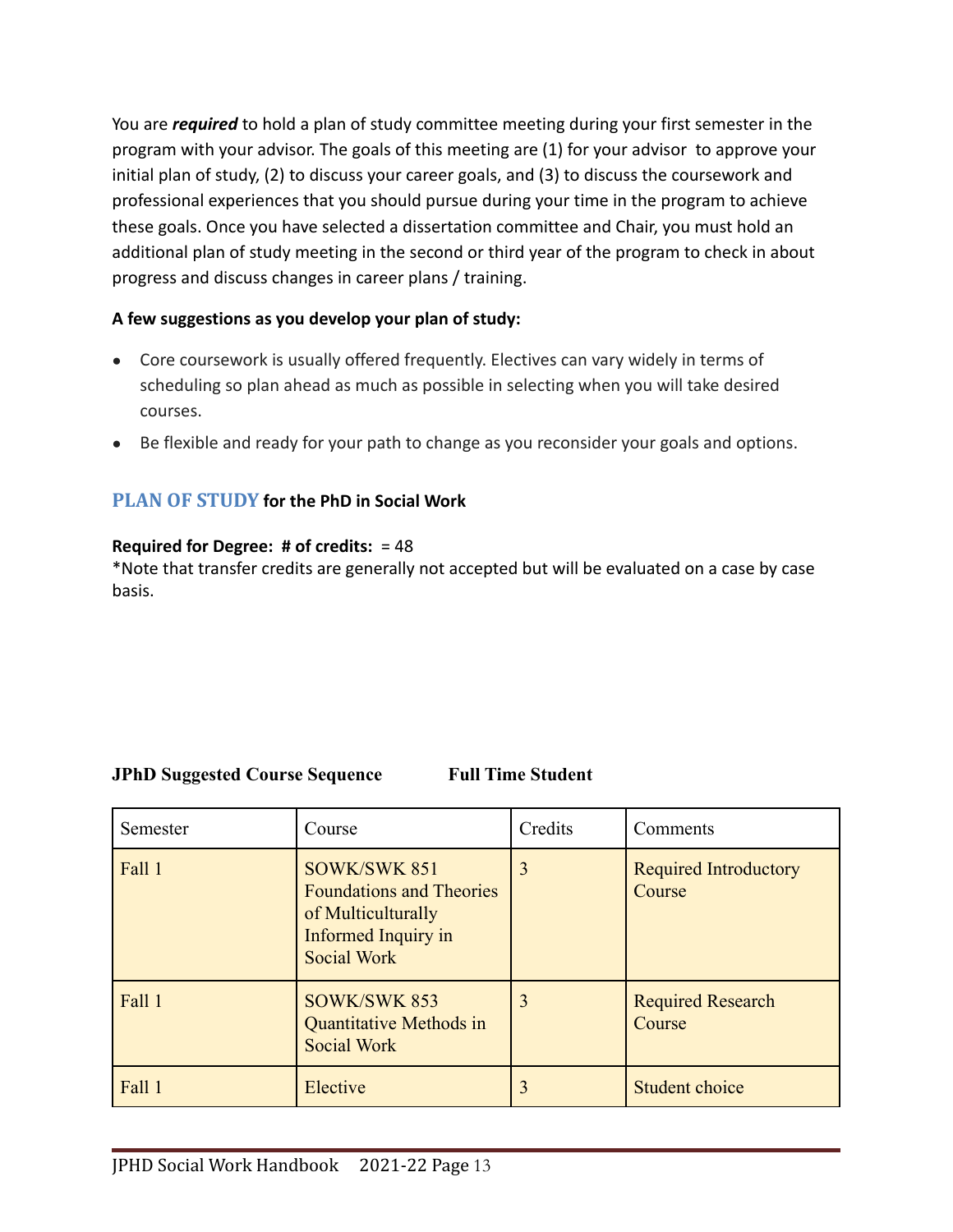| Spring 1        | SOWK/SWK 855<br>Quantitative Data<br>Analysis in Social Work                                                   | 3              | <b>Required Research</b><br>Elective                          |
|-----------------|----------------------------------------------------------------------------------------------------------------|----------------|---------------------------------------------------------------|
| Spring 1        | SOWK/SWK 854<br>Qualitative Methods in<br>Multicultural Social Work                                            | $\overline{3}$ | <b>Required Research</b><br>Course                            |
| Spring 1        | Elective or SOWK/SWK<br>885 Special Topics in<br><b>Social Work</b>                                            | $\overline{3}$ | <b>Student Choice</b>                                         |
|                 | Total Hours                                                                                                    | 18             | (submit plan of study and<br>qualifying process<br>portfolio) |
| Spring/Summer 1 | Annual Review -<br>qualifying process                                                                          |                | Required to continue to<br>matriculate                        |
| Fall 2          | <b>SOWK/SWK 856</b><br><b>Community Engaged</b><br><b>Research in Social Work</b>                              | 3              | <b>Required Research</b><br>Course                            |
| Fall 2          | <b>Required Research</b><br>Elective                                                                           | 3              | Choose from list/available<br>courses                         |
| Fall 2          | Elective or SOWK/SWK<br>885 Issues and Trends in<br><b>Social Work</b>                                         | 3              | <b>Student Choice</b>                                         |
| Spring 2        | Elective                                                                                                       | 3              | <b>Student Choice</b>                                         |
| Spring 2        | <b>SOWK SOWK/SWK 885</b><br><b>Issues and Trends in</b><br><b>Social Work (Dissertation</b><br>Proposal Focus) | 3              | <b>Dissertation Planning</b>                                  |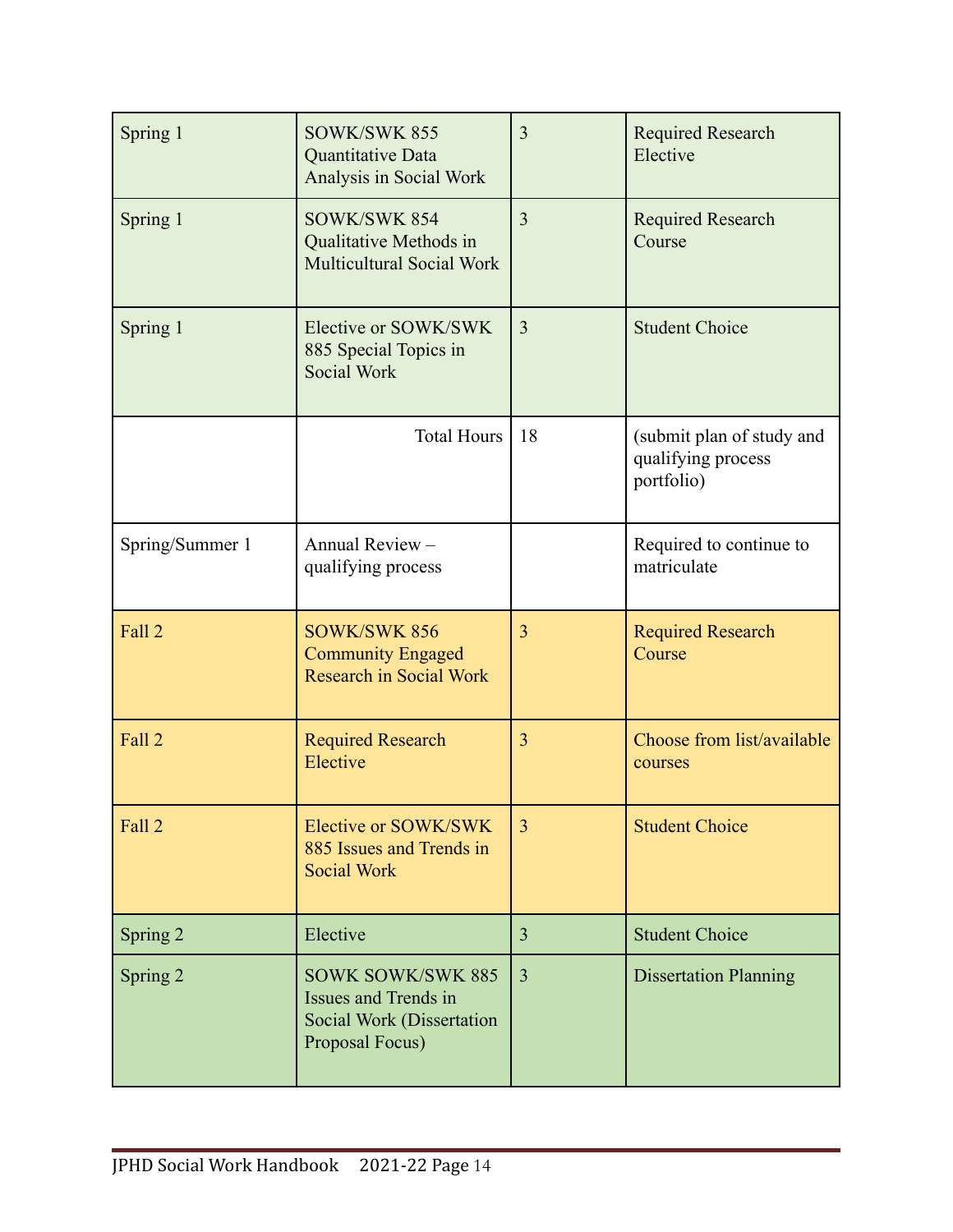|                 | Total Hours                                                                                                 | 33             | Coursework complete                                            |
|-----------------|-------------------------------------------------------------------------------------------------------------|----------------|----------------------------------------------------------------|
| Summer 2/Fall 3 | Comprehensive Exams                                                                                         |                | Written and Oral Defense                                       |
| Fall 3          | <b>SOWK 880/SWK 880</b><br>(proposed)<br><b>Research Planning and</b><br>Development                        | $\overline{3}$ | <b>Dissertation Proposal and</b><br>Defense occurs in mid fall |
| Spring 3        | <b>SOWK 997/SWK 799</b>                                                                                     | 3              | <b>Dissertation Writing</b>                                    |
| Summer 3        | <b>SOWK 997/SWK 799</b>                                                                                     | $\overline{3}$ | <b>Dissertation Writing</b>                                    |
| Fall 4          | <b>SOWK 997/SWK 799</b>                                                                                     | 3              | <b>Dissertation Writing</b>                                    |
| Spring 4        | <b>SOWK 997/SWK 799</b><br><b>Dissertation Defense (by</b><br>early March to graduate in<br>May graduation) | 3              | <b>Complete Dissertation</b>                                   |

### **JPhD Suggested Course Sequence Part Time Student**

| Semester | Course                                                                                                       | Credits | Comments                               |
|----------|--------------------------------------------------------------------------------------------------------------|---------|----------------------------------------|
| Fall 1   | <b>SOWK/SWK 851 Foundations</b><br>and Theories of Multiculturally<br><b>Informed Inquiry in Social Work</b> | 3       | <b>Required Introductory</b><br>Course |
| Fall 1   | <b>SOWK/SWK 853 Quantitative</b><br><b>Methods in Social Work</b>                                            | 3       | <b>Required Research Course</b>        |
| Spring 1 | <b>SOWK/SWK 855 Quantitative</b><br>Data Analysis in Social Work                                             | 3       | <b>Required Research</b><br>Elective   |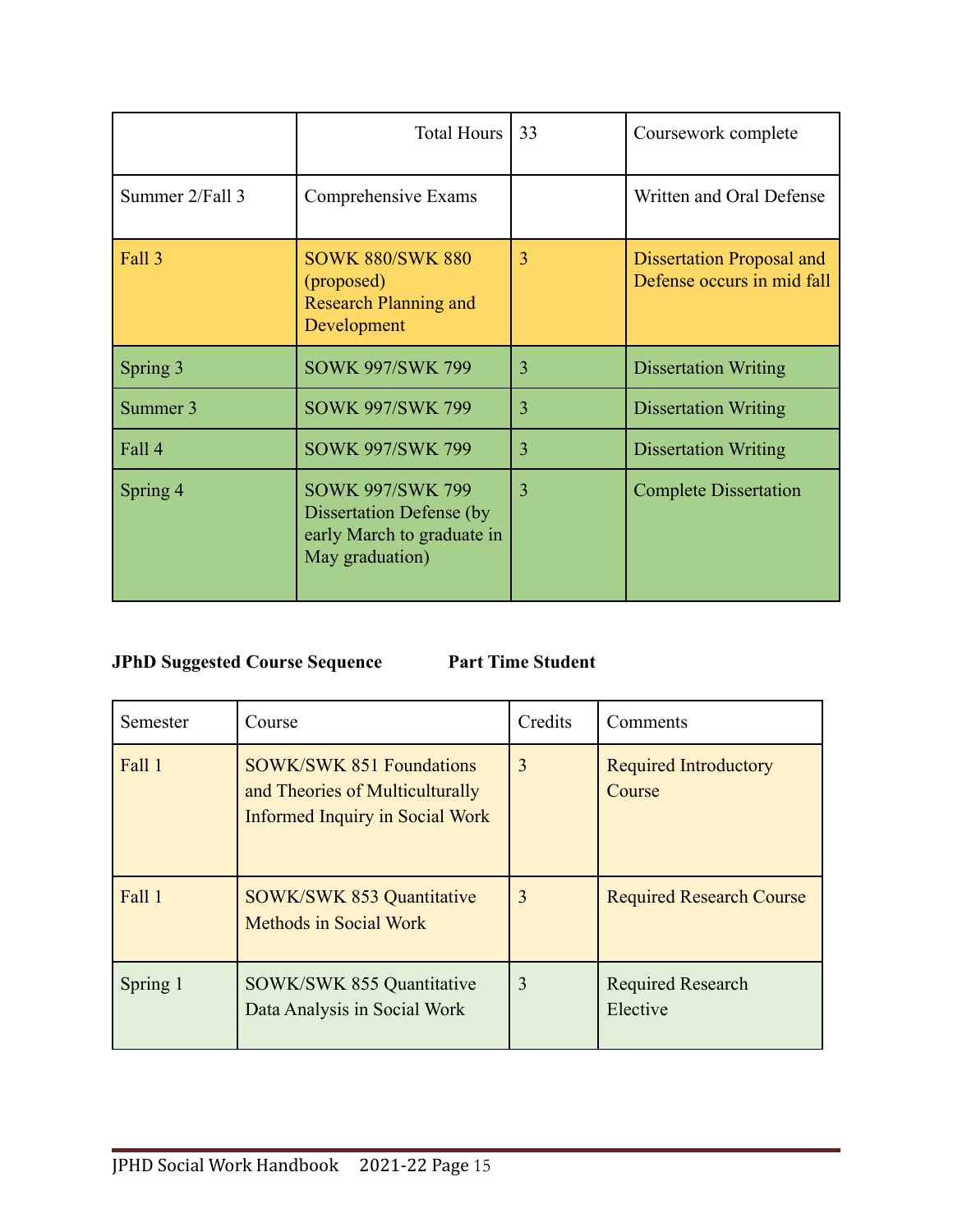| Spring 1                              | <b>SOWK/SWK 854 Qualitative</b><br>Methods in a Multicultural Social<br><b>Work</b>      | 3              | <b>Required Research Course</b>                                                                   |
|---------------------------------------|------------------------------------------------------------------------------------------|----------------|---------------------------------------------------------------------------------------------------|
| Summer 1<br>$1st$ or $2nd$<br>session | Elective                                                                                 | 3              | <b>Student Choice</b>                                                                             |
| Summer 1<br>$1st$ or $2nd$<br>session | Elective                                                                                 | 3              | <b>Student Choice</b>                                                                             |
|                                       | Annual Review – qualifying<br>process                                                    | 18 Hours       | Required to continue to<br>matriculate (submit plan of study<br>and qualifying process portfolio) |
| Fall 2                                | <b>SOWK/SWK 856 Community</b><br><b>Engaged Research in Social Work</b>                  | $\overline{3}$ | <b>Required Research Course</b>                                                                   |
| Fall 2                                | <b>Required Research Elective</b>                                                        | $\overline{3}$ | Choose from list/available<br>courses                                                             |
| Spring 2                              | Elective                                                                                 | 3              | <b>Student Choice</b>                                                                             |
| Spring 2                              | SOWK/SWK 885 Issues and<br><b>Trends in Social Work</b><br>(Dissertation Proposal Focus) | $\overline{3}$ | <b>Dissertation Planning</b>                                                                      |
| Summer 2<br>$1st$ or $2nd$<br>session | Elective                                                                                 | 3              | <b>Student Choice</b>                                                                             |
|                                       | <b>Total Hours</b>                                                                       | 33             | Coursework complete                                                                               |
| Summer<br>$2$ <i>Fall</i> $3$         | Comprehensive Exams                                                                      |                | Written and Oral Defense                                                                          |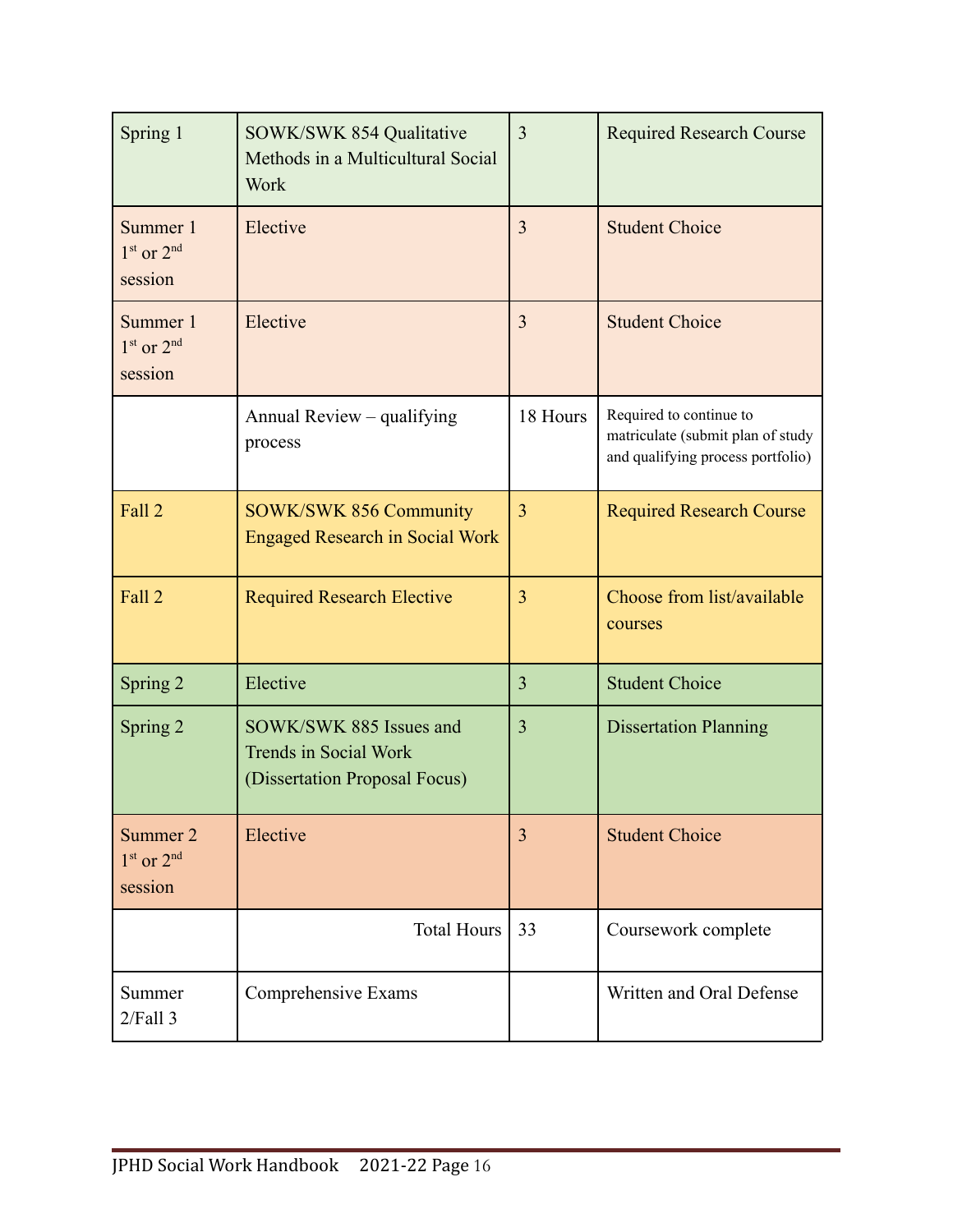| Fall 3                | SOWK 880/SWK 880 (proposed)<br><b>Research Planning and</b><br>Development                                                                      | $\overline{3}$ | <b>Dissertation Proposal and</b><br>Defense |
|-----------------------|-------------------------------------------------------------------------------------------------------------------------------------------------|----------------|---------------------------------------------|
| Spring 3              | <b>SOWK 997/SWK 799</b>                                                                                                                         | 3              | <b>Dissertation Writing</b>                 |
| Fall 4                | <b>SOWK 997/SWK 799</b>                                                                                                                         | 3              | <b>Dissertation Writing</b>                 |
| Spring 4              | <b>SOWK 997/SWK 799</b>                                                                                                                         | 3              | <b>Dissertation Writing</b>                 |
| Summer 4 or<br>Fall 5 | <b>SOWK 997/SWK 799</b><br><b>Dissertation Defense (by</b><br>mid-summer to graduate in<br>August – $or$ – mid Fall to<br>graduate in December) | 3              | Graduate!                                   |

## <span id="page-16-0"></span>**Timeline of Program Requirements**

The table below provides a year-by-year overview of events / requirements for the PhD. The table indicates who is responsible for each step, provides links to the required forms.

| ۰.<br>I |  |
|---------|--|
|         |  |

| <b>Event</b>                                                        | <b>Timeframe</b>                   | People<br><b>Responsible</b> | <b>Forms</b>                                                                             |
|---------------------------------------------------------------------|------------------------------------|------------------------------|------------------------------------------------------------------------------------------|
| Student is admitted and<br>assigned an advisor                      | Prior to start of<br>Fall semester | Program Director             |                                                                                          |
| Out-of-State students can<br>begin establishing<br>residency        | As soon as you<br>move to NC       | Student                      | Visit the Residency<br><b>Determination System</b><br>for classification and<br>appeals. |
| <b>Attend JPHD Orientation</b>                                      | Week prior to<br>classes starting  | Student                      |                                                                                          |
| Meet with Advisor and<br>plan subsequent meetings<br>- review goals | First week or<br>two of classes    | Student and<br>Advisor       |                                                                                          |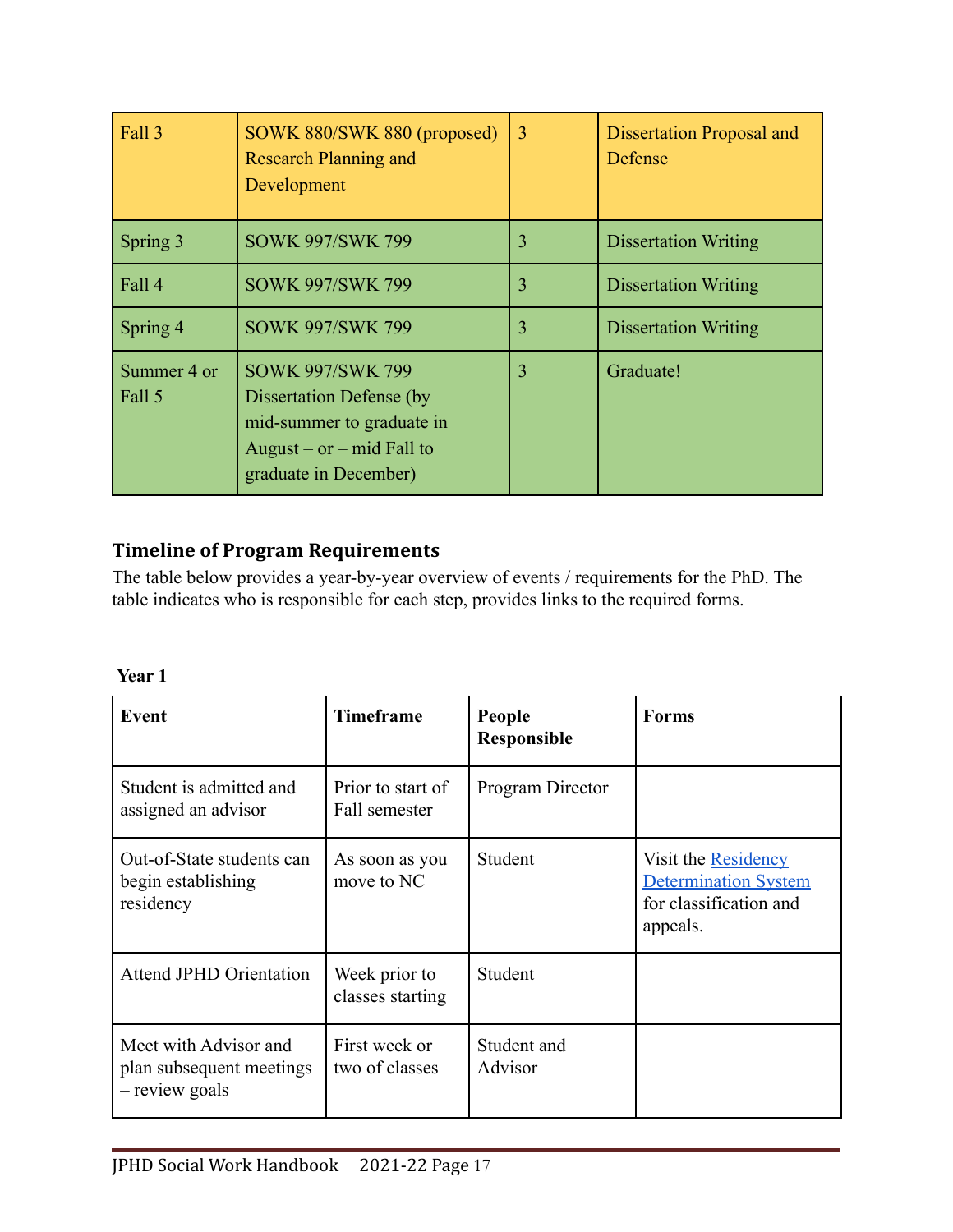| Consider joining a<br>research project or<br>creating opportunities to<br>engage in research                                                                    | Mid-Fall                                 | Student and<br>Researcher |                                                                                                                                                                 |
|-----------------------------------------------------------------------------------------------------------------------------------------------------------------|------------------------------------------|---------------------------|-----------------------------------------------------------------------------------------------------------------------------------------------------------------|
| Develop and submit an<br>initial plan of study with<br>your advisor $-$ begin to<br>consider committee<br>membership<br>*Set your date for<br>qualifying review | By Mid-Spring                            | Student and<br>Advisor    | NCA&TSU Plan of<br>Study<br><b>UNCG Plan of Study</b><br>*UNCG students must<br>also include this Cover<br>Sheet with the original<br>and any revised versions. |
| Apply for in-state<br>residency                                                                                                                                 | Mid-Spring                               | Student                   | Residency<br><b>Determination Service</b>                                                                                                                       |
| Collect and submit<br>materials for qualifying<br>review                                                                                                        | 3 weeks prior to<br>review date          | Student                   | <b>Link to Qualifying</b><br><b>Review Instructions</b>                                                                                                         |
| Advisor will make a<br>recommendation to<br>faculty relative to the<br>results of the qualifying<br>review                                                      | April/May                                | Advisor<br>Faculty        |                                                                                                                                                                 |
| <b>Explore and discuss</b><br>possibilities for teaching,<br>agency sponsorship, etc.<br>for year 2                                                             | After successful<br>qualifying<br>review | Advisor<br>Faculty        |                                                                                                                                                                 |

## **Year 2**

| Timeframe<br>Event | People Responsible   Forms |  |
|--------------------|----------------------------|--|
|--------------------|----------------------------|--|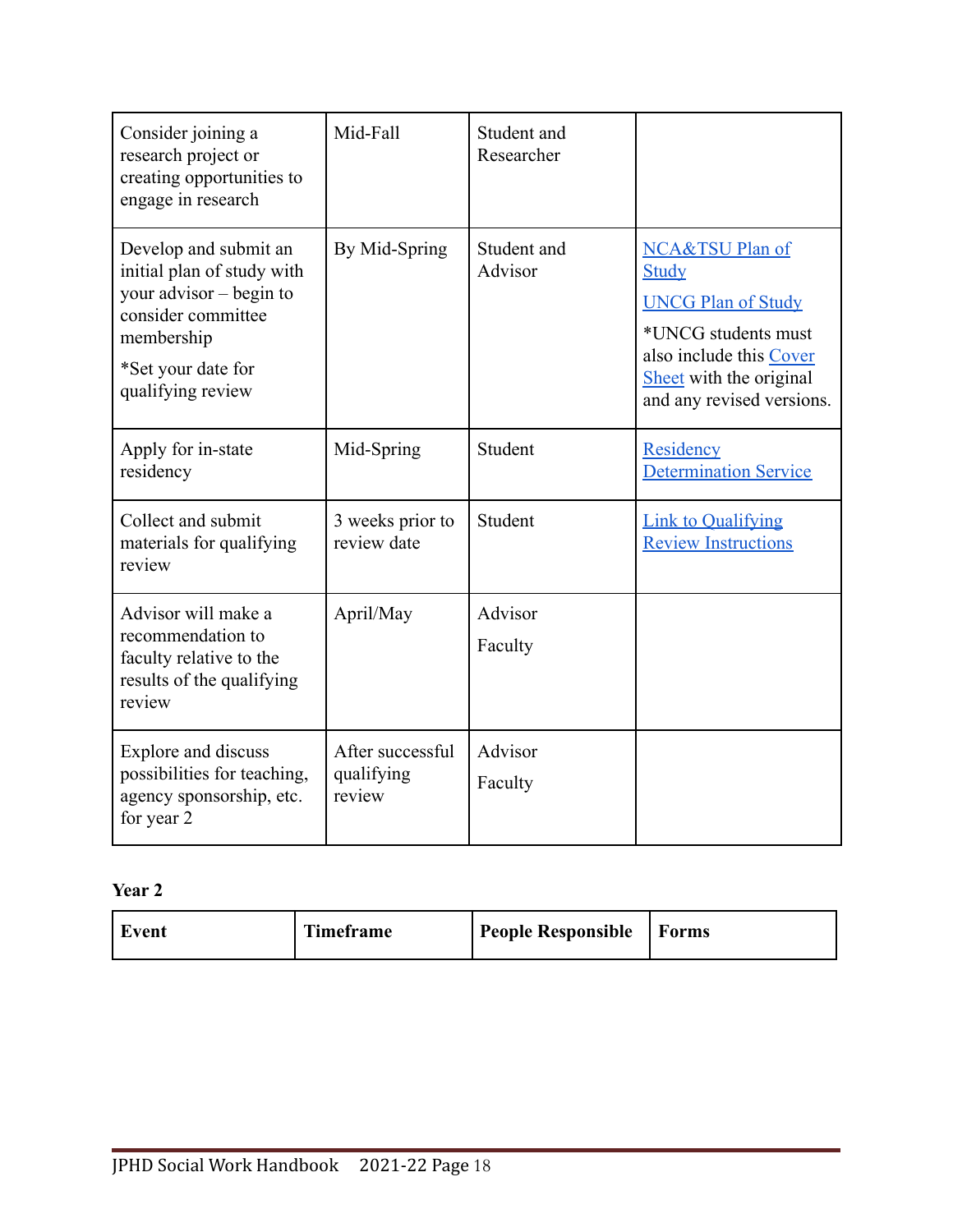| Meet with advisor to<br>make final selection<br>of committee and<br>complete forms         | Early Fall<br>*Student should ask<br>potential committee<br>members in prior<br>Spring and over the<br>summer | Student<br>Advisor                    | <b>NCA&amp;TSU</b><br><b>Committee form</b><br>if you need to revise<br>it, submit this: Change<br>of Committee<br><b>UNCG Committee</b><br>Form<br>if changes are needed,<br>submit this: Change of<br>Committee |
|--------------------------------------------------------------------------------------------|---------------------------------------------------------------------------------------------------------------|---------------------------------------|-------------------------------------------------------------------------------------------------------------------------------------------------------------------------------------------------------------------|
| Meet with committee<br>Chair and transition<br>to that person as<br>primary advisor        | Mid-Fall                                                                                                      | Student<br><b>Dissertation Chair</b>  |                                                                                                                                                                                                                   |
| Submit revised plan<br>of study to Graduate<br>School                                      | Mid-Fall and as<br>often as needed                                                                            | Student                               | NCA&TSU Plan of<br><b>Study</b><br><b>UNCG Revision</b><br>Form                                                                                                                                                   |
| Continue to meet with<br>Chair and committee<br>- begin to plan for<br>comprehensive exams | Fall and Spring                                                                                               | Student<br>Chair<br>Committee members |                                                                                                                                                                                                                   |
| Identify<br>Comprehensive Exam<br>questions                                                | End of Spring                                                                                                 | Chair<br>Committee                    |                                                                                                                                                                                                                   |

#### **Summer**

| Write responses to<br>comprehensive exam<br>questions | Complete by end of<br>July | Student |  |
|-------------------------------------------------------|----------------------------|---------|--|
|-------------------------------------------------------|----------------------------|---------|--|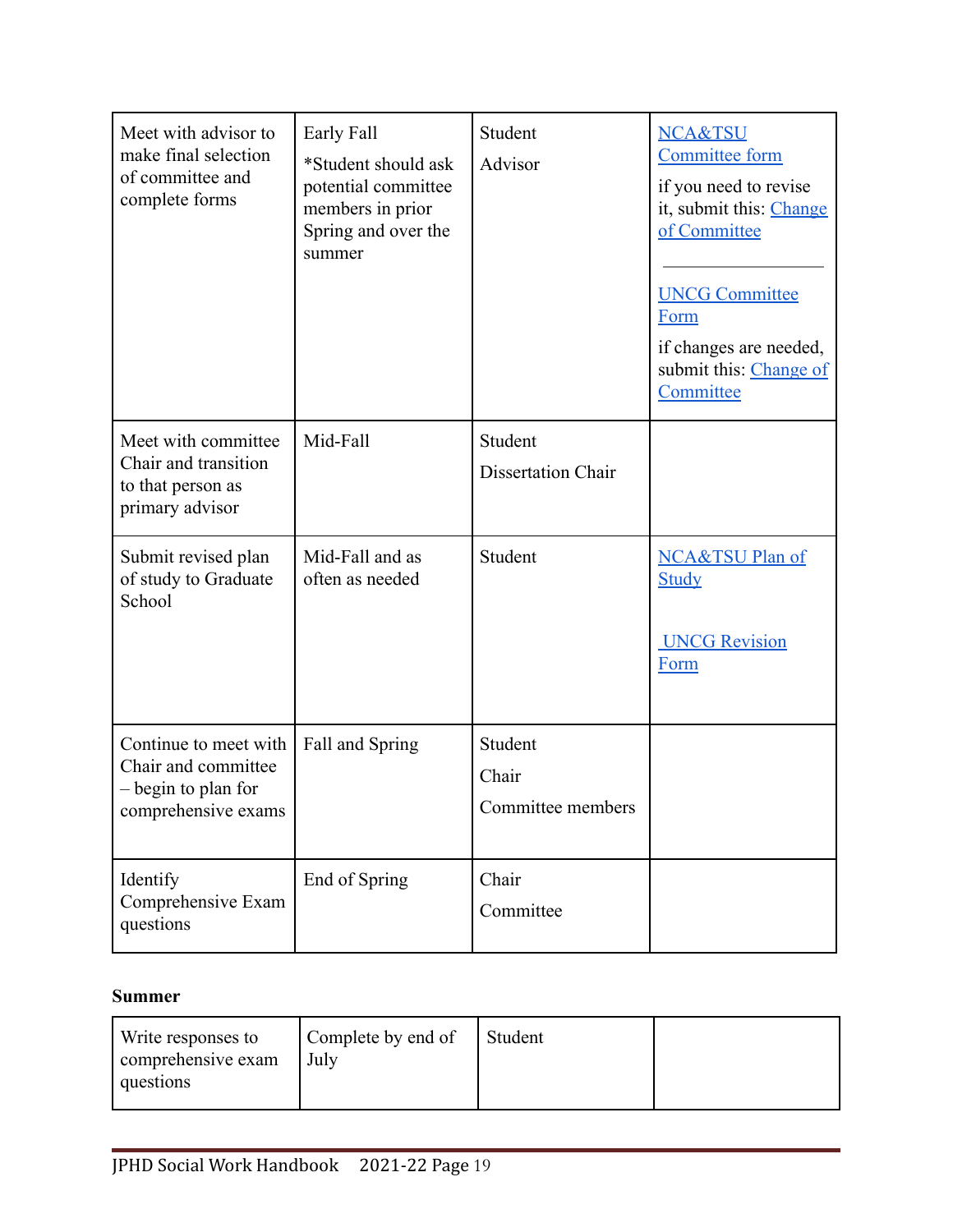| Defend<br>comprehensive exam<br>responses – submit<br>forms upon<br>successful defense                | Date was set for<br><b>August or Early</b><br>September in<br>April/May of year 2 | Student<br>Chair<br>Committee | Link to forms<br><b>UNCG Exam Result Form</b><br><b>NCA&amp;TSU Exam Report</b>                                                        |
|-------------------------------------------------------------------------------------------------------|-----------------------------------------------------------------------------------|-------------------------------|----------------------------------------------------------------------------------------------------------------------------------------|
| Defend<br>comprehensive exams<br>and dissertation<br>proposal                                         | Fall                                                                              | Student                       |                                                                                                                                        |
| Submit dissertation<br>topic approval form                                                            | Fall - can occur<br>before proposal<br>defense                                    | Student<br>Chair<br>Committee | <b>UNCG Form</b><br>NCA&TSU (note - the<br><b>Research Clearance</b><br>process has its own<br>webpage, please review it<br>carefully) |
| Set up proposal<br>defense                                                                            | Mid-Fall set date                                                                 | Student<br>Chair<br>Committee |                                                                                                                                        |
| Defend proposal $-$ if<br>successful, submit<br>admission to<br>candidacy forms to<br>Graduate School | End of Fall                                                                       | Student<br>Chair<br>Committee | <b>UNCG Form</b><br><b>NCA&amp;TSU</b> report on<br><u>non-course/exam</u><br><u>requirements</u>                                      |
| Write dissertation -<br>ongoing check in with<br>Chair                                                | Spring/Summer/                                                                    | Student                       |                                                                                                                                        |

## **Year 4**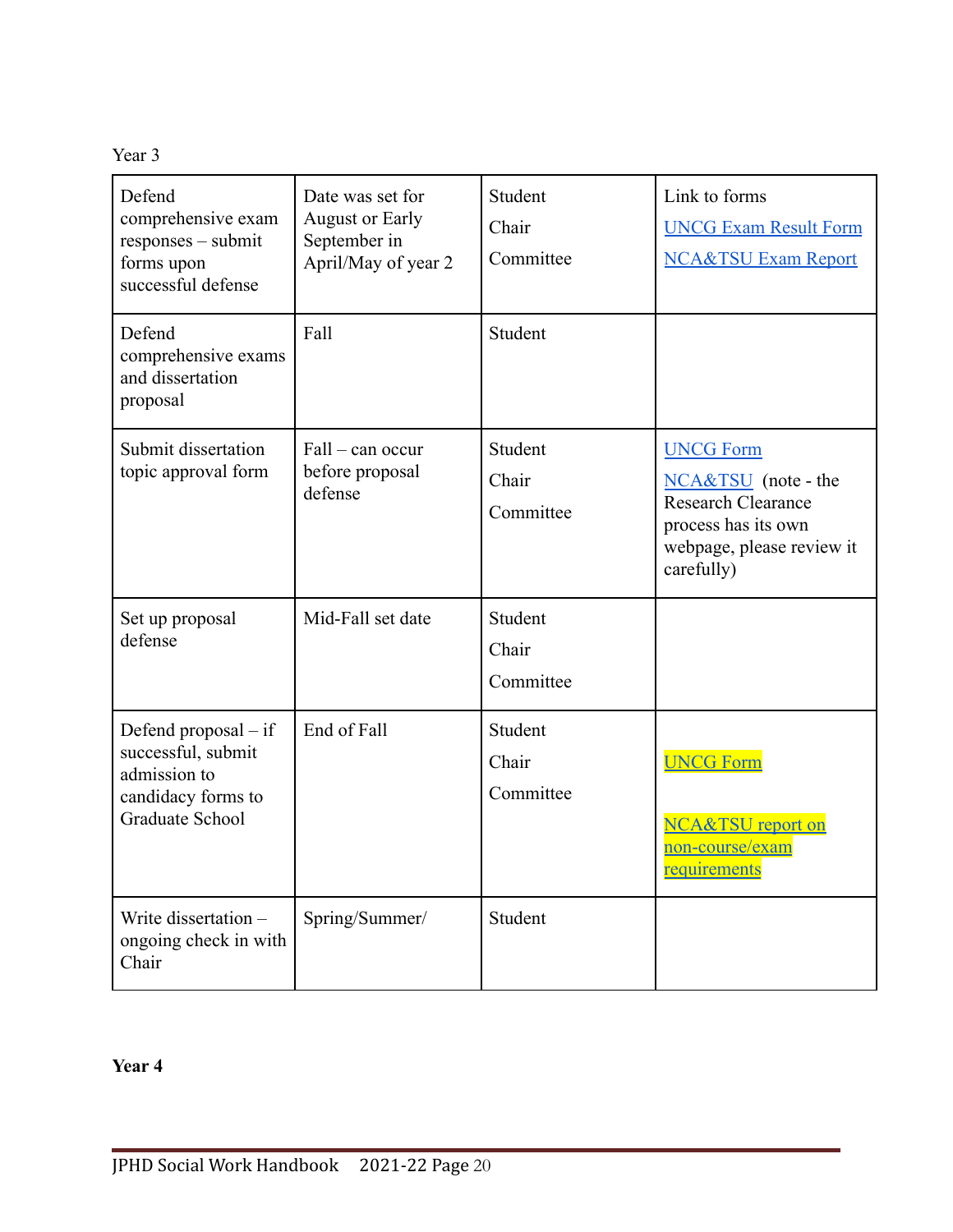| <b>Event</b>                                                                                                    | <b>Timeframe</b>                           | <b>People Responsible</b>     | <b>References</b>                                                                                                                                                                                                         |
|-----------------------------------------------------------------------------------------------------------------|--------------------------------------------|-------------------------------|---------------------------------------------------------------------------------------------------------------------------------------------------------------------------------------------------------------------------|
| Complete<br>dissertation                                                                                        | End of Fall                                | Student                       |                                                                                                                                                                                                                           |
| Set oral defense of<br>dissertation                                                                             | End of Fall/<br><b>Beginning of Spring</b> | Student<br>Chair<br>Committee | NCAT - scroll down to<br>Deadlines / Oral Defense<br><b>UNCG Final Oral Exam</b><br><b>Schedule</b>                                                                                                                       |
| Apply to Graduate                                                                                               | <b>Early Spring</b>                        | Student                       | <b>Aggie Access Online</b><br>navigate to graduation<br>application<br>(Student>Student<br>Records>Apply to<br>Graduate), and then<br>complete and submit the<br>application<br><b>UNCG Application for</b><br>Graduation |
| <b>Defend Dissertation</b><br>- submit all forms<br>and dissertation in<br>correct format to<br>Graduate School | Early to Mid-Spring                        | Student<br>Chair<br>Committee | <b>NCA&amp;TSU Oral Defense</b><br>Form<br><b>UNCG Final Oral Exam</b><br><b>Result Form</b><br><b>NCA&amp;TSU'S Dissertation</b><br>Information<br><b>UNCG Dissertation</b><br>Information                               |
| Graduate!                                                                                                       | Early May                                  | Yippee!                       |                                                                                                                                                                                                                           |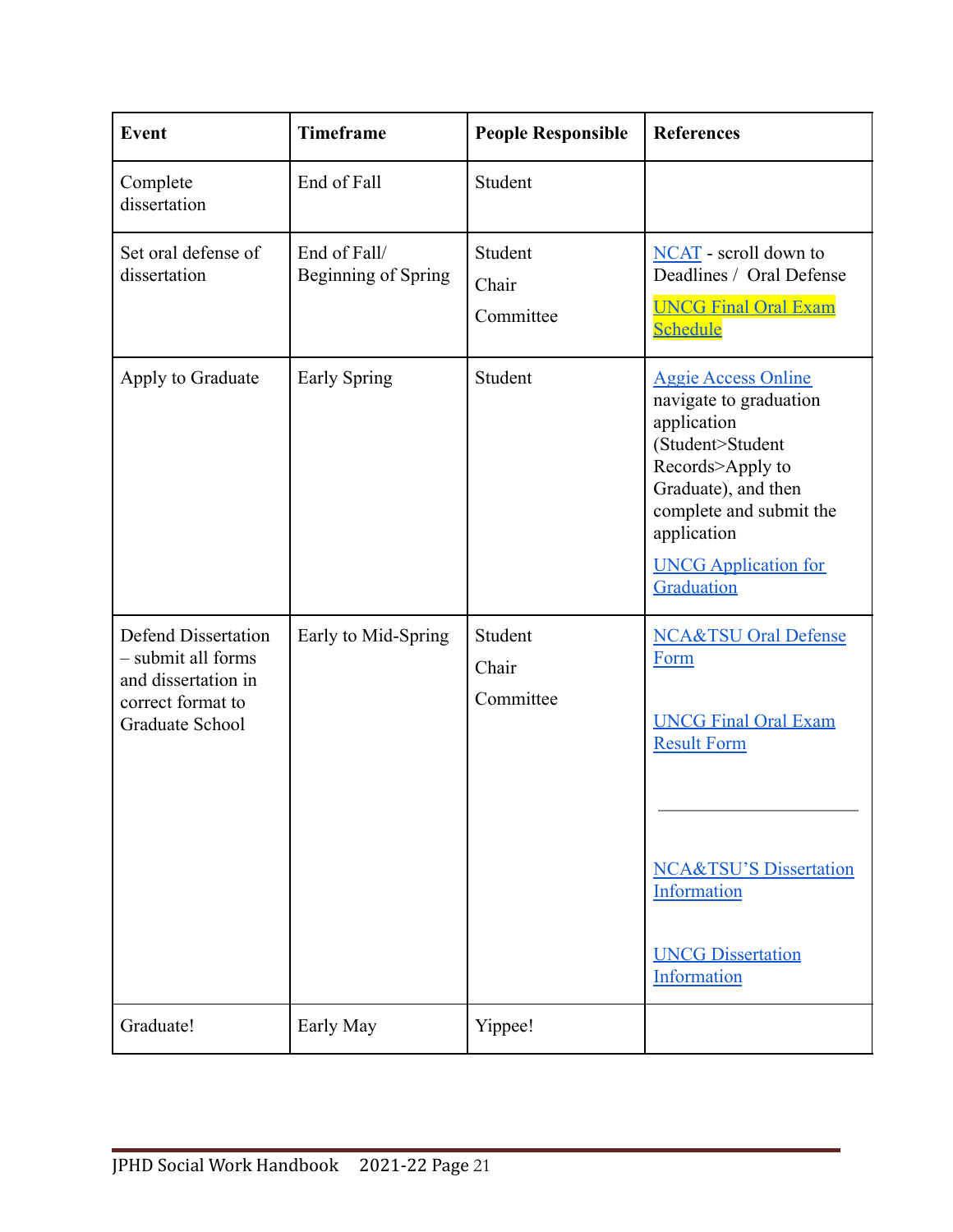**If at any point, you are not progressing through the timeline, your advisor and/or dissertation committee Chair will work with you on completing proper paperwork and developing a plan of action in order to progress.**

## <span id="page-21-0"></span>**Suggested Timelines of Professional Development Milestones**

#### Full- Time and Part-time

Year 1:

- Core doctoral classes + start electives
- Meeting with Advisor
- Get involved in research project (if not part of GA)
- Submit to a professional conference
- Propose summer research plans (may want to consider applying for Grad School summer assistantship if available)
- Explore possibilities for funding your 2nd year (teaching, sponsorship, etc.)

#### Year 2:

- Continue core doctoral courses + electives
- Attend (and ideally present at) one or more professional conferences
- Propose summer research plans (may want to consider applying for Grad School summer assistantship)
- Explore opportunities to fund your 3rd year (teaching, sponsorship, etc.)

#### Year 3:

- Comprehensive Exam
- Dissertation Proposal Development
- Attend (and ideally present at) one or more professional conferences
- Submit at least one manuscript as co-author
- Propose summer research plans (may want to consider applying for Grad School summer assistantship if available)

Year 4

- Go on job market
- Complete dissertation late Fall
- Submit at least one manuscript as co-author (if possible)
- Final dissertation defense

## <span id="page-21-1"></span>*Academic Advising*

#### <span id="page-21-2"></span>**Advisor**

You will be assigned an advisor from the department faculty when you enter the PhD program. This faculty member will assist you in developing your initial plan of study and clarifying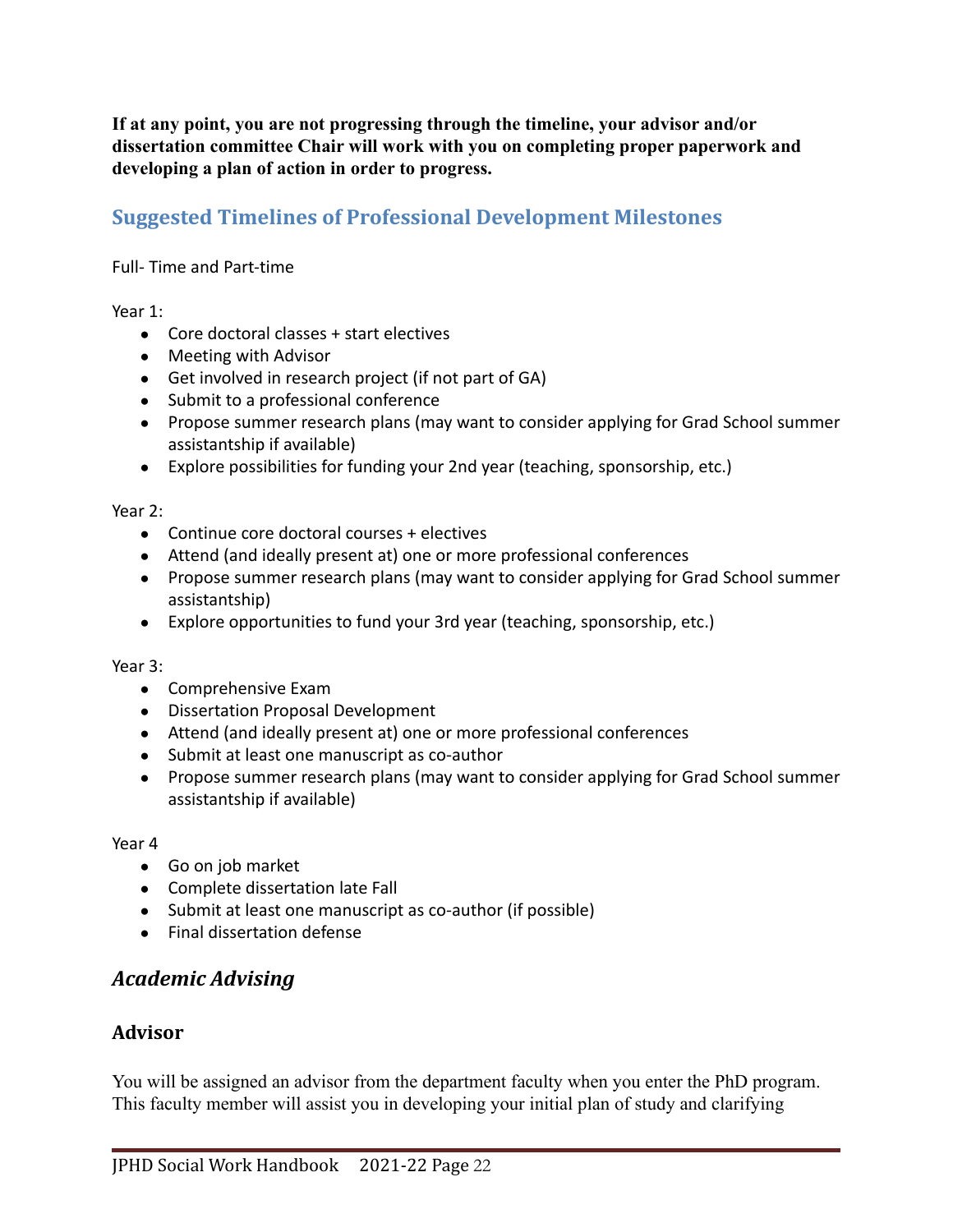expectations. You may elect to change advisors. You will work with your advisor in selecting your dissertation committee Chair, who will become your primary advisor eventually. All faculty are open to mentoring and working with you in pursuing your academic and professional goals.

#### **Student Registration**

Students must register for required courses at both their home and host institution. Electives must also be registered (instructions will be given for this process). Students who only register for courses at one institution risk being dropped from the class roster.

#### **Academic Advising**

Advising is provided to assist students in the development of meaningful educational plans that are compatible with their professional goals and the mission of the JPHD Program. On admission, each student is assigned a faculty advisor. Once the student has identified a committee, the Chair of the committee will assume the role of primary adviser.

## **The academic advising system in the JPHD Program is guided by the following principles:**

- 1. Each student will have a faculty advisor.
- 2. Student advising offers a continuing relationship between the advisor and the student. This relationship is based on knowledge both of the JPHD Program and of the student's educational needs, career goals, personal strengths, areas of potential difficulty, and preferred learning patterns.

The academic advising system is based on the following roles and responsibilities:

## *Faculty Advisor Responsibilities*

- 1. The faculty advisor should guide the academic and professional development of advisees.
- 2. The faculty advisor should orient advisees to the JPHD Program's mission and curriculum.
- 3. The faculty advisor should assist students with selecting electives. Students can find advising forms and the elective course approval form on the program website (<https://ncatuncgjpsw.org>) from the JPhD Program section, navigate to [JPhD Documents and](https://ncatuncgjpsw.org/?page_id=3325) [Forms.](https://ncatuncgjpsw.org/?page_id=3325)
- 4. The faculty advisor should meet with each advisee each semester as needed, remain abreast of the advisee's progress, and be available to counsel advisees regarding any concerns.
- 5. The advisor will help to coordinate the qualifying review process.

## *Student Responsibilities*

- 1. Students should initiate contact with their advisors as needs arise and bring to their attention issues and circumstances in which they need information, assistance, or clarification.
- 2. Students should identify areas of concern regarding any aspect of the educational experience.
- 3. Students should view their advisors as resources who can make appropriate referrals to other services as needed.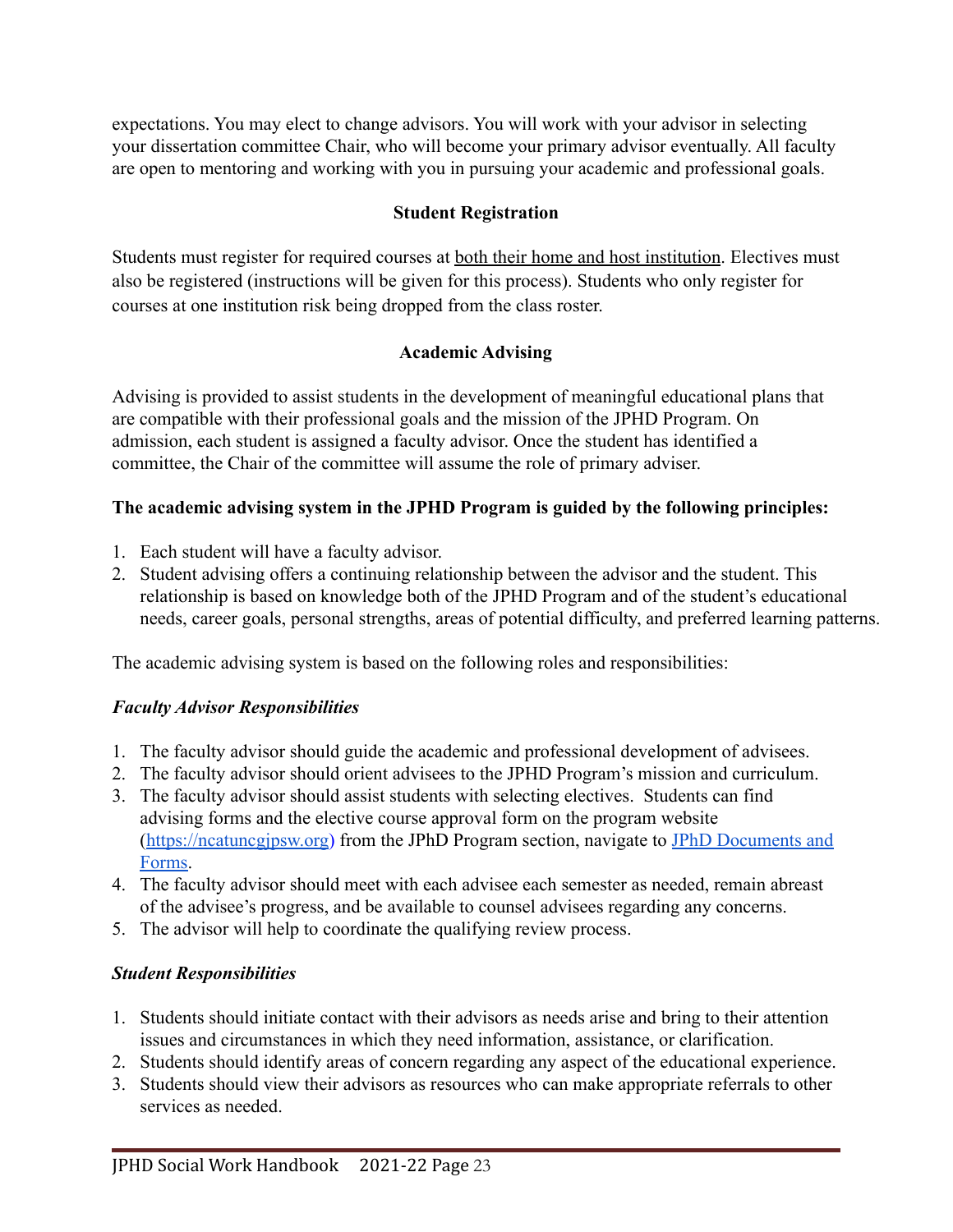- 4. Students should consult with their faculty advisor regarding questions about course work or their faculty field liaison regarding issues with field; however, the ultimate responsibility for assuring completion of course and field work in the proper sequence and in a timely manner lies with students.
- 5. Students should register for classes at both universities in accordance with the curriculum sequence and, if questions arise, students should contact their advisor and/or the JPHD Program Director to resolve issues with registration.
- 6. The faculty advisor may assist in referring students to a personal counselor if appropriate.

#### *Reassignment*

Students frequently develop relationships with faculty who serve as informal mentors and advisors for curricular, field, career, and personal needs and may wish to change faculty advisors to strengthen and maintain these relationships. To change faculty advisors, students should notify the assigned advisor and the desired advisor of the request to be reassigned. If all parties agree, reassignment may be made. The JPHD Program Director should be notified of any change in assignment to advisors. The JPHD Director will make final approval and will alert support staff to make appropriate changes in the student record.

## <span id="page-23-0"></span>**Special Circumstances Related to Advising**

*Academic Concerns.* If a student is experiencing concerns related to academic performance identified by either the student or an instructor, the faculty advisor may be asked by the JPHD faculty committee to discuss the concerns with the student. If the advisor is involved in circumstances that surround the concern (e.g., the assigned advisor is the instructor of the course where the concern is noted), either the current advisor or student may request that another faculty member serve as advisor by alerting the JPHD Program Director. The JPHD Program Director should make the reassignment and ensure that the student is able to meet with the new faculty advisor. Any grievances should follow due process as outlined in the section on grievances in this student handbook.

<span id="page-23-1"></span>*Coursework and Program Standing.* If circumstances arise that warrant dropping a course or withdrawing from the program of study, the student should notify the faculty advisor immediately. The advisor should review the circumstances and make a recommendation to the student based on the review. If academic concerns are an issue, please see the section above. The JPHD faculty committee must approve any plan that involves potential reinstatement in the JPHD Program. Any such plan that involves dropping a course and/or withdrawal or a leave of absence from the curriculum sequence must be approved by the JPHD Program Director in consultation with the faculty. The plan will be given to the student in writing by the Program Director. Students who seek readmission to the JPHD Program will also have to follow any required procedures of the Graduate School where they were originally admitted to the program.

## **Grading**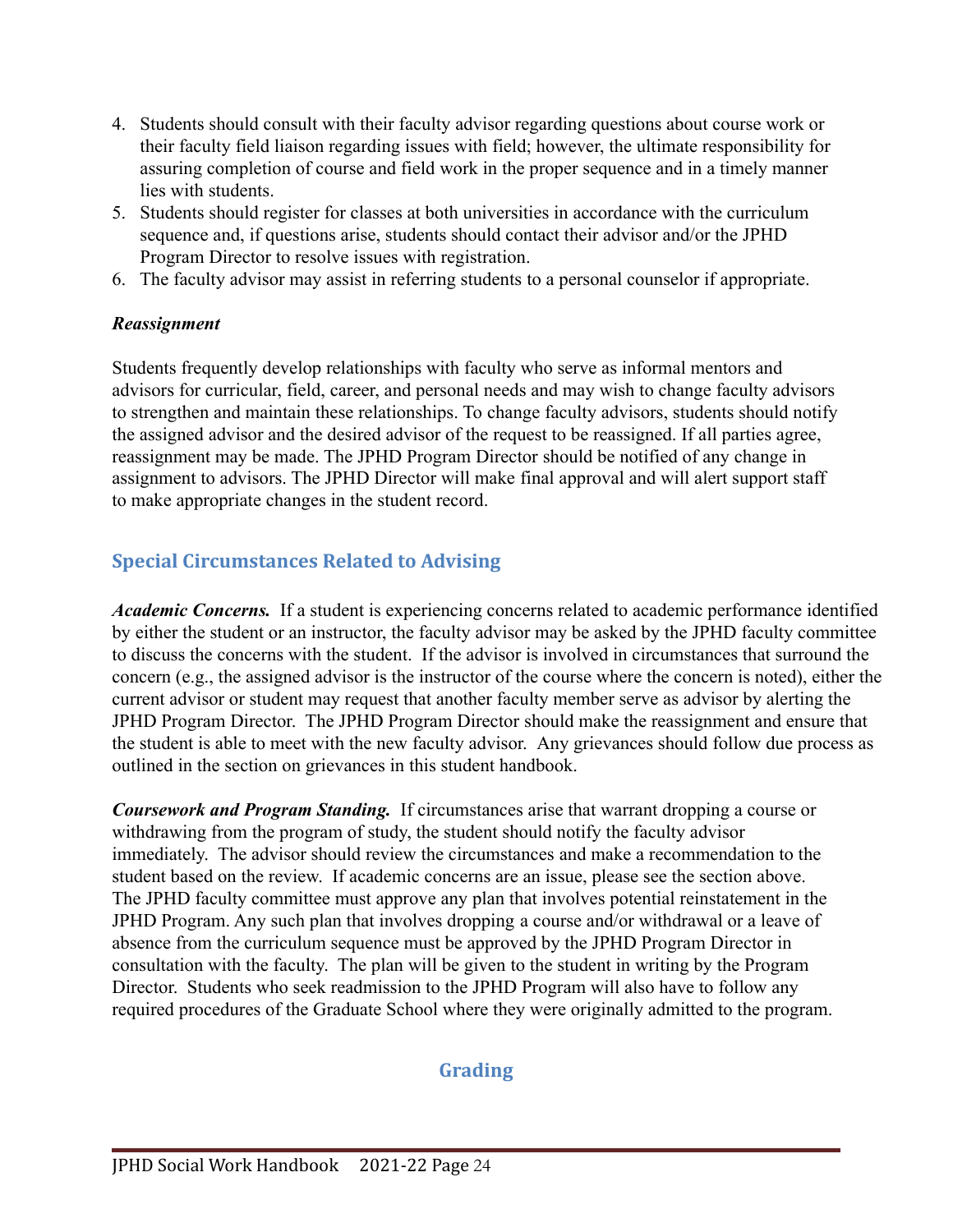JPHD courses, including field instruction seminars, will be graded on a scale of A, B, C and F. Field instruction courses will be graded Pass (Satisfactory) or Fail (Unsatisfactory). The grading scale used in the JPHD Program is below:

| Letter Grade   | %        |
|----------------|----------|
| A              | 93-100   |
| A-             | 90-92    |
| $B+$           | 87-89    |
| B              | 83-86    |
| $B-$           | 80-82    |
| $C+$           | 77-79    |
| $\overline{C}$ | 70-76    |
| $\overline{F}$ | Below 70 |
|                |          |

The grade of "I" may also be given in courses where the student is unable to complete course requirements by the end of the term in which the course was offered. The instructor determines whether or not an "I" is warranted. The "I" is to be removed by the beginning of the next semester. JPHD candidates cannot progress in the program unless they have successfully passed all of the previous semester's courses. An "I" that is not removed within the time limit established by the Graduate School at the admitting university automatically becomes an F unless an extension is requested in writing by the student and granted following procedures set out in the appropriate graduate school bulletin.

#### **Right to Appeal a Grade**

Students who wish to appeal a grade should follow the procedures outlined by the graduate school at the home institution. The links to the UNCG Graduate School Bulletin and NCA&TSU Graduate Catalog below will provide more information about the grade appeal process.

<https://catalog.uncg.edu/> [https://www.ncat.edu/tgc/graduate-catalog/index.html](https://www.ncat.edu/tgc/graduate-catalog/index.php)

Note that grievances that are not related to grading are addressed below under *Complaints and Grievances*. The process for appealing suspension or dismissal due to unprofessional behavior or impairment is addressed under the *Unprofessional Behavior and/or Impairment.*

## **Transfer Credit**

<span id="page-24-0"></span>The Joint PhD in Social Work Program will consider transferring academic credit up to six hours. However, all transfer credits will be considered on a case-by case basis.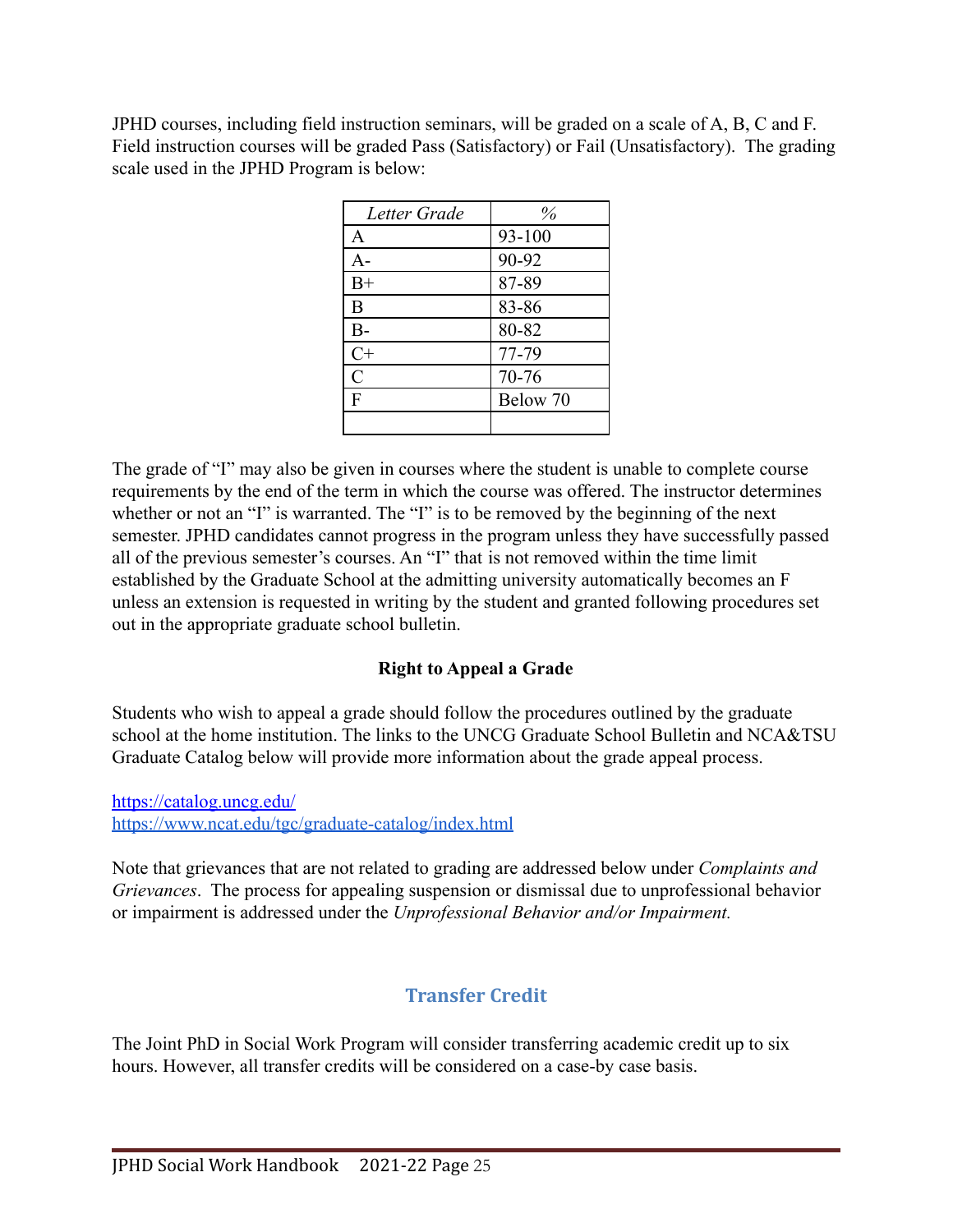- 1. All requests for transfer credit must meet the requirements of the Graduate Schools.
- 2. When requesting consideration for transfer credit, a student must submit a written request to the JPHD Program Director which identifies the course(s) for which transfer credit is requested, a copy of the official course description of the university where the course was taken, a copy of the course syllabus, and an official transcript showing the grade earned.

[JPHD faculty](https://hhs.uncg.edu/wordpress/jmsw/about-us/) in the relevant curriculum area will review the request for transfer credit based on review of the submitted materials, including the course syllabus, grade received, and possible consultation with the university where the course(s) were previously taken. Students will be informed in writing of the faculty decision.

Students may appeal the decision of the faculty to the Director of the Joint PhD of Social Work program. Each course for which transfer credit is requested will be reviewed independently in a timely fashion.

<span id="page-25-0"></span>If approved, transfer credits will be listed on the Plan of Study and an official transcript must be submitted to the home institution Graduate College/School.

## **Continuous Enrollment**

The two graduate schools require that your pursuit of a graduate degree be continuous from the time of entry through the completion of all required coursework. Definitions of continuous enrolment can be found in the graduate bulletins of each campus. There may be cases where a student must withdraw temporarily or take a leave of absence. Refer to the graduate school policies of this is the case.

#### **Graduation**

In order to graduate, students must complete all required paperwork and submit it to the appropriate Graduate School through which they were admitted. This plan must be cleared by the academic advisor and JPHD Program Director as well as by the appropriate Graduate School. The JPHD Program Director will inform students about how to apply for graduation and which university will host the formal graduation ceremony in a given year.

#### **Academic Ineligibility, Suspension, and Termination**

For completion of a graduate degree program, both graduate schools require an overall average of B (3.0) at the time the student graduates. JPHD candidates therefore must have an overall grade point average of B (3.0) or better at the time of their graduation. The JPHD faculty reviews students' academic and professional performance through the Student Advancement Committee, which meets during faculty meetings or more often as required. When a student's academic or professional performance causes significant concern, the academic advisor or Program Director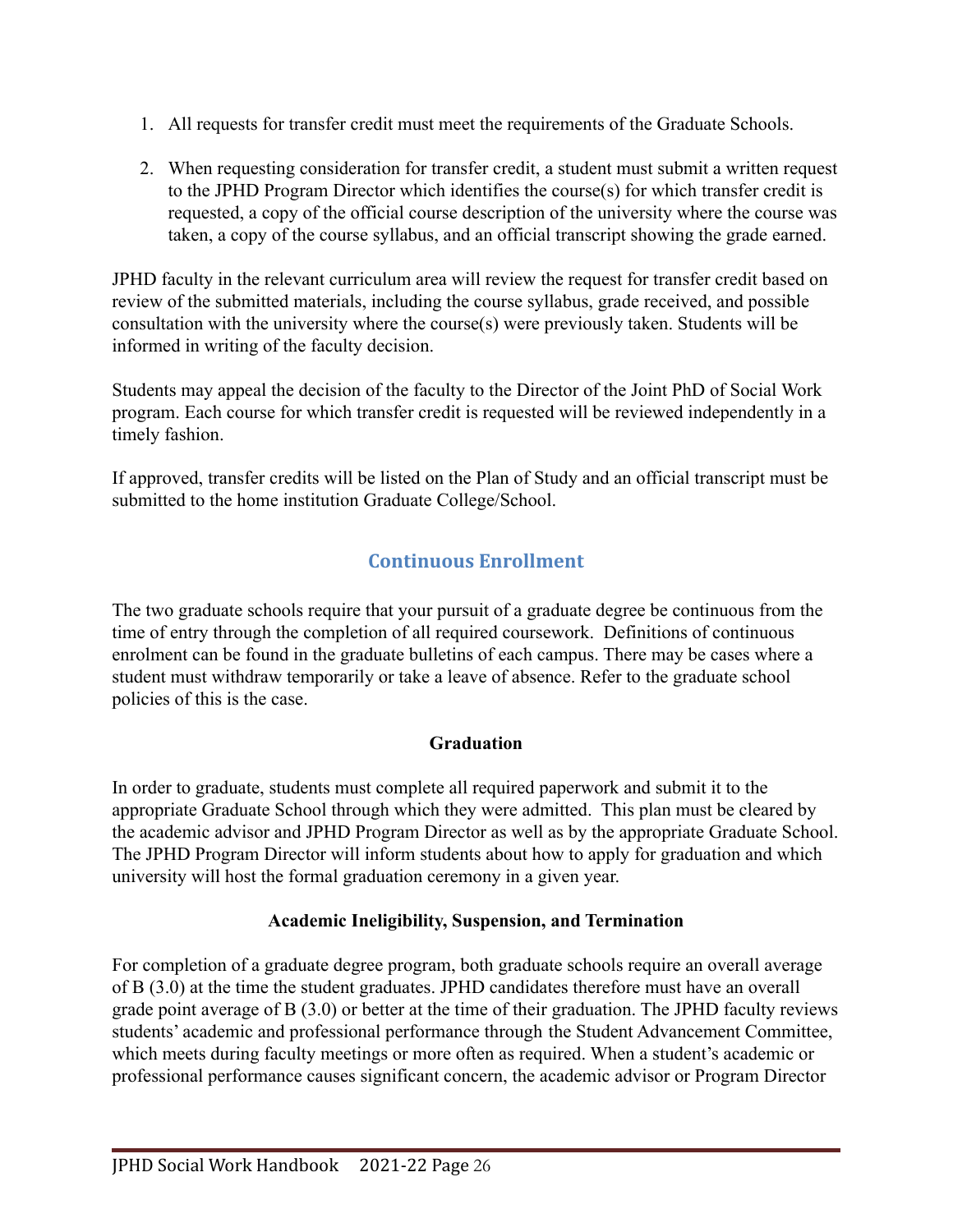will notify the student. When possible, faculty will assist the student to develop a plan for remediation.

Should a student receive a grade of F in any course, he or she will automatically be suspended from continuing in the JPHD Program. Students who must leave the program for academic performance reasons must request to be readmitted in writing to the JPHD Program Director who will consult with the JPHD faculty and then inform the student in writing if he/she will be readmitted to the program. Students must follow any additional readmission procedures required by the home institution Graduate College/School. If readmitted, students may retake the course(s); however, the course(s) must be taken in sequence so students will have to wait until the course is offered in the next cycle before they may re-enroll in the course. Thus, students must suspend any coursework until all prerequisite courses are completed.

Note that students have the right to appeal a grade as outlined in the *Right to Appeal a Grade* section of this student handbook.

#### **Unprofessional Behavior and/or Impairment**

Students may also be suspended or dismissed from the JPHD Program due to unprofessional behavior or impairment. Unprofessional behavior is defined as the inability or unwillingness on the part of a student to abide by the standards of professional conduct delineated in the National Association of Social Workers' *Code of Ethics* or the standards of personal behavior as presented in the UNCG *Student Code of Conduct* [\(http://sa.uncg.edu/handbook/\)](http://sa.uncg.edu/handbook/) and the NCA&TSU *Student Handbook*

([http://www.ncat.edu/student-affairs/student-services/dean/student-handbook.html\)](http://www.ncat.edu/student-affairs/student-services/dean/student-handbook.html). \*Note that the home institution guidelines apply.

In addition, the JPHD Program has a set of *Technical Standards for Professional and Ethical Behavior*. Students are asked to read and sign a statement indicating that they understand and agree to abide by these standards. These *Standards* are located in Appendix F of this handbook.

#### *Examples of Unprofessional Behavior*

Behaviors which may indicate a lack of professionalism may include, but are not limited to, the following:

- 1. Unethical professional behavior (i.e., as delineated in the NASW *Code of Ethics*).
- 2. Threat of physical harm to self or others.
- 3. Discriminatory behavior or harassment toward others on the basis of race, gender, age, sexual orientation, disability, or any other characteristic that is protected by law or University policy.
- 4. Inability to accept appropriate evaluation from superiors or to modify one's professional behaviors as requested.
- 5. Habitual unexcused absences from class or from an agency.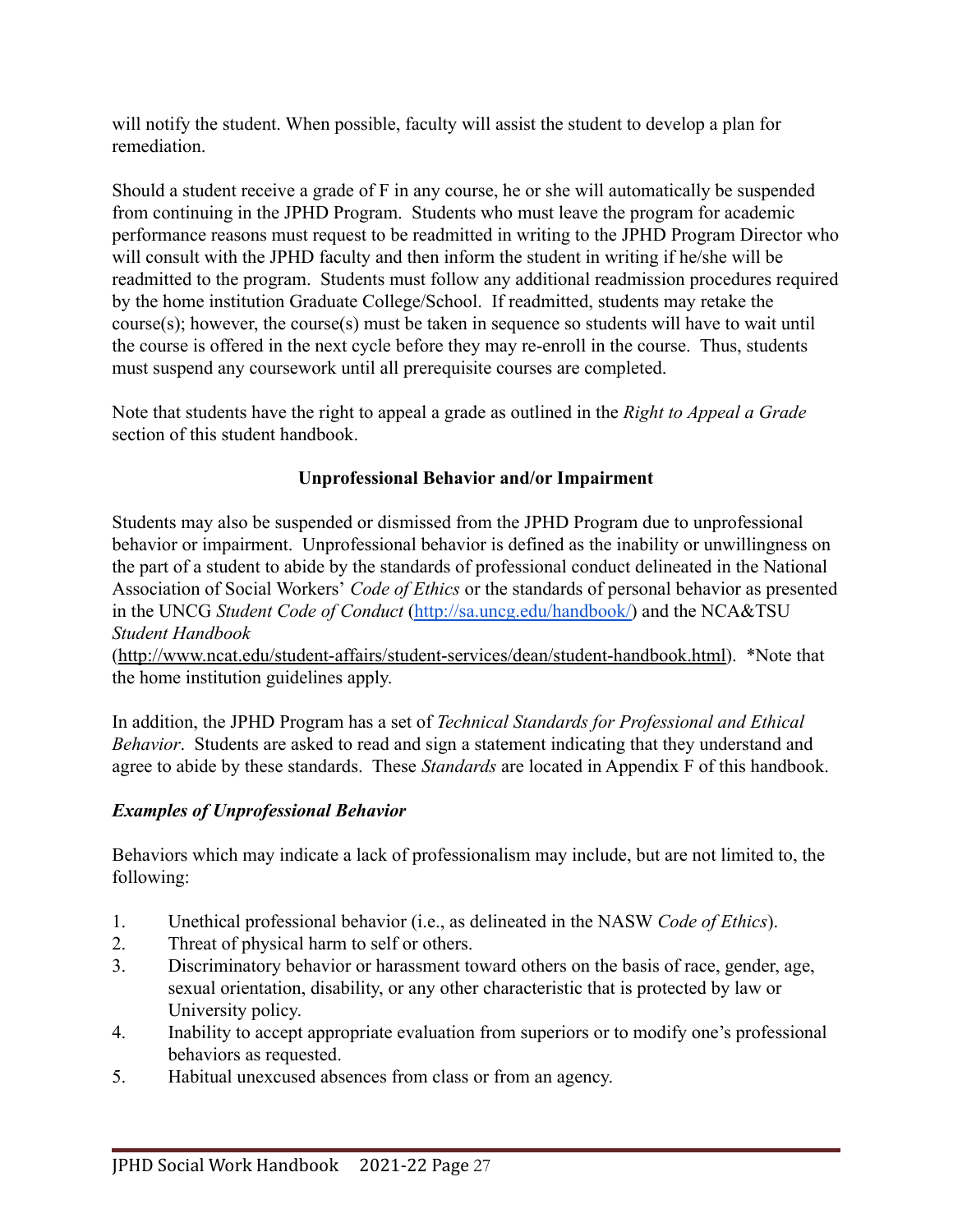- 6. Impaired judgement, decision-making, or problem-solving in one's professional life. (also see examples of impairment below)
- 7. Inappropriate or disruptive behavior toward colleagues, faculty, staff, peers, or clients.
- 8. Consistent failure to demonstrate interpersonal skills necessary to form effective professional relationships.

#### *Examples of Impairment*

Conditions which may indicate impaired ability to function professionally as a social worker may include, but are not limited to, the following:

- 1. Personal problems that affect functioning.
- 2. Psychosocial distress, substance abuse, or mental health conditions that affect functioning.
- 3. Medical conditions that affect functioning.
- 4. Other conditions or circumstances that affect functioning

#### *Suspension or Dismissal from the JPHD Program Due to Unprofessional Behavior and/or Impairment*

Following are the procedures to be followed in a situation involving possible unprofessional behavior and/or impairment of a JPHD student:

- 1. The initial step will vary depending on whether the unprofessional behavior or impairment surfaced in the classroom or the community setting.
	- a. Unprofessional behavior or impairment surfaced in the classroom setting
		- 1) When a faculty member becomes aware that a student may be professionally impaired or is exhibiting unprofessional behavior in the classroom setting, the faculty member will immediately initiate a conference with the student. At this meeting the faculty member will inform the student of details regarding the unprofessional behaviour or impairment that is causing concern and will obtain the student's perception of the problem behavior. The faculty member should also inform the student about the specific changes that are expected of him/her in terms of this behavior and the date at which such behavior will be re-evaluated.
		- 2) The faculty member will prepare a written summary of this conference and send it to the student and the student's academic advisor and place a copy in the student's file. The summary will include a description of specific behaviors or incidents which are deemed problematic and a plan, including targeted goals with the date of re-evaluation, to restore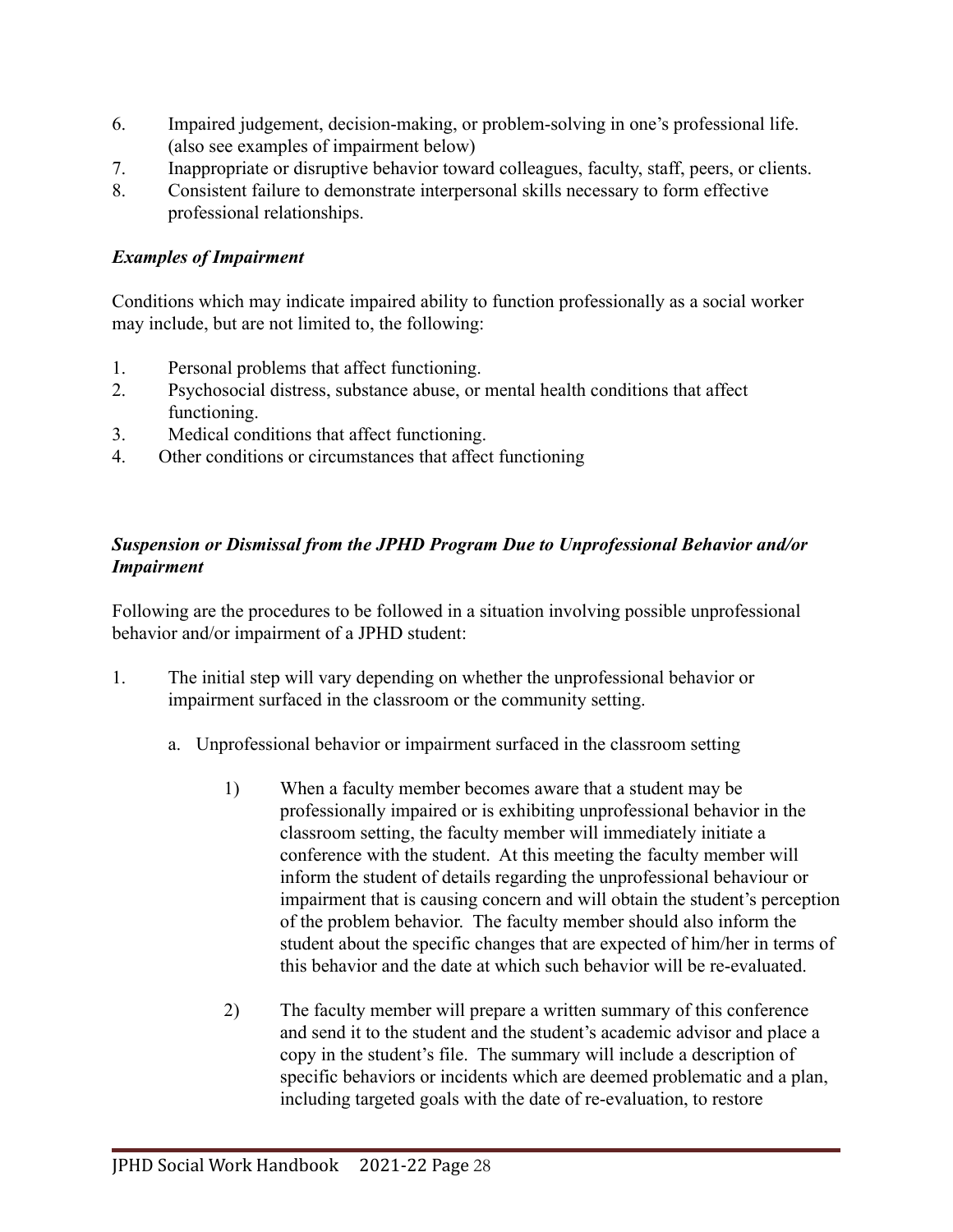professional standards on the part of the student. The faculty member will also indicate writing to the student the consequences if the problem is not resolved.

- 2. Regardless of the setting in which the unprofessional behavior or impairment surface, if, in the professional judgment of the faculty member and the JPhD Faculty Committee, a student has failed to make sufficient progress in following the written plan, the faculty member or field liaison will request that the JPHD faculty discuss the student during the next faculty meeting as part of the student advancement discussion. The JPHD Faculty Committee will decide if the student is professionally impaired to the extent that suspension or dismissal from the JPHD Program is necessary. Students who are dismissed will have to follow appropriate termination procedures in their field setting as outlined in the JPHD Field Instruction Manual.
- 3.. In cases that involve issues related to campus safety, the Program Director will notify and consult with the Dean of Students at the home institution. See above links for these two offices for more details on what behaviors are deemed as being related to campus safety. This Dean of Students may request a meeting with the student to further assess the situation.
- The JPHD Program Director will communicate any decision regarding suspension/dismissal from the JPHD Program to the student in writing and place a copy of the letter in the student's file.
- Notwithstanding the steps above, serious unprofessional behaviors and/or impairment, such as extremely rude or threatening outbursts or behavior, illegal activities, intoxication, possession, distribution, sale, and/or use of illegal drugs, and words or conduct that indicate a propensity to harm self or others may warrant immediate faculty intervention and/or dismissal from the program.

In all instances where a decision is made to suspend or dismiss the student from the JPHD Program, the student may appeal this decision (see below).

#### *Appeal Process for Suspension/Dismissal Due to Unprofessional Behavior or Impairment*

Students have the right to appeal suspension or dismissal decisions as outlined below:

- 1. Within five (5) business days (8am-5pm, Monday-Friday) of receiving the written letter regarding suspension or dismissal, the student must make a written request for an appeal hearing to the Directors of the JPHD Program. If the Director is directly involved in the situation in question, that person shall recuse him/herself from the appeals process.
- 2. The Director will assemble a JPHD Appeal Review Committee which will consist of three persons to hear the appeal. The Appeal Review Committee will consist of one (1) current JPHD student and two (2) graduate faculty members. The Program Director will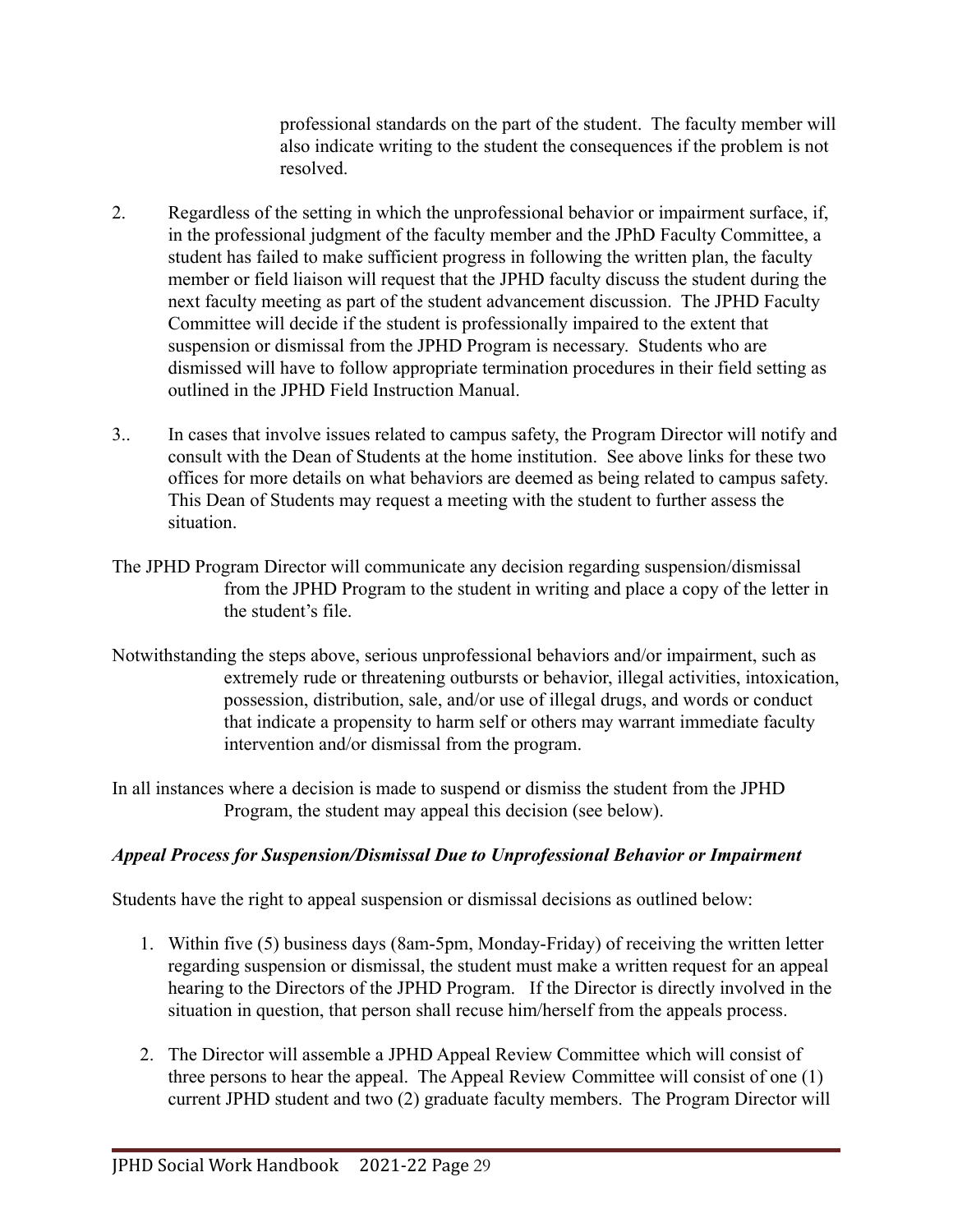designate one graduate faculty member to serve as the Appeal Review Committee chair. The faculty member who initiated the suspension/dismissal process will not be eligible to hear the appeal but may present written information and/or supporting documentation.

- 3. Within five (5) business days (8am-5pm, Monday-Friday) from the time that the Director receive(s) the student's written request for an appeal, the Appeal Review Committee will select a date and place for the hearing. The Chair of the Appeal Review Committee will notify the student of the date of the hearing in writing or via email to the last known and updated address for the student on file with the JPHD Program.
- 4. During the hearing, the student will have an opportunity to present information and/or supporting documentation as to why the decision of the JPHD Program regarding suspension/dismissal should be changed. The burden of proof that this decision should be changed will rest with the student.
- 5. The student may involve an advisor/support person of his/her choice, including an attorney. The student may consult with this advisor/support; however, the student must be the sole author of all written material presented to the Appeal Review Committee, and any advisor/support person will not be allowed to speak for the student during the hearing.
- 6. Following the hearing, the Appeal Review Committee will convene to review the actions taken against the student for unprofessional behavior and/or impairment and make a decision to uphold or overturn the suspension/dismissal from the JPHD Program. The Appeal Review Committee will base its decision on the oral and/or written evidence presented at the hearing.
- 7. A simple majority of votes of the Appeal Review Committee present at the hearing will decide whether the appeal is upheld or overturned. The Chair of the Appeal Review Committee will provide a written report of the Appeal Review Committee findings and decisions and the reasons for those findings and decisions (hereinafter "Committee Report") to the JPHD Program Director.
- 8. The JPHD Director will provide the student a copy of the Committee Report within three (3) business days (8am-5pm, Monday-Friday) after their receipt of the Committee Report. The JPHD Director(s) will also place a copy of the Committee Report in the student's file. The JPHD Director will notify the JPHD faculty and other relevant professionals (e.g., field instructor) of the Committee's decision.
- 9. The Committee Report decision is final, and no further appeal is allowed.

#### *Complaints and Grievances*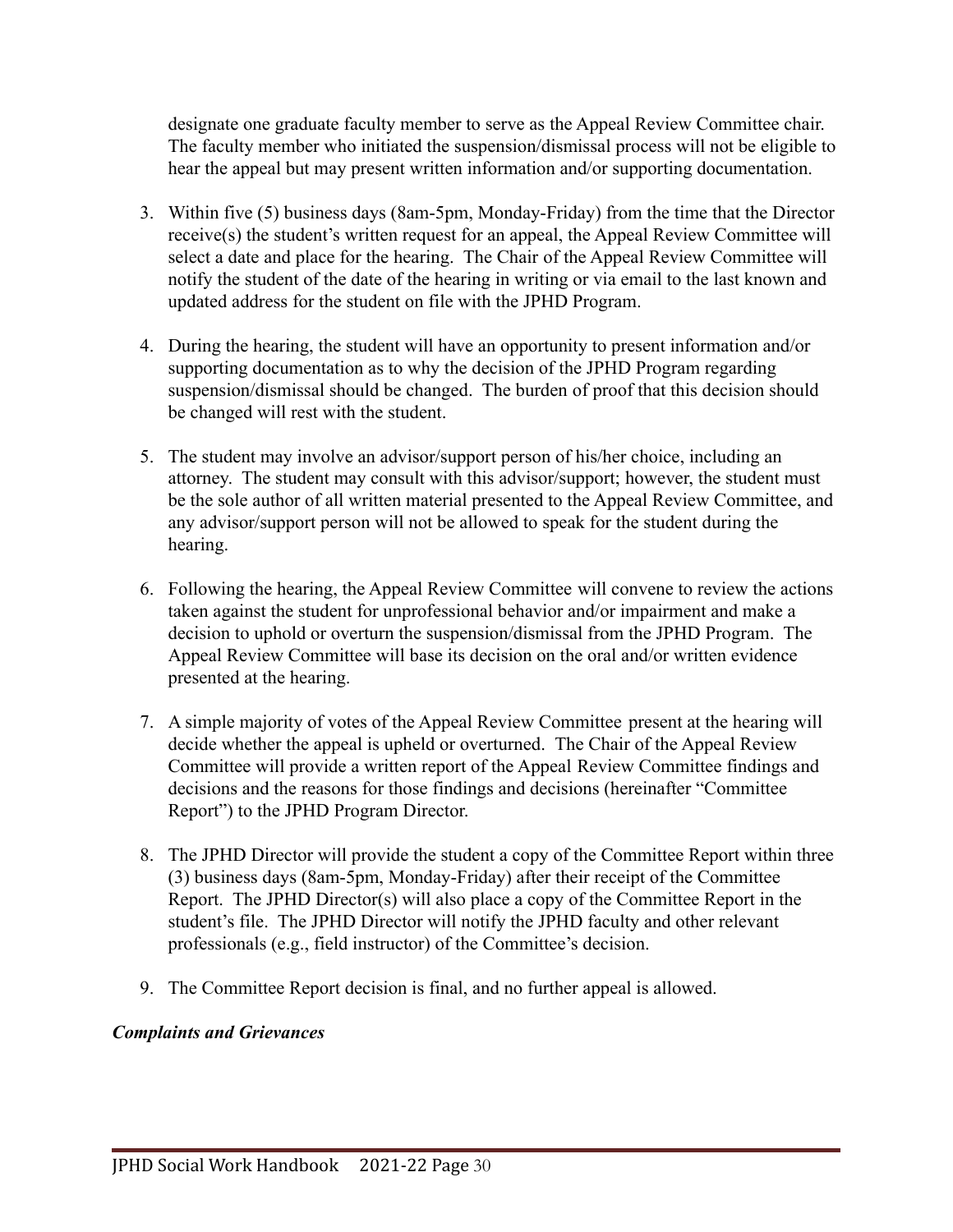Students have the right to make complaints and/or grievances regarding concerns other than grading, e.g., faculty capacity, fairness, discrimination, equal treatment, etc. If students wish to make a complaint or grievance, they should follow the process below:

- 1. Speak directly to the person or persons involved in the situation and attempt to come to a mutual resolution. If this does not resolve the complaint or grievance, then proceed to step two below.
- 2. Speak with the faculty advisor if appropriate or to the JPHD Program Director(s) and provide a written summary of the complaint or grievance. If this does not resolve the situation then proceed to step three below.
- 3. Speak to one or both of the department Chairs either at NCA&TSU (Social Work and Sociology) or UNC Greensboro (Social Work) and provide a written summary of the complaint or grievance including the steps you have taken prior to contact with the Chair(s). If this does not resolve the situation then proceed to step four below.
- 4. The Chair(s) will advise students regarding appeals to the Dean(s) level on a case-by-case basis

#### **Academic Integrity**

Academic integrity is paramount to academic success and professional development. At no time should any student engage in any form of plagiarism or other dishonorable academic activities such as cheating. Students are responsible for becoming familiar with both campuses' policies pertaining to academic honor and integrity (NCA&TSU *Academic Dishonesty Policy*; UNCG *Academic Integrity Policy*) and for indicating that they have abided by these policies by signing an honor pledge for all work submitted. Students should recognize their responsibility to uphold academic integrity and to report apparent violations to the appropriate persons. Should a violation of academic integrity be suspected, faculty and students will follow the policy and procedures at the campus where the student was admitted to the JPHD Program.

#### **NASW Code of Ethics**

Students in the JPHD Program are expected to adhere to the values and standards for practice delineated in the NASW Code of Ethics which can be found at the following web site: [https://www.socialworkers.org/About/Ethics/Code-of-Ethics/Code-of-Ethics-English.](https://www.socialworkers.org/About/Ethics/Code-of-Ethics/Code-of-Ethics-English) JPHD faculty and field instructors will review these standards in specific detail both in the classroom and field.

> **National Association of Black Social Workers Code of Ethics**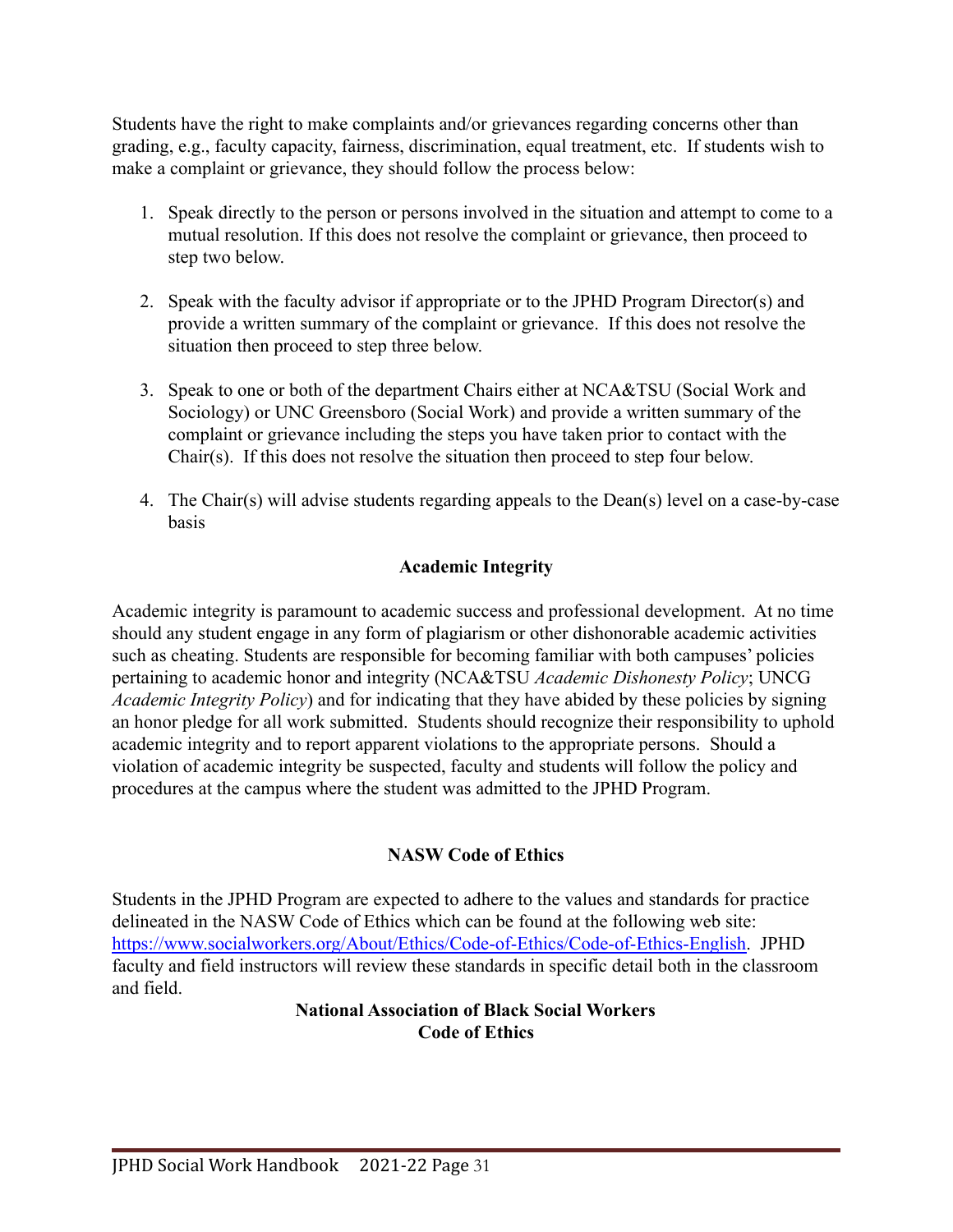Students can consult the website at

<https://nabsw.site-ym.com/general/custom.asp?page=CodeofEthics> for more information and details on the standards for social work practice that have been delineated by this organization.

#### **Alcohol, Illicit Drugs, and Weapons Policy**

The JPHD Program encourages all students who drink to use alcohol responsibly and within the limits of the law. The JPHD Program does not tolerate the use of illicit drugs and will act according to applicable laws regarding the use of any illicit substance. The JPHD Program does not tolerate the use of weapons outside the provision of current law related to the use or possession of weapons.

Should a situation arise that involves the illegal use of alcohol or the use of illicit substances or the use or possession of weapons outside the boundaries of current law, legal action will be pursued in accordance with current law.

For further information about University policies related to these matters please refer to the following:

- UNCG: <https://sa.uncg.edu/handbook/student-code-of-conduct/>
- NCA&TSU: [https://www.ncat.edu/student-affairs/student-services/dean/assets/downloads/student-han](https://www.ncat.edu/campus-life/pdfs/student-handbook-19-20.pdf) [dbook.pdf](https://www.ncat.edu/campus-life/pdfs/student-handbook-19-20.pdf)

## **Establishing In-State Residency for Tuition Purposes**

In compliance with state law effective May 14, 2018, the University of North Carolina system now requires graduate students to request a residency classification from the new Residency Determination Service (RDS). RDS is the entity responsible for all new classifications of residency in North Carolina.

The specific requirements for establishing residency for tuition purposes and for eligibility for State financial aid are prescribed by state law. A North Carolina resident for tuition purposes (and for State financial aid consideration) is a person, or a dependent person (dependent according to IRS tax code – not the FAFSA definition of dependency), whose parent or legal guardian has established and maintained legal residence in North Carolina for at least 12 months.

Residence in North Carolina must be legitimate and be a permanent situation rather than just for the purpose of maintaining a residence prior to enrollment at an institution of higher education.

Under North Carolina law, to qualify for in-state residency, you must show that you:

● Have established your legal residence (domicile) in North Carolina, and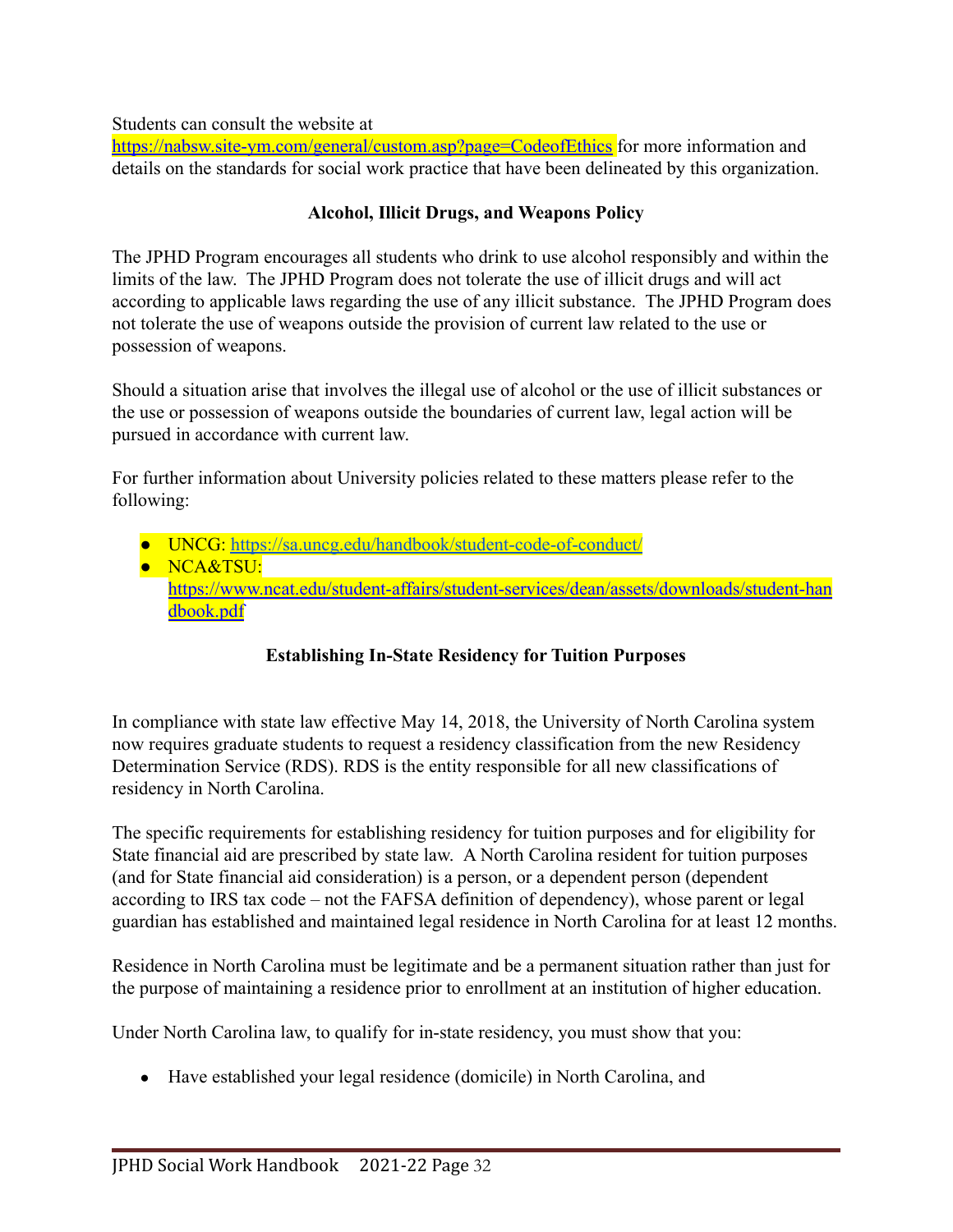- $\bullet$  Have maintained that domicile for at least twelve (12) consecutive months before the beginning of the term, and
- Have a residentiary presence in the state, and
- Intend to make North Carolina your permanent home indefinitely (rather than being in North Carolina solely to attend college)

Persons not meeting the 12-month legal residence requirement may be classified as North Carolina residents for tuition purposes only if they fall within one of the limited "exception" categories authorized by the North Carolina Legislature. All others are ineligible for classification as a North Carolina "resident for tuition purposes" and will be charged out-of-state tuition and not be given consideration for State financial aid. To learn more about residency and complete a determination go to [www.NCresidency.org](http://www.ncresidency.org/).

#### **Adverse Weather and Campus Closure Policy**

When weather conditions such as ice or snow make it difficult to travel to or remain in class, the university chancellors will request that local media broadcast campus closure as a public service message. Occasionally, the two universities will have different directives on closing of their respective campus. Students should adhere to the directive of the university campus on which they have classes that day. For UNCG, if you have a question about whether classes are delayed, canceled, or if UNCG is closed, call 336-334-4400 or 336-334-5000. A recorded message will give you the most accurate information. For NCA&TSU, you can call the Aggie InfoLine (336-334-7325).

#### **Program Communication**

It is important for students to stay abreast of events and announcements about program information. There are 3 major ways the program communicates with students: email, mailboxes, and bulletin boards.

#### *Email*

A list serve will be set up for students so that students can receive timely program information.

#### *Student Mailboxes*

All JPHD candidates are assigned a mailbox. This form of communication is used whenever program announcements or materials from students' instructors need to be provided in a hard copy form.

#### **Important Issues**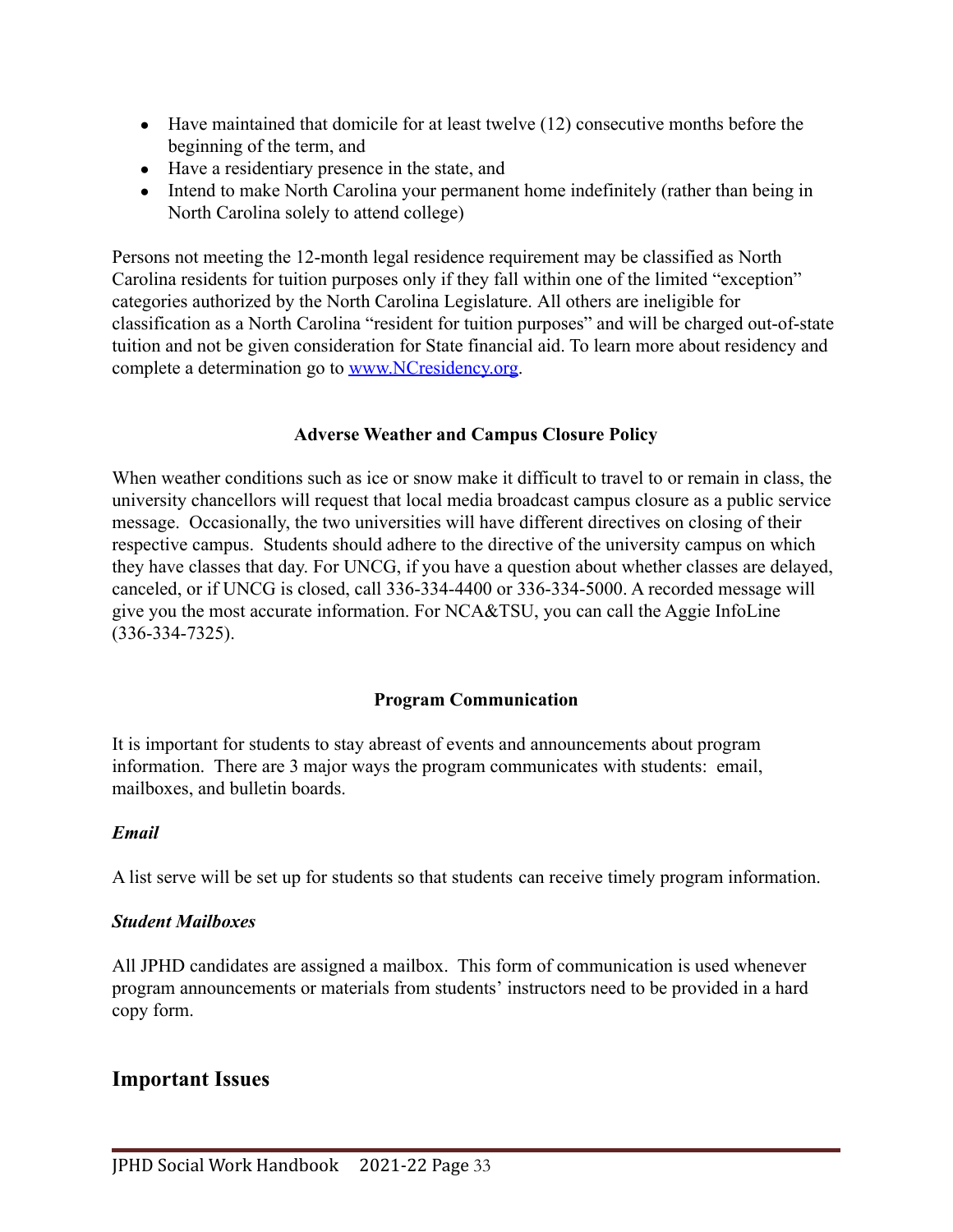#### **Qualifying Process (Portfolio)**

Once the student is nearing completion of 18 credit hours in the JPHD Program, the student will prepare a qualifying portfolio that will be used to determine whether the student is able to move forward in the program. This portfolio will likely have some variance from student to student based on interests and area of focus; however, at a minimum it must include materials relative to the four outcomes measured (Written Communication, Analyze Models, Integrate Social Work Ethics, and Participate in Research) through a presentation of work completed in the first year of the program. Some examples of what students might consider including are as follows:

1. Academic Writing: Coursework

Description: Please provide at least 2-3 papers submitted in your first year of the JPhD program, with at least 2 of them listing you as the sole author.

2. Academic Writing: Other

Description: Please provide relevant work from any community-based work, graduate assistantship, research projects or other extracurricular work you have completed during your first year in the JPhD program. This can include presentations, grant proposals, blogs, etc.

3. Academic Writing: Published Work

Description: Please provide any relevant published papers you have been a part of while in our program, including co-authored papers and papers under review.

4. Research Statement and accomplishments.

Description: Please draft a research statement identifying the social problem you wish to address, how this problem relates to one or more ethical principles and/or standards in the NASW Code of Ethics, and the gap in literature concerning this problem you hope to address, and overarching research questions (this Research Statement is an abbreviated, early draft of the statement you will submit to your dissertation committee so the committee can prepare questions for the written portion of your Comprehensive Exam). In addition to your Research Statement, please list your research-related accomplishments to date and goals for the future. This should be no more than 3 pages double spaced.

Please also include a list of electives completed in the first year and your CV, which can include experiences prior to your tenure in the JPhD program.

It is **the student's responsibility** to make sure that all four outcomes to be reviewed (Written Communication, Analyze Models, Integrate Social Work Ethics, and Participate in Research) are sufficiently represented in the portfolio.

Every student will submit the portfolio - preferably online - to the Advisor/Chair or other designated person at least 2-3 weeks before the Qualifying Review Meeting. The JPhD Director will set up the review of the portfolios with the faculty committee. Once reviewed, if there are no concerns, the student will most likely continue in the program. If there are concerns, then the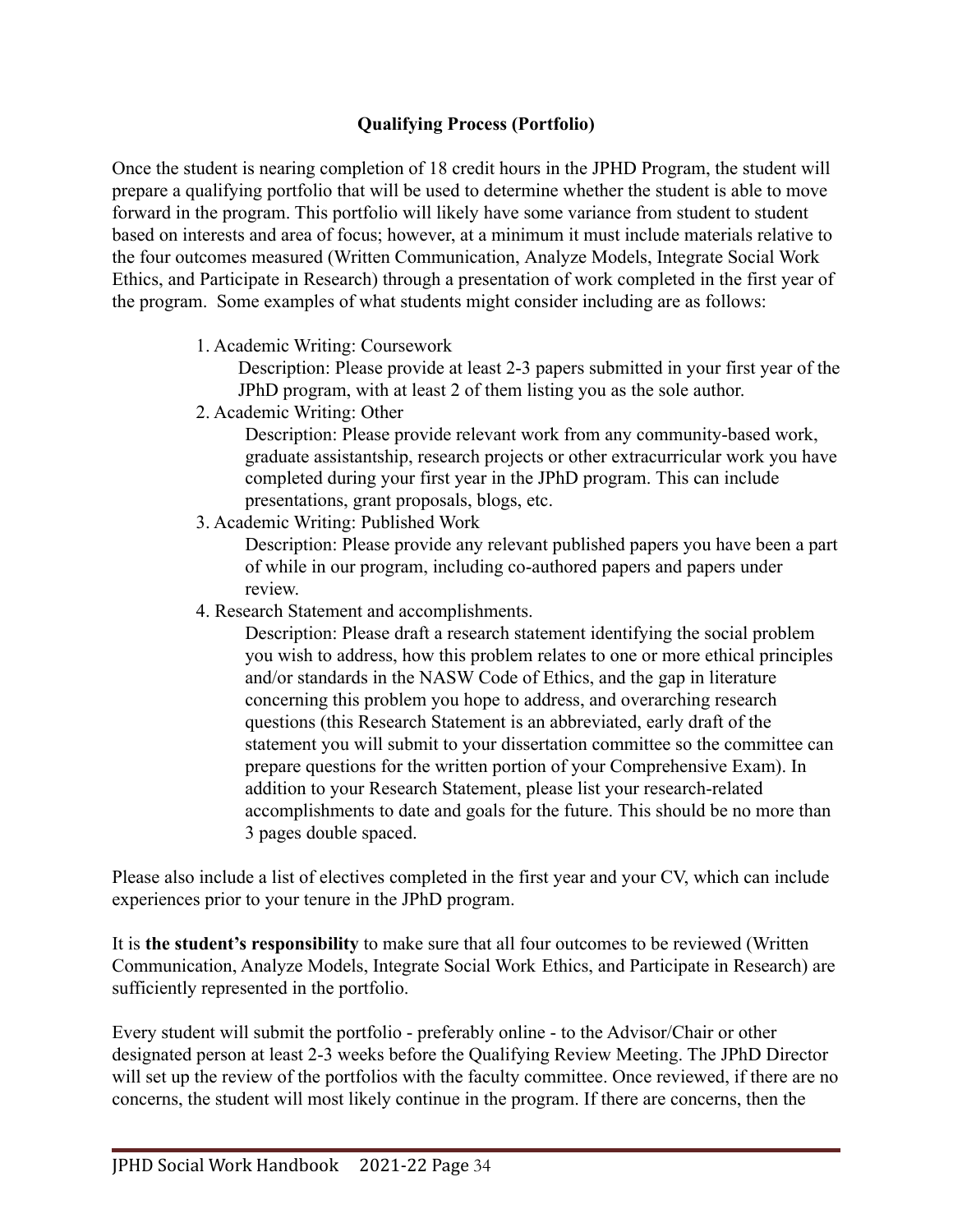student, Advisor, and JPhD Director will discuss a plan of correction/action. A student can initiate an appeal process if there is a dispute in the outcome of the review.

#### *Transition from Program Advisor to Dissertation Chair*

You are responsible for recruiting a JPHD faculty member as your doctoral dissertation committee chair. Your dissertation committee chair may be the same person as your program advisory committee chair, but this is not required. The chair is responsible for your progress from this point forward. The chair assists with developing the Dissertation Committee, developing and grading the Comprehensive Examination (i.e., Comps) (if selected prior to completing comps), and the development and defense of the Dissertation. The chair must hold an Endorsement to Chair Doctoral Committees and must be a faculty member in the JPHD program.

The dissertation committee consists of your dissertation chair and, usually, 3 committee members of the graduate faculty (usually including one member from outside the department). They shall assist you with the preparation of your plan of study and shall guide and examine your doctoral dissertation. You are not *required* to create your dissertation committee until after you complete your comprehensive exam, but most students transition to this committee earlier, so that your comprehensive exam can better prepare you for your dissertation. Dissertation members should have expertise relevant to your proposed dissertation topic, and as such, will often consist of one or more members who were not on your program advisory committee. Any changes in members of the dissertation committee from members of the program advisory committee must be reported to The Graduate School for approval, using the "*Recommendation for Doctoral Advisory/ Dissertation Committee Revision*" form (see [enrolled student forms](https://grs.uncg.edu/wp-content/uploads/2016/08/Recommendation-for-Doctoral-Advisory-Dissertation-Committee-Revision.pdf) at UNCG or submit [a revised Plan of Study](https://www.ncat.edu/tgc/continuing-students/forms/planofstudy.pdf) at NCA&TSU.).

#### Dissertation Committee Member Roles

It is important that you communicate "early and often" with your Dissertation Committee. Before the dissertation proposal begins (ideally at the Comprehensive Exam oral defense meeting), you should determine the **level** and **scope** of input that each member can provide. This should include the number of draft documents committee members are willing to read for each milestone (dissertation proposal, data defense, and dissertation defense), the expected turnaround time committee members need to provide quality feedback on each draft, the expectations for polished versus messy drafts, and the frequency of student-committee member one-on-one meetings. It can be helpful to work from the following typical roles:

- *Dissertation committee chair.* The chair typically has substantive or methodological expertise that fits with your interests and works more closely with you on developing timelines and critiquing drafts. The chair makes final decisions based on committee recommendations.
- **●** *Committee member.* Other committee members typically provide substantive and/or broad Social Work-related expertise and perspectives. You should ask for and take advantage of the committee member's knowledge set, through occasional in-person meetings, seeking feedback about conceptual models, application of theory, interpretation of findings, etc. in addition to requests for feedback on drafts as part of the whole committee. The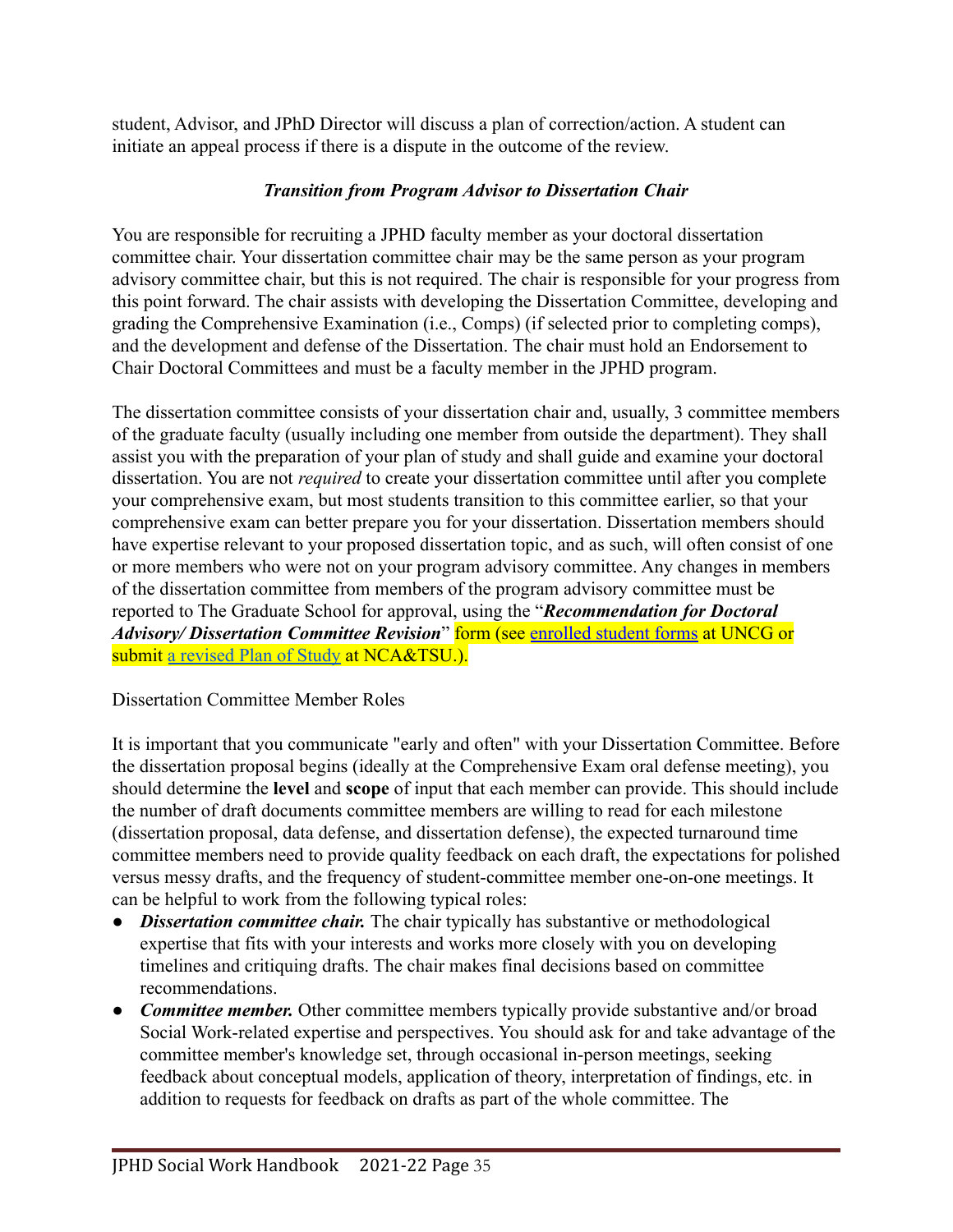Methodologist [or any committee member] will **not** run analyses for you; as a result, **you should choose analytic methods for your dissertation that are within your existing skill set or can reasonably be obtained through simultaneous coursework or self-study.**

#### *Comprehensive Examination Process*

<span id="page-35-0"></span>*Purpose.* The purpose of the doctoral level comprehensive exam is to demonstrate your breadth of knowledge of the discipline of social work and of the area of focus. In most cases, the department expects that the comprehensive exam will be congruent with your dissertation topic.

*Process.* The comprehensive exam process in JPHD includes (1) a preparation phase, (2) a written exam, and (3) an oral exam. The preparation phase is ungraded but must be completed before you begin the written exam. The written exam cannot be completed until you have successfully passed all of your JPHD core courses. The oral exam must be scheduled within 30-60 days of completion of the written exam. It is wise to go ahead and set up a defense date and time with your Chair and the committee members.

#### *Phase 1: Preparation.*

*At least* one semester before you plan to complete the written exam, you should:

- (1) Consider your scholarship interests and you may wish to consider the scholarship interests you plan to focus on over the next 5 years. Your area of interest should help guide your thinking in how you want to approach the comprehensive exam process. You will discuss your area of focus with your Chair and committee members.
- (2) Consider significant readings and other scholarship that have informed your area of interest. You should have been engaged in a substantial literature review at this point. Your review of the literature should inform your responses to the comprehensive exam questions.
- (3) Work with your Chair to clarify your area of interest and area of focus. Your work should be based on a solid review of the literature that identifies gaps in knowledge. You should make suggestions about what is important to you as you prepare to write responses. Usually, your Chair and committee members will pose questions that are relevant to your area of focus.
- (4) Have your sources organized and ready as you approach writing responses to your comprehensive exam questions. Use them to support your responses in a scholarly manner.

#### *Phase 2. Written Examination*.

At the beginning of the time in which you plan to complete your written exam:

a. Meet with your committee chair to discuss and develop the plan for a reasonable product of the comprehensive exam process. This should not be "busy work"; rather, the product should help inform your dissertation work. More specific guidelines will be provided.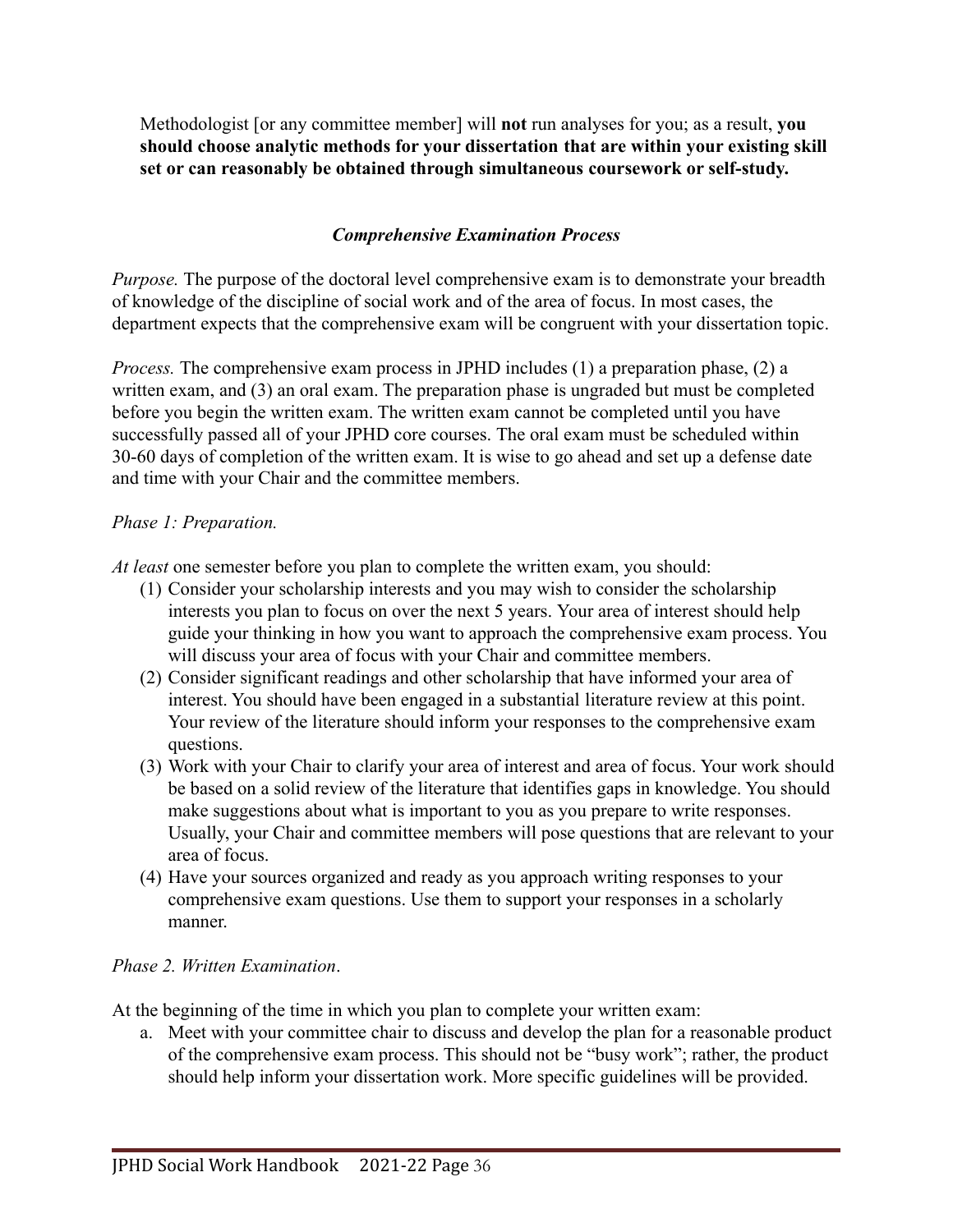- b. Your committee chair will communicate the plan to your full committee, and make revisions (as appropriate) based on their feedback.
- c. Your chair and the rest of your committee will draft the questions for the written exam and finalize the plan. They will consider your research interest and focus, and the curriculum of the JPHD core courses and approved electives as they write the exam.
- d. You can clarify any questions or concerns once you and your Chair review the questions.

Your committee has some flexibility in determining the format of the written exam, but to ensure consistency across students, all comprehensive exams must follow the requirements below:

- (1) All students will have **a predetermined amount of time** to complete their written exam. The exact time frame must be agreed upon between you and your committee prior to beginning your exam. Students may choose a 30-45 day timeframe.
- (2) The exam will be a **take-home exam**, given within the time frame agreed upon with your committee.
- (3) The exam should be a bridge to your dissertation proposal and it is important to work with your Chair and committee to ensure that your responses are relevant to your dissertation.
- (4) It is expected that you will primarily draw on materials (readings, assignments) from your coursework and the sources you have identified in your preparation phase to answer your questions, but you are allowed to cite additional sources as needed in your responses.
- (5) The exact number and format of the questions will be determined by your committee, but the exam must be able to evaluate you in the following areas:
	- a. Theory/conceptual models related to social work and your specific area of research interests
	- b. Synthesizing existing literature in a particular topic area and proposing research questions
	- c. Developing a research design

The format of the written exam may involve asking separate questions pertaining to core areas (theory, synthesizing existing literature, research design), or one or more integrative questions across these areas. Committees may consider alternative approaches to asking students to respond to specific questions, as long as they meet the above criteria.

#### *Phase 3. Oral Examination*.

The oral exam must be scheduled within 30-60 days of the written exam. The primary focus of the oral exam is your responses on the written exam, but your oral exam can also include other areas that your committee believes are appropriate to evaluate your competence. The full committee must participate in the oral examination and unanimous approval on both the written and oral portions of the exam is required for the candidate to successfully pass the examination.

*Grading Process.* Grading of the combined written and oral comprehensive exam will result in one of three possible outcomes:

- 1. Full Pass with no conditions
- 2. Pass with some conditions (conditional sections and appropriate action will be discussed with the committee).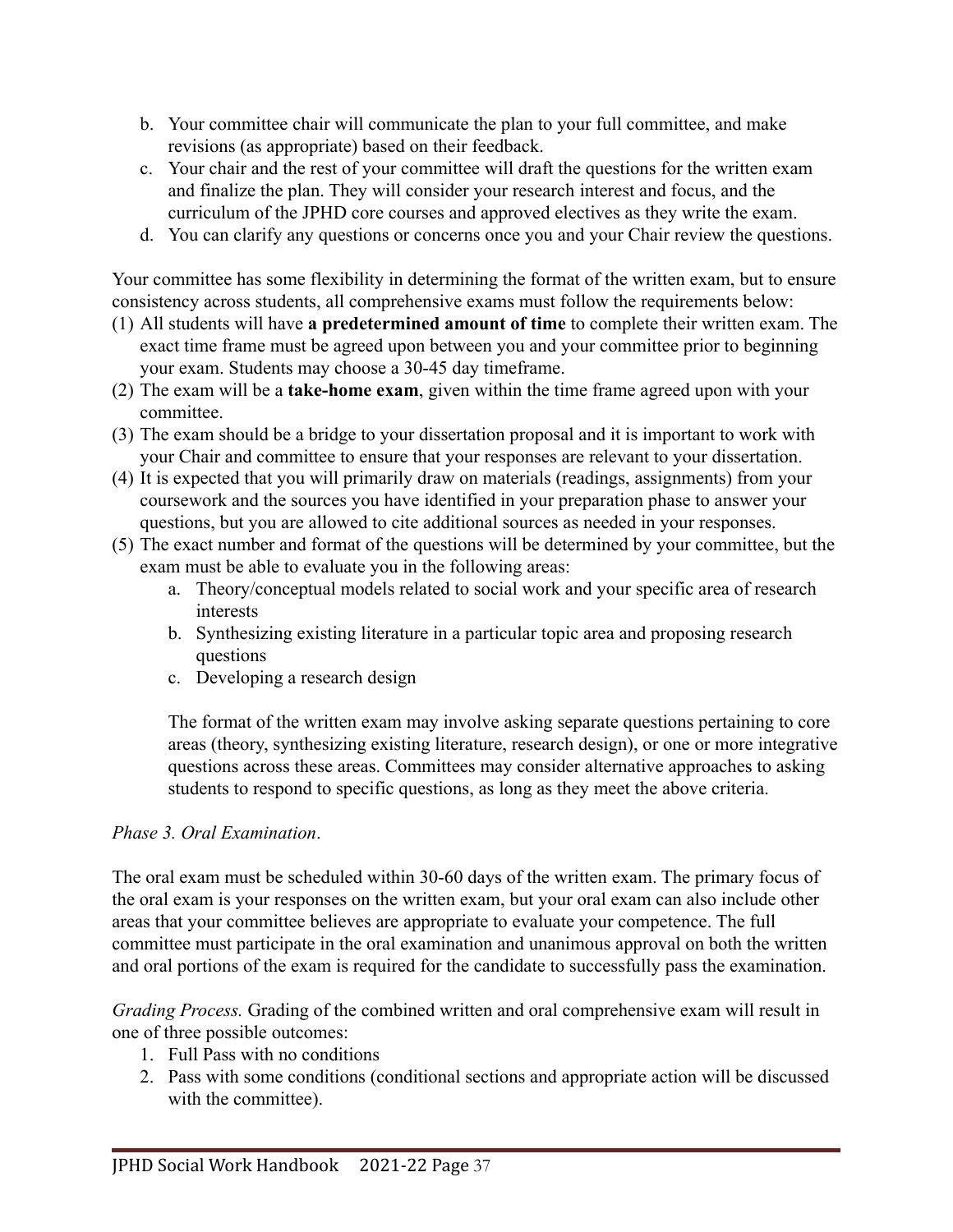#### 3 Fail one or all sections  $*$

\* *Students failing any section must wait at least one semester before re-taking. Only the section(s) failed will require re-taking. Failure to pass a second time will result in dismissal from the program.*

Once you pass both the written and oral exams, your chair will complete the appropriate form (available [here](https://grs.uncg.edu/wp-content/uploads/2012/02/Results-of-Doctoral-Preliminary-Examinations.pdf) or under the "Forms" section of the graduate bulletin, under "forms for enrolled students"). Your chair should also notify the JPHD DGS.

#### *Admission to Candidacy*

<span id="page-37-0"></span>After you have completed all major and minor required courses and passed the written and oral comprehensive examination, you should begin to work toward your final dissertation proposal. A "Dissertation Topic Approval" form should be completed (see [enrolled student forms](https://grs.uncg.edu/wp-content/uploads/2017/07/DissertationTopic.pdf) at UNCG) and signed by your dissertation committee chair and dissertation committee members. This form only requires a tentative title and a brief abstract of your dissertation topic, and *therefore can be completed prior to successfully defending your dissertation proposal*. Is there a similar requirement at NCAT?

Once your dissertation topic has been approved by your dissertation chair and committee members, you may then apply for admission to candidacy for the doctoral degree. The "*Application for Admission to Candidacy*" form can be downloaded from the **[enrolled students](https://grs.uncg.edu/wp-content/uploads/2016/08/Application-for-Admission-to-Candicacy-Doctoral-Candidates-Only.pdf)** [forms.](https://grs.uncg.edu/wp-content/uploads/2016/08/Application-for-Admission-to-Candicacy-Doctoral-Candidates-Only.pdf) It should be completed, signed by your dissertation committee chair, and submitted to the dean of the Graduate School.

#### *Dissertation Development and Defense*

#### <span id="page-37-1"></span>**The Dissertation**

The culmination of the doctoral degree is the production of a dissertation. The proposed research should involve what the [Graduate School Bulletins](https://grs.uncg.edu/graduatebulletin/doctoral-degrees/) calls "a thorough investigation of a basic and significant problem or question within the major area of study." It should also be substantially original and contribute to an existing field of knowledge. It is expected that your dissertation will address gaps identified in the relevant literature in order to contribute to the knowledge base.

The Dissertation Chair, the committee and student will thoroughly discuss the format of the dissertation through the process of the written proposal and the oral defense of the proposal. All relevant forms must be completed.

#### <span id="page-37-2"></span>**Dissertation Proposal**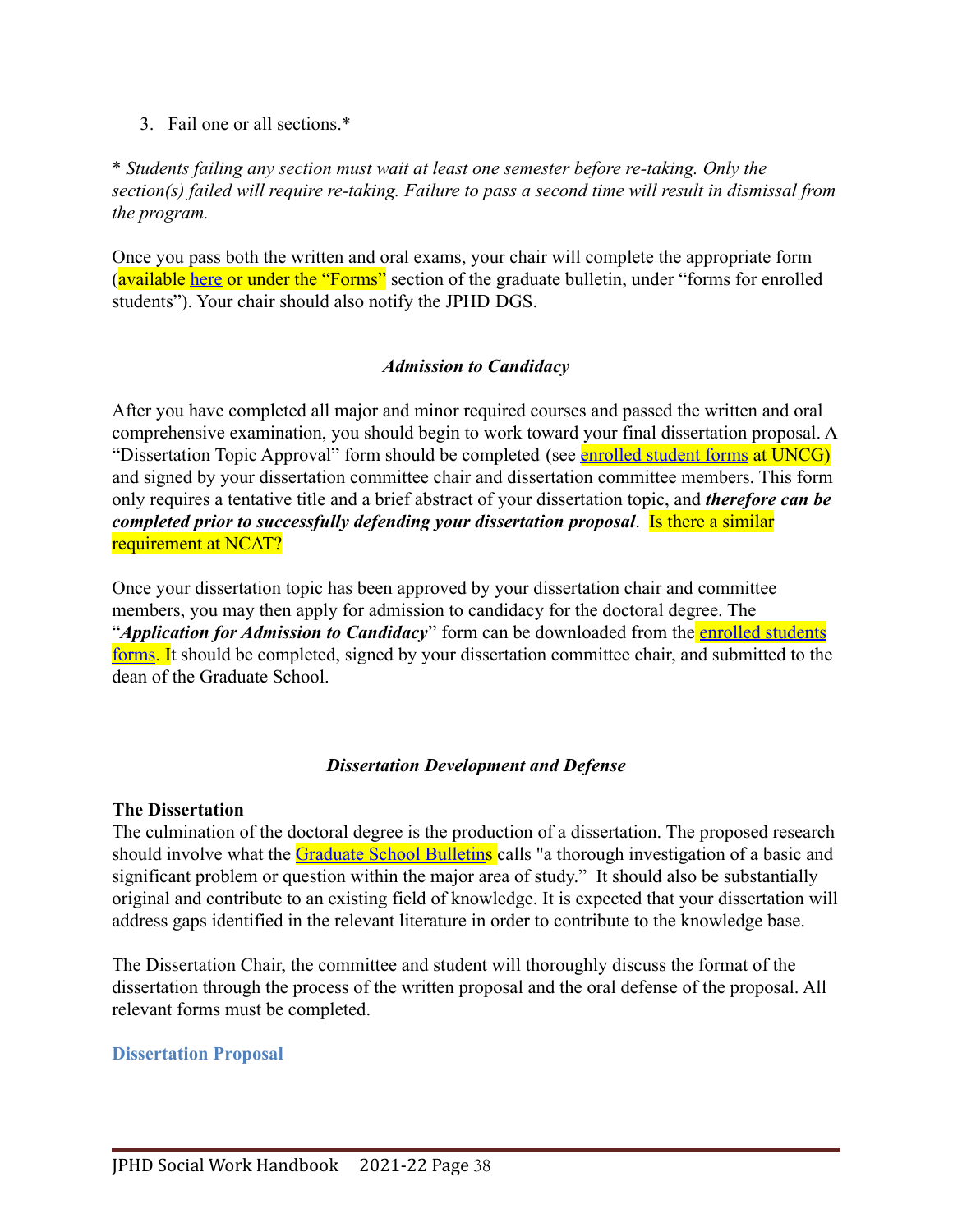Your dissertation proposal should consist of an introduction, a literature review and a proposed methodology section or other appropriate sections as discussed with your Dissertation Chair. You should also include a proposed timeline for completing your dissertation. You should work with your Dissertation Chair and Committee to determine if they require other work to be completed prior to defending your proposal (much of the requirements will be based on the specific nature of your proposed dissertation). For example, if you will be collecting your own data, your committee may want to see evidence that you can recruit members of your proposed population. If you will be conducting a secondary data analysis, your committee may want to see evidence that you have demonstrated that the data includes indicators that reflect key constructs you are studying and that you have sufficient power to conduct your analyses and may ask you to conduct some preliminary analyses to provide "proof of concept").

As you plan your dissertation, make sure to choose analyses that are within your existing skill set (i.e., doctoral level statistics). If you need new skills, you may need to take another course or sign up for a workshop or class, and you will need to be mindful of this need when developing your dissertation timeline. The final dissertation should be *independent research* – you need to be able to analyze your data including quantitative and/or qualitative analysis (even if you anticipate later in your career working with people who will run your analyses). Your committee members are *not* responsible for conducting your analyses.

#### **Proposal Defense**

You are required to defend your dissertation proposal orally in a *closed meeting* with your dissertation committee prior to conducting the proposed research. The exact details of the proposal defense will be decided between you and your dissertation committee. You must send your committee your written dissertation proposal *at least 3 weeks* prior to your oral defense.

In addition to defending your dissertation proposal, you should discuss the following questions with your committee at your oral defense:

- How many drafts of my dissertation are you willing to read?
- What shape should these drafts be in?
- What are their turn-around time expectations on drafts?

#### <span id="page-38-0"></span>**Dissertation Development and Delivery**

You and your dissertation committee will decide what format you wish to pursue as you prepare and defend your final proposal. Traditionally, a dissertation consists of 4-5 chapters and they are usually as follows:

- 1. Introduction and statement of area of inquiry
- 2. Literature review and Theoretical Framework
- 3. Methods
- 4. Results
- 5. Discussion and Recommendations

There are other formats that may be considered and you may want to develop a format and make it part of your proposal to your dissertation committee. If your work follows a particular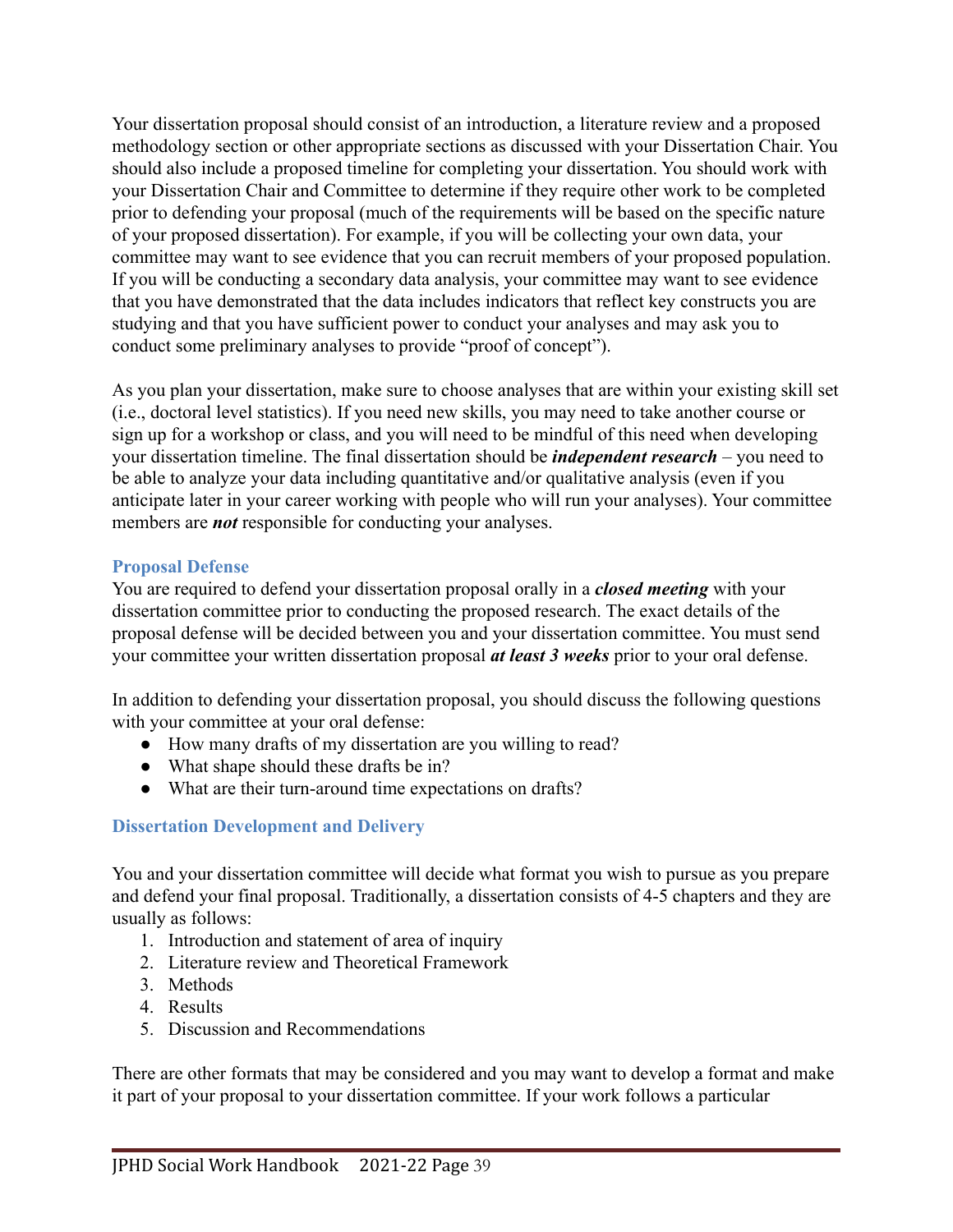theoretical framework, e.g., feminist informed research, then you may elect to develop another format. It is important for you to work closely with your Dissertation Chair and committee to agree on a format.

#### <span id="page-39-0"></span>**Written Dissertation**

The student and Dissertation Chair shall develop a plan for review of the written dissertation, which may include how to disseminate the materials to other committee members as they are completed. Once the student and Dissertation Chair decide that the dissertation is ready for oral defense, a date should be set. The final written dissertation should be submitted to the entire committee at least 3 weeks prior to the oral defense of the dissertation.

The formatting of your completed dissertation should follow the Graduate School's guidelines for [preparation of theses and dissertations](https://grs.uncg.edu/graduatebulletin/doctoral-degrees/). Many times, formatting the dissertation can be very challenging and students are encouraged to discuss this with the Chair. Ask your Chair about providing examples of completed dissertations for your reference.

## <span id="page-39-1"></span>**Oral Dissertation Defense**

Once you have successfully completed all other requirements for the degree, you must defend your dissertation orally at a *meeting open to the public*. You should work with your Dissertation Chair and your other committee members to determine a defense date. The Graduate School will publish the dissertation title, date, time and location of the oral defense at least two weeks prior to the defense. The "*final oral examination schedule*" form (available under [enrolled students](https://grs.uncg.edu/wp-content/uploads/2016/08/Final-Oral-Examination-Schedule.pdf) [forms\)](https://grs.uncg.edu/wp-content/uploads/2016/08/Final-Oral-Examination-Schedule.pdf) must be completed by your dissertation chair and sent to the Graduate School at least two weeks prior to your defense. You should complete the form, and provide a copy of the form and your dissertation abstract, to your dissertation chair and the JPHD Director at least 2 weeks prior to your oral defense date.

The defense is open to all members of the University community who may wish to attend as required by state laws on public meetings. The oral defense is administered by the Dissertation Committee and the Dissertation Chair will work with the student and committee to decide how to conduct the Dissertation Committee's evaluation of the oral defense. Approval of the defense must be attested to by all members of the Dissertation Committee. The results of the defense are to be reported in writing to the Graduate School. You should complete the "Results of Oral Examination in Defense of Thesis/Dissertation" form (available under [enrolled student forms\)](https://grs.uncg.edu/wp-content/uploads/2017/07/oralexam.pdf) and provide it to your chair, who will record the results and sign the form.

*Filing of Dissertation with the Graduate School.* Students are required to file their dissertation electronically with the Graduate School. See the dissertation [section of the graduate bulletin](https://grs.uncg.edu/graduatebulletin/doctoral-degrees/) for more information and a comprehensive guide to help you prepare your dissertation. Links to that guide, and to the online submission web site can be found under the [current students section of](http://grs.uncg.edu/current/) [the Graduate School page.](http://grs.uncg.edu/current/) Also note the deadlines for doctoral candidates, which can be found [here.](http://reg.uncg.edu/calendars/)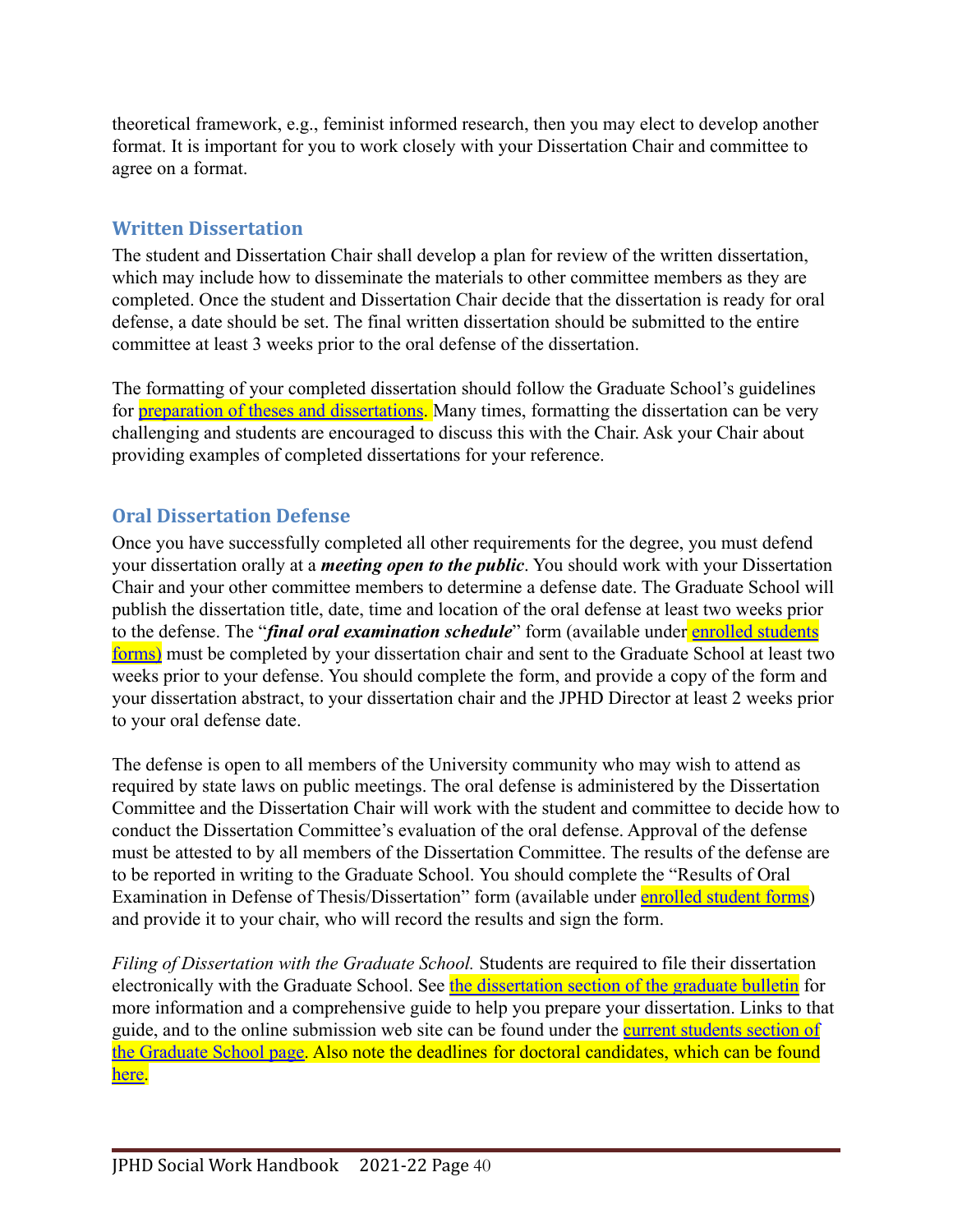## *Graduation Requirements*

<span id="page-40-0"></span>A summary of the requirements for research doctoral degrees at NCAT and UNCG can be found in the respective bulletins. [NCAT Bulletin](https://www.ncat.edu/tgc/graduate-catalog/index.php). UNCG [Bulletin](https://grs.uncg.edu/graduatebulletin/regulations/).

Students in the JPHD program are required to complete and submit a variety of forms. Most of these forms can be downloaded and printed from the enrolled student forms section of the graduate school websites, found [here](https://www.ncat.edu/tgc/continuing-students/forms/index.php)for UNCG and here for NCAT. These forms include:

- Recommendation for Doctoral Advisory/ Dissertation Committee Appointment (which must be accompanied by your Plan of Study)
- Recommendation for Doctoral Advisory/ Dissertation Committee Appointment (Revision)
- Doctoral Plan of Study (Revision)
- Dissertation Topic Approval
- Final Oral Examination Schedule
- Results of Oral Examination in Defense of Thesis/Dissertation
- Application for Admission to Candidacy
- Application for Graduation

#### *General Academic Regulations*

<span id="page-40-1"></span>Students should refer to the current [NCAT](https://www.ncat.edu/tgc/graduate-catalog/index.php) or UNCG [Graduate School Bulletin](http://grs.uncg.edu/bulletin/) for information regarding the general academic regulations of the [Graduate School.](http://grs.uncg.edu/) Below, we highlight a few of the key academic regulations that you need to know.

*Academic Integrity Policy*. The Department fully supports the Academic Integrity Policy adopted by the University. See [here](https://sa.uncg.edu/handbook/policies/) for more information.

*Transfer Credit.* Students may request that up to, but no more than, 16-22 graduate credits (not to exceed 1/3 of non-dissertation credit hours) be applied toward the 48 course credit hours required for the PhD. Transfer credit must also satisfy the same requirements as courses taught for doctoral training within the department (e.g., minimum grade of B), be consonant with the student's approved program of study, and have been received from an accredited graduate institution. Thesis and dissertation credits will not be applied.

*Time Limits.* According to the regulations of the Graduate School, all requirements for the PhD must be completed **within seven academic years** from the date of the first enrollment for study following admission to the doctoral program. For transfer students, the seven-year time limit commences with the semester during which transfer credit was earned.

*Continuous Enrollment*. Pursuit of a graduate degree should be continuous. Students pursuing a graduate degree program should normally be enrolled each Fall Semester and Spring Semester, or one semester during the academic year in combination with Summer Session, for course work that is approved for their program of study and selected in consultation with their program committee.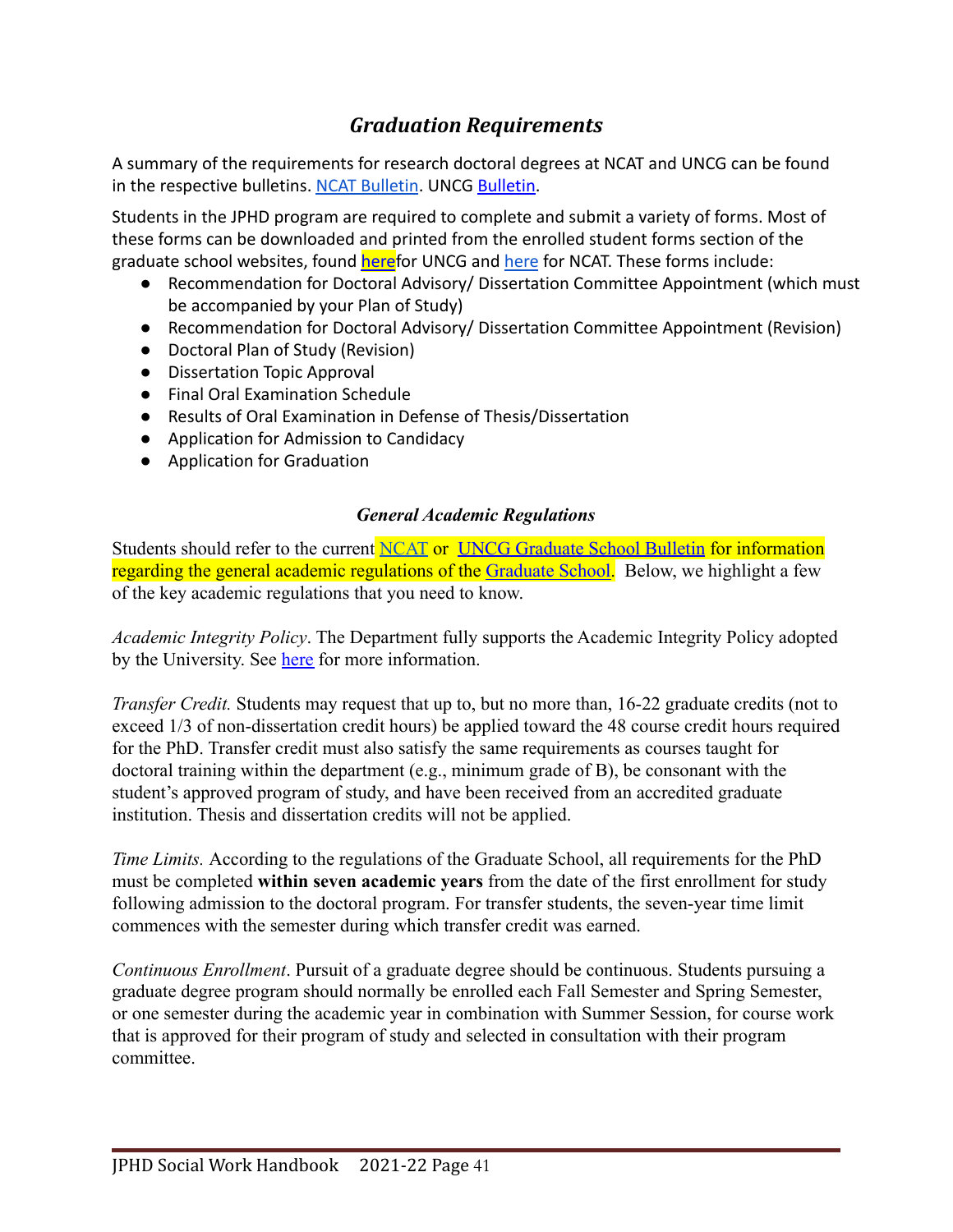*Leave of Absence.* Graduate students may step out of the University one semester in a calendar year (fall, spring, or summer) and maintain continuous status. Students who will be absent for more than one semester or a summer session must apply for a leave of absence, by completing the [Graduate School's Leave of Absence Application](https://grs.uncg.edu/wp-content/uploads/2016/08/Leave-of-Absence-Application.pdf) form. Students who are absent for more than one semester or a summer session without an approved leave of absence must apply for readmission through The Graduate School, after first receiving the endorsement of the department's Director of Graduate Study.

*In-state Residency Policy.* The PhD program requires a minimum of two consecutive academic years, excluding summer terms, of graduate work on this campus after admission to the doctoral program. Please review the information about residency requirements as soon as possible to begin process towards in-state status (please see the frequently asked questions section available [here\)](https://ncresidency.cfnc.org/residencyInfo/studentFAQ). Information about applying for in-state residency can be found [here](https://reg.uncg.edu/residency-reclassification/) and the "North" Carolina State Residence Manual" is available [here.](http://www.northcarolina.edu/?q=state-residence/state-residence-committee)

#### *Getting Settled into Academic Life as a Doctoral Student*

<span id="page-41-0"></span>Doctoral training is significantly different from any other graduate training. Just ask any faculty member that has this degree. Learning to adjust to new expectations and even understanding that there are new expectations is a prodigious task. The department faculty members are here to help you with the process, although you have been assigned an initial advisor to get you started in the JPHD Program. You cannot simply add doctoral education to your existing life. You must make adjustments to your life in order to be successful as a doctoral student.

*Graduate Student Life at NCAT and UNCG and in the Triad*. On the campuses, there are Graduate Student Organizations and the rest of your graduate student colleagues. A great place to visit on the Internet for information about area social activities is [http://www.greensboro.com/go\\_triad](http://www.greensboro.com/go_triad/).

*Professional and Related Organizations*. Faculty and students in the Departments of Social Work and Social Work and Sociology belong to a wide variety of professional organizations. Talk to individual faculty to learn about their favorites, but the two that represent the core of our work include the Council on Social Work Education (CSWE cswe.org), Group for the Advancement of Doctoral Education in Social Work (GADE gadephd.org) and the National Association of Social Workers (NASW socialworkers.org). Both are worth joining, and the department often provides limited travel support to conferences when funds are available, and when faculty and students have presentations (either symposia or posters) at the annual meetings. These two national associations have local North Carolina chapters as well.

#### *Additional Resources*

## <span id="page-41-2"></span><span id="page-41-1"></span>**Helpful links for New Students**

Students assigned to either campus may find helpful information below.

● [NCAT New Student Information](https://www.ncat.edu/tgc/new-students/index.php)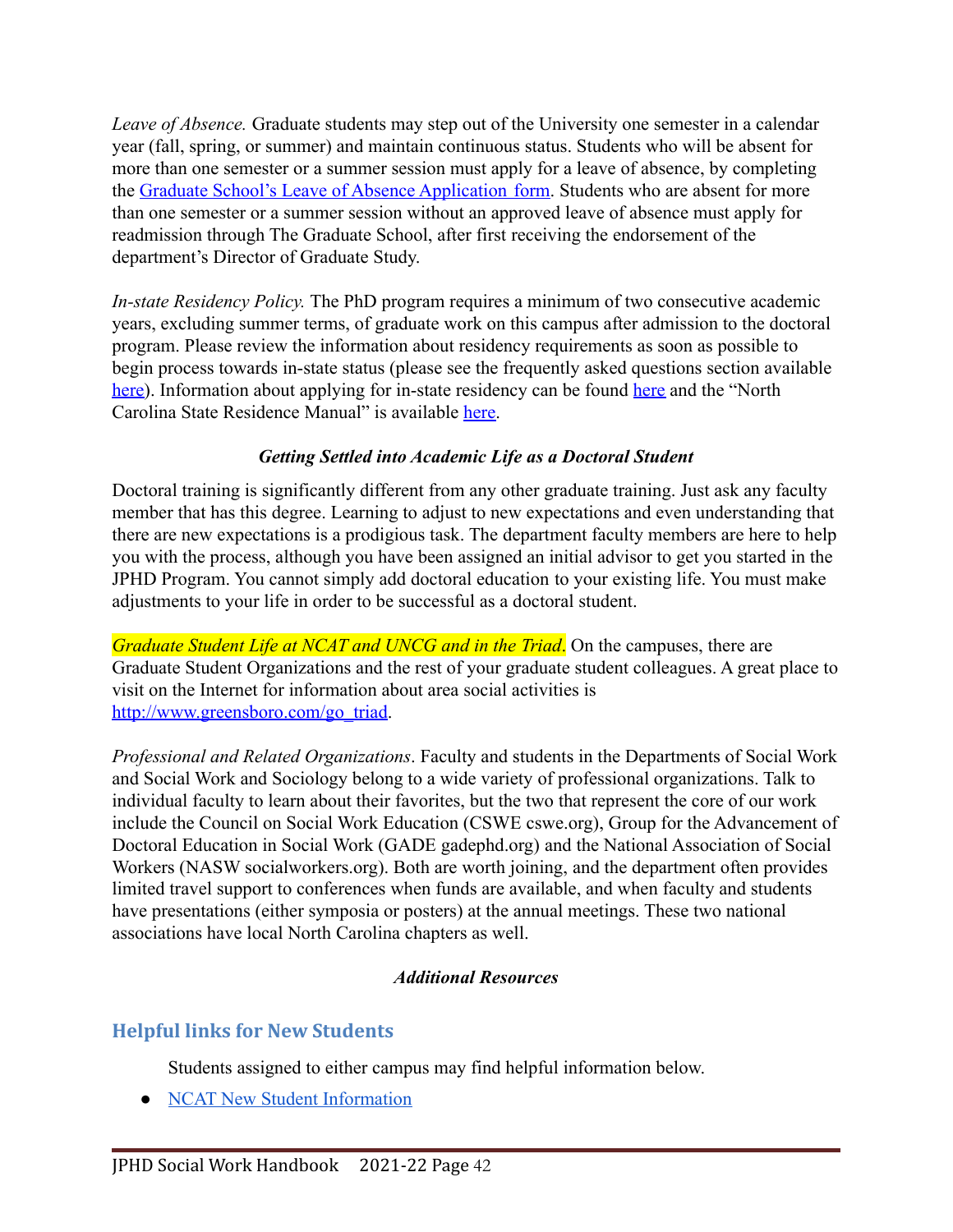● [UNCG New Student Information](https://grs.uncg.edu/orientation/)

#### <span id="page-42-0"></span>**University Counselling Centers**

- **● [NCAT Counseling Center](https://www.ncat.edu/campus-life/student-affairs/departments/counseling-services/index.php)**
- **● [UNCG Counseling Center](https://shs.uncg.edu/cc)**

#### <span id="page-42-1"></span>**University Dining Services**

- **[NCAT Dining Services](https://www.ncatdining.com/)**
- **[UNCG Dining Services](http://dining.uncg.edu/)**

#### <span id="page-42-2"></span>**University Libraries**

Students may use the libraries of both campuses

- **[FD Bluford Library](http://www.library.ncat.edu/) (NCAT)**
- **[Jackson Library](http://library.uncg.edu/) (UNCG)**

#### <span id="page-42-3"></span>**University Student Centers**

- **[NCAT Student Center](https://www.ncat.edu/campus-life/student-affairs/departments/student-center/index.php)**
- **[UNCG Elliot University Center \(EUC\)](http://euc.uncg.edu/)** Includes the UNCG book store, numerous food venues, Starbucks, meeting rooms, information desk, ATMs, buy tickets, wired access, and more.

#### <span id="page-42-4"></span>**University Student ID Cards**

For ID, library services, printing, meal plans, and much more - these cards are essential parts of your student experience.

- **● [Aggie One Card](https://www.ncat.edu/campus-life/campus-enterprises/aggie-onecard/index.php)**
- **[Spartan Card](http://spartancard.uncg.edu/)**

#### <span id="page-42-5"></span>**University Student Recreation Centers**

- **[NCAT Campus Recreation Center](https://www.ncat.edu/campus-life/sports-and-fitness/campus-recreation-center/index.php)**
- **[UNCG Student Recreation Center](https://recwell.uncg.edu/)**

#### <span id="page-42-6"></span>**University Technology Services**

#### NCAT'S [ITS](https://hub.ncat.edu/administration/its/index.php) department.

- Visit [Client Technology Services](https://hub.ncat.edu/administration/its/client-technology-services.php) online
- Call CTS (336) 334-7195, Monday Thursday 8 a.m. 9 p.m., Friday 8 a.m. 8 p.m
- Walk Up Service: Monday Thursday 8 a.m. 12 noon and 1 p.m. 9 p.m.; Friday 8 a.m. - 12 noon and 1 p.m. - 8 p.m. Located in the lower level of the **Bluford Library, Room 24**.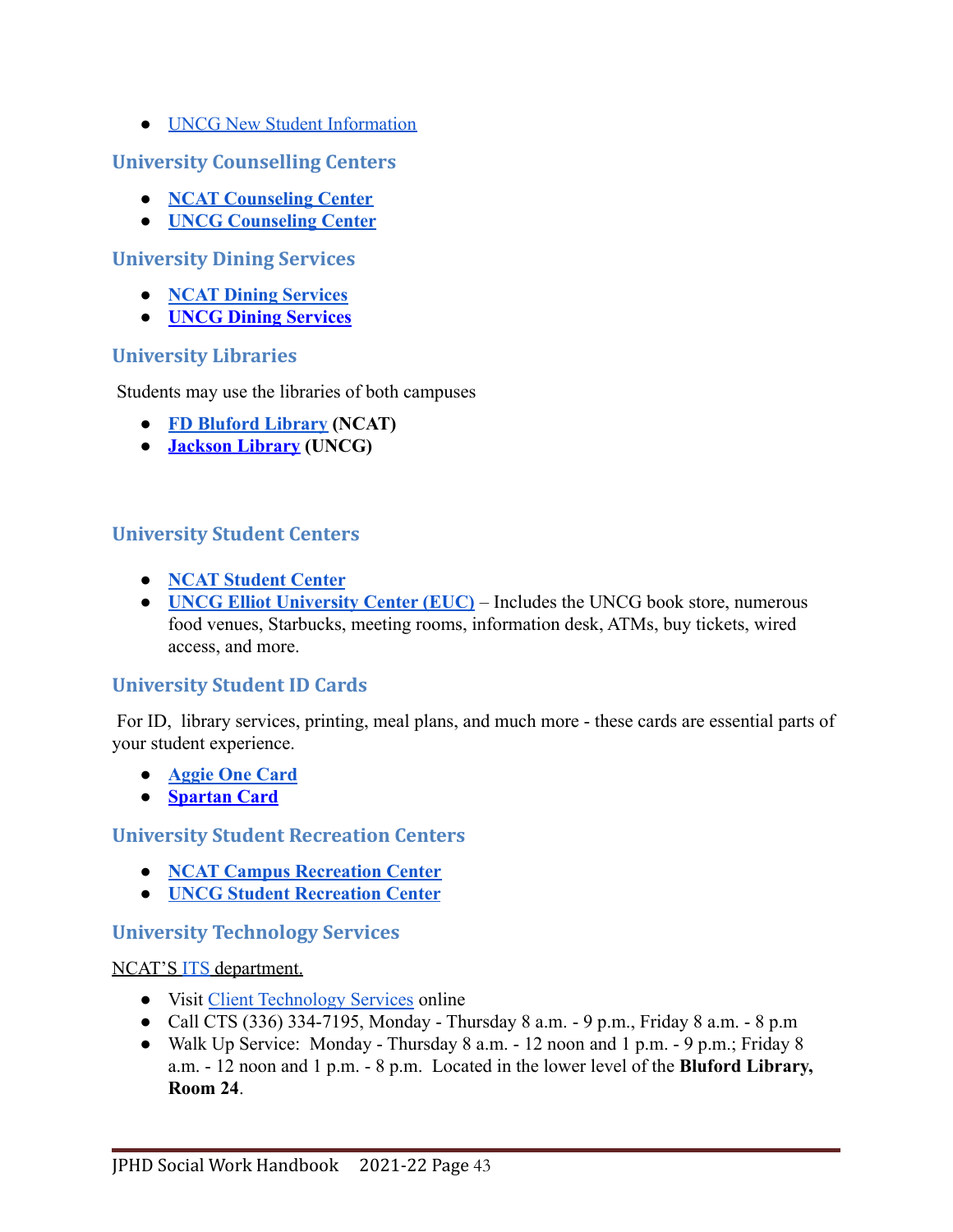- If you need to reset the password for your computer accounts, go [here](https://oneid.reset.ncat.edu/default.aspx)
- Information about on-campus computer labs can be found [here](http://coecc.ncat.edu/Lab-Information.html)
- Information about printing on campus can be found [here](http://www.library.ncat.edu/computers)
- Most of your classes will require that you use the online learning management program, Blackboard. The Blackboard Help Center for students can be found [here](https://online.ncat.edu/blackboard-resource.html)

#### UNCG'S [ITS](https://its.uncg.edu/) DEPARTMENT.

- A description of ways to get help with any technology needs can be found [here](http://its.uncg.edu/Help/):
	- o Visit [6-TECH online](http://its.uncg.edu/services)
	- $\circ$  Call 6-TECH (336-256-8324), open 24 hours a day, 7 days a week except for university holidays
	- o Visit the [6-tech Service Center](http://its.uncg.edu/TSC/), located in the lobby of the **McNutt Building**
- If you need to reset the password for your computer accounts, go [here](https://banweb.uncg.edu/prod/hwzksspr.P_UncgSSPR)
- Information about on-campus computer labs, including the SuperLab can be found [here](http://its.uncg.edu/Labs/About/)
- Information about printing on campus can be found [here](http://its.uncg.edu/Printing/)
- Most of your classes will require that you use the online learning management program, Canvas. The Canvas Help Center for students can be found [here](http://guides.instructure.com/m/4212)

#### <span id="page-43-0"></span>**University Writing Centers**

● **[NCAT'S University Writing Center](https://www.ncat.edu/academics/academic-resources/university-writing-center.php) -** Are you puzzled about pronouns, concerned about clauses or agitated about agreement? The University Writing Center (UWC) is open to students from all programs. This office, located on the third floor of the **[General](https://www.ncat.edu/admissions/undergraduate/visit-us/campusmap.pdf) [Classroom Building](https://www.ncat.edu/admissions/undergraduate/visit-us/campusmap.pdf)**, has a staff of professional teachers and graduate assistants who can help you make that paper its absolute best! The University Writing Center is a space where writers and readers meet. Tutors facilitate discussions with the writer instead of dictating "changes" to the writer. Thus, we stress a collaborative model that acknowledges the student's individual linguistic and cultural backgrounds while emphasizing appropriate dictions and styles for particular modes of writing. While we offer assistance with grammar and mechanics, we support writers at all stages of the writing process—planning, drafting, revising, and editing.

The UWC is open in **GCB A309**. Hours are Mondays-Thursdays 9-4 p.m. and Fridays 9-11 a.m. While they do accept walk-ins, appointments are the best. To make an appointment contact: 336.334.7764.

• **[UNCG's University Writing Center](https://writingcenter.uncg.edu/)** – Great resource for one-on-one help at any stage of your writing project. At the writing center you will work one-on-one with a writing center consultant who will ask you a lot of questions about your assignment, what you want to accomplish in the paper, the work you have done on it so far, the due date, and your concerns about the work so far.

Bring a printed draft of your paper with you so you can take notes on the paper itself. Since consultants do not write on papers, this will help you remember the topics you have discussed.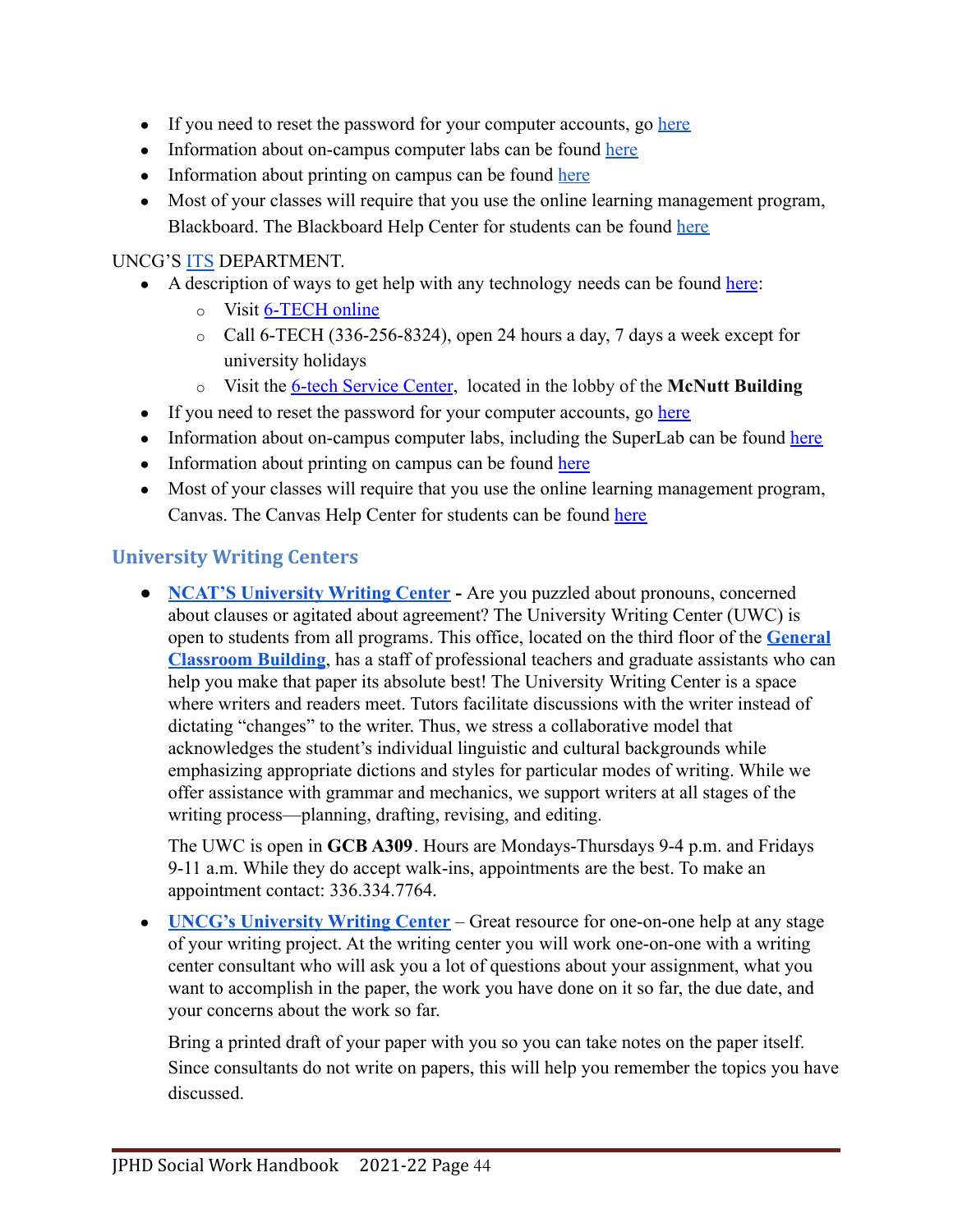They are located in room 3211 of the [MHRA building.](http://www.uncg.edu/online-map/) Feel free to walk in without an appointment, call 336-334-3125 for an appointment, They also offer online sessions through our Online Writing Center.

#### <span id="page-44-0"></span>**Miscellaneous Resources**

## <span id="page-44-1"></span>**● Aggie [C.A.R.E.S.](https://www.ncat.edu/campus-life/student-affairs/departments/counseling-services/resources/index.php) Resource Guide**

A collection of mental health, advocacy, support groups, and shelter information.

## <span id="page-44-2"></span>**● [University](https://speakingcenter.uncg.edu/) Speaking Center**

One-on-one assistance in the preparation and delivery of speeches, development of knowledge and skills in interpersonal communication, and group or team communication.

## <span id="page-44-3"></span>**● Digital ACT (Action, [Consultation,](http://digitalactstudio.uncg.edu/) and Training) Studio**

Provides support for students, faculty, and staff so they can effectively create or incorporate digital media into projects. Trained consultants provide feedback on slide presentations, video projects, podcasts, digital photography, websites, and blogs by offering collaborative, dialog-based consultations. Great resources for class projects as well as your learning e-Portfolio.

## <span id="page-44-4"></span>**● [Academic](https://studentsuccess.uncg.edu/home/) Skills Program**

Request assistance for help with skills and strategies such as: Managing your time, listening and note-taking, preparing for a test, dealing with test anxiety or procrastination, and being a more efficient and effective learner

## *Appendices*

## <span id="page-44-6"></span><span id="page-44-5"></span>**Appendix A: Potential Electives**

#### **Research Methods Electives (3 hours)**

In addition to the required core research methods courses, students need at least 3 additional research elective hours. Suggestions of potential courses are listed below. Students should work with their program / dissertation chair and committee to select coursework complementary of